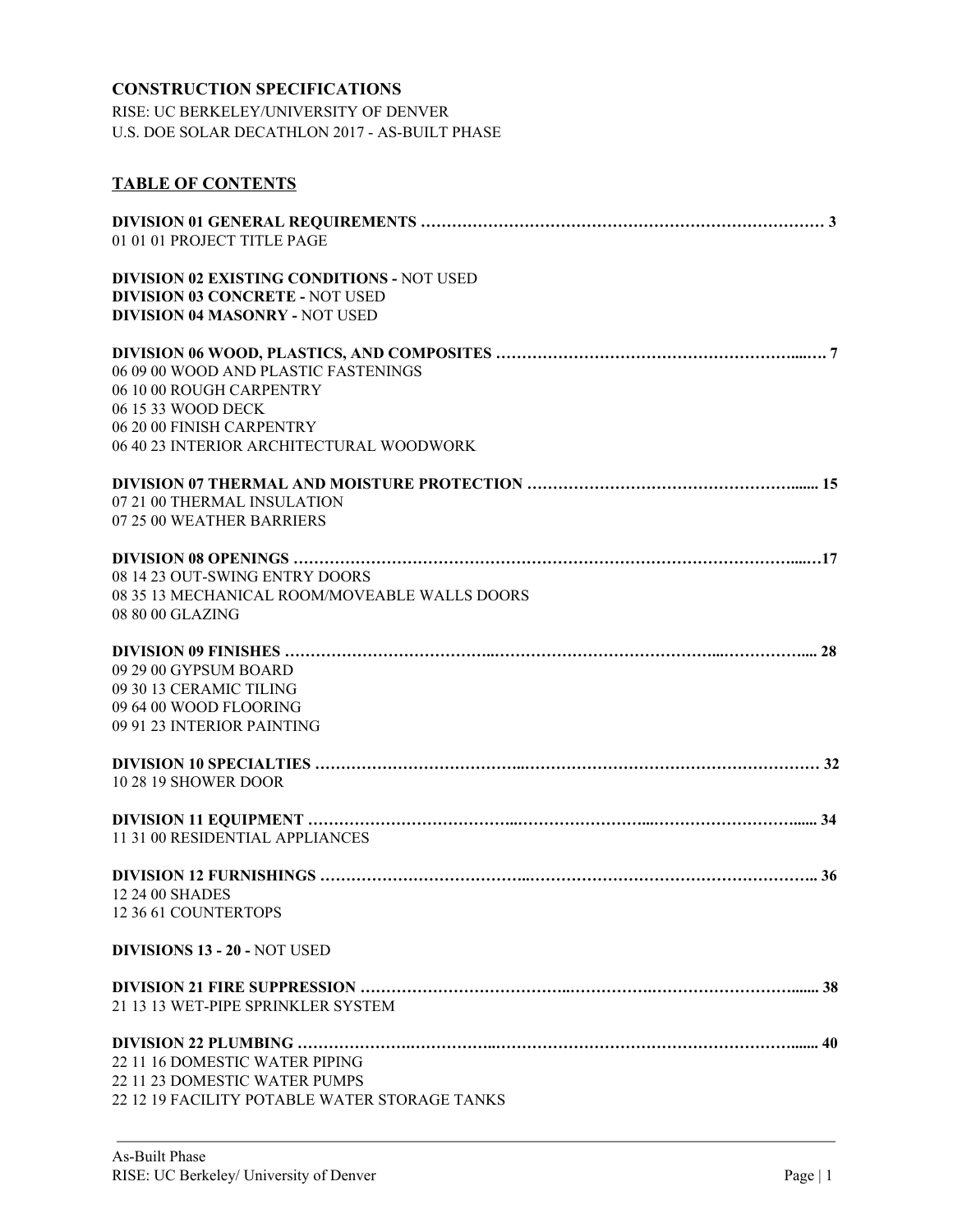13 16 SANITARY WASTE AND VENT PIPING 15 53 FACILITY SEPTIC TANK 33 30 SOLAR WATER HEATING EQUIPMENT 41 00 RESIDENTIAL PLUMBING FIXTURES

| 23 00 00 HEATING, VENTILATION, AND AIR CONDITIONING<br>23 00 02 HVAC DUCTS AND CASINGS |
|----------------------------------------------------------------------------------------|
| <b>DIVISION 25 INTEGRATED AUTOMATION - NOT USED</b>                                    |
|                                                                                        |
| 26 05 19 LOW VOLTAGE ELECTRICAL POWER CONDUCTORS AND CABLES                            |
| 26 31 00 PHOTOVOLTAIC PANELS                                                           |
| 26 31 01 INVERTER                                                                      |
| 26 50 00 LIGHTING                                                                      |
|                                                                                        |
| 28 31 00 FIRE PROTECTION AND ALARM                                                     |
|                                                                                        |
| 31 66 00 COMPETITION FOUNDATION                                                        |
|                                                                                        |

**DIVISIONS 29, 30, 32 - 48 -** NOT USED

NOTE: REFER TO DRAWINGS FOR ANY PRODUCTS/SPECIFICATIONS NOT MENTIONED.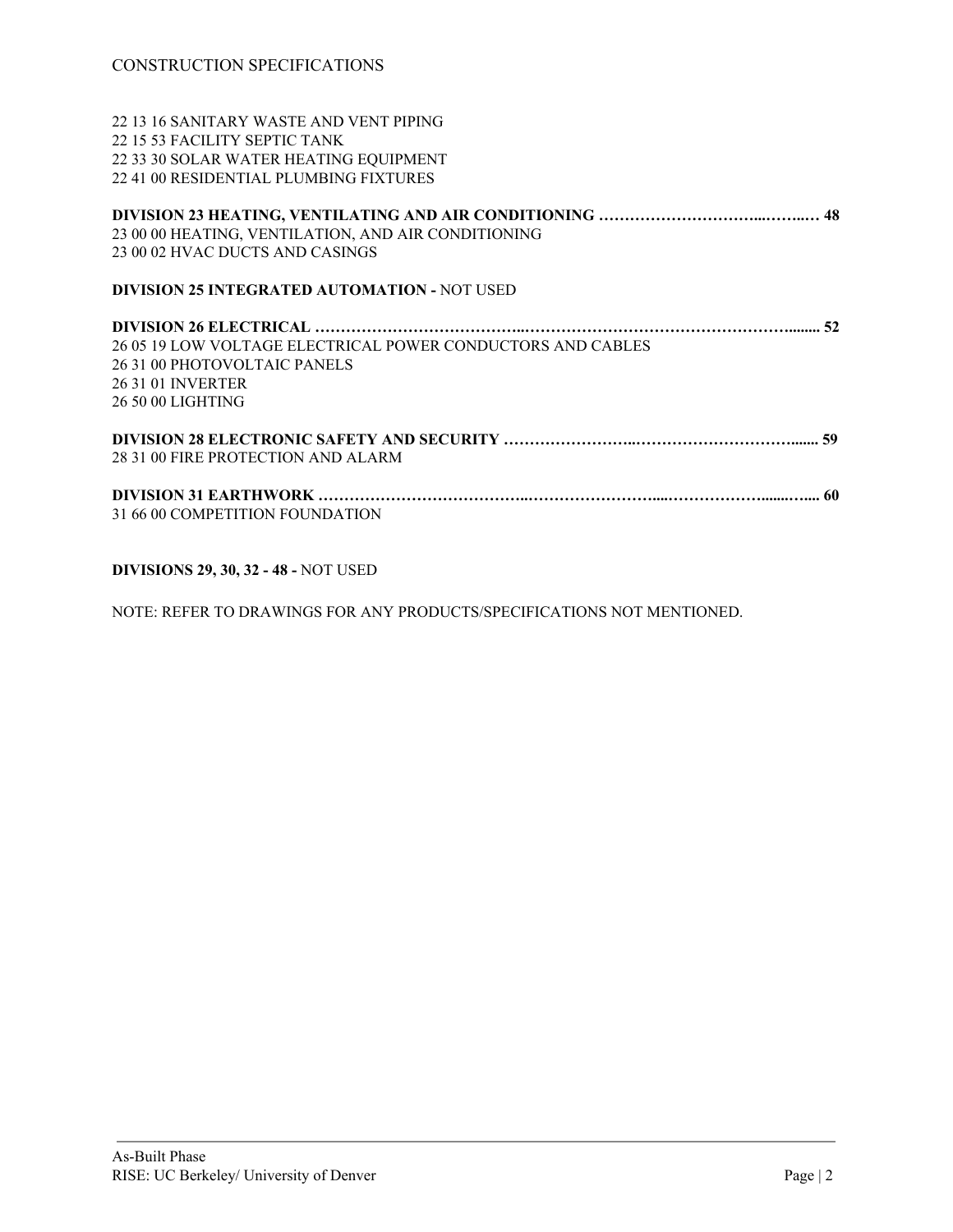## CONSTRUCTION SPECIFICATIONS

-

## **DIVISION 01 - GENERAL REQUIREMENTS**

## **SECTION 01 01 01 - PROJECT TITLE PAGE**

**TITLE: SOLAR DECATHLON AT UC BERKELEY/UNIVERSITY OF DENVER: RISE Home University of California, Berkeley University of Denver**

**Projected Completion Date: October 2017**

**Team Address:** 2120 Etcheverry Hall University of California, Berkeley Berkeley, CA 94720

**T: (773) 458-5601**

**Project President: Sam Durkin**

**Team Website: [solardecathlon.berkeley.edu.](http://solardecathlon.berkeley.edu/)**

**Team UC Berkeley/DU Contact: samjdurkin@berkeley.edu**

END OF SECTION 01 01 01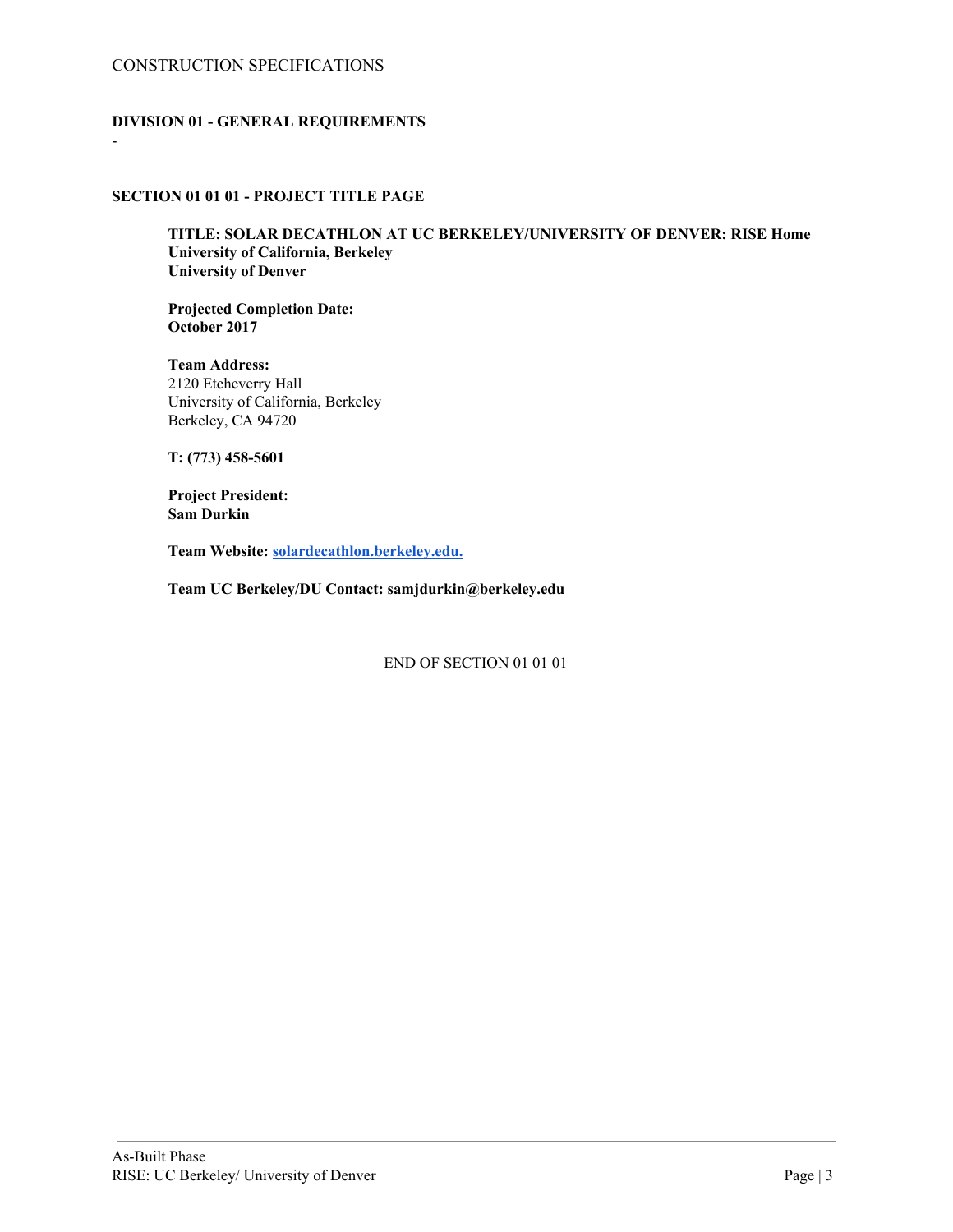## **DIVISION 06 - WOOD, PLASTICS, AND COMPOSITES**

### **SECTION 06 09 00 - WOOD AND PLASTIC FASTENINGS**

## PART 1 - GENERAL

-

1.1 SECTION INCLUDES

A. Pre-engineered metal or plastic connectors used to support a wood, plated truss or composite wood, from a concrete, masonry, steel, wood, or composite wood supporting member(s).

#### 1.2 REFERENCES

A. ASTM A36 – Carbon Structural Steel

B. ASTM A193 – Alloy Steel and Stainless Steel Bolting Materials for High Temperature Service C. ASTM A240 – Chromium and Chromium-Nickel Stainless Steel Plate, Sheet and Strip for Pressure Vessels and for General Applications

D. ASTM A307 – Carbon Steel Bolts and Studs

E. ASTM A449 – Hex Cap Screws, Bolts and Studs, Steel, Heat Treated

F. ASTM A480 – Requirements for Flat-Rolled Stainless and Heat-Resisting Steel Plate, Sheet, and Strip

G. ASTM A493 – Stainless Steel Wire and Wire Rods for Cold Heading and Cold Forging

H. ASTM A500 – Cold-Formed Welded and Seamless Carbon Steel Structural Tubing Rounds and Shapes

I. ASTM A653 – Steel Sheet, Zinc-Coated or Zinc-Iron Alloy-Coated by Hot-Dip Process

J. ASTM A706 – Low-Alloy Steel Deformed and Plain Bars for Concrete Reinforcement

K. ASTM A924 – General Requirements for Steel Sheet, Metallic-Coated by the Hot-Dip Process

L. ASTM A1011 – Steel, Sheet and Strip, Hot-Rolled, Carbon, Structural, High-Strength Low-Alloy,

High-Strength Low-Alloy with Improved Formability and Ultra-High Strength

M. ASTM D7147 – Standard Specification for Testing and Establishing Allowable Loads of Joist Hangers.

N. ASTM D2395 – Standard Test Methods for Specific Gravity of Wood and Wood-Based Materials

O. ASTM F1554 – Anchor Bolts, Steel

P. ASTM F1575 – Standard Test Method for Determining Bending Yield Moment of Nails

Q. ASTM F1667 – Driven Fasteners: Nails, Spikes, and Staples

R. ICC-ES AC13 – Acceptance Criteria for Joist Hangers and Similar Devices

S. ICC-ES AC116 – Acceptance Criteria for Nails and Spikes

T. ICC-ES AC118 – Acceptance Criteria for Tapping Screw Fasteners

U. ICC-ES AC120 – Acceptance Criteria for Wood Screws Used in Diaphragms and Shear Walls

V. ICC-ES AC155 – Acceptance Criteria for Hold-Downs (Tie-Downs) Attached to Wood Members

W. ICC-ES AC233 – Acceptance Criteria for Alternate Dowel-Type Threaded Fasteners

X. ICC-ES AC316 – Acceptance Criteria for Shrinkage Compensating Devices

Y. ICC-ES AC399 Acceptance Criteria for Cast-In-Place Bolts in Concrete Light-Framed Construction

Z. AISI 2001 – Cold-Formed Steel Specification

AA. 2015 NDS – National Design Specification

## 1.3 DELIVERY, STORAGE, AND HANDLING

A. Deliver products to job site in manufacturer's or distributor's packaging undamaged, complete with installation instructions.

B. Protect and handle materials in accordance with manufacturer's recommendations to prevent damage or deterioration.

## PART 2 - PRODUCTS

## 2.1 MANUFACTURERS

A. Manufacturer: Simpson Strong-Tie Co., Inc.

## 2.2 MATERIALS

A. Steel:

- 1. Sheet: ASTM A36, ASTM A653, ASTM A1011
- 2. Fasteners: ASTM A307, ASTM F1554, ASTM F1667, SAE C1022 (SDS Screws)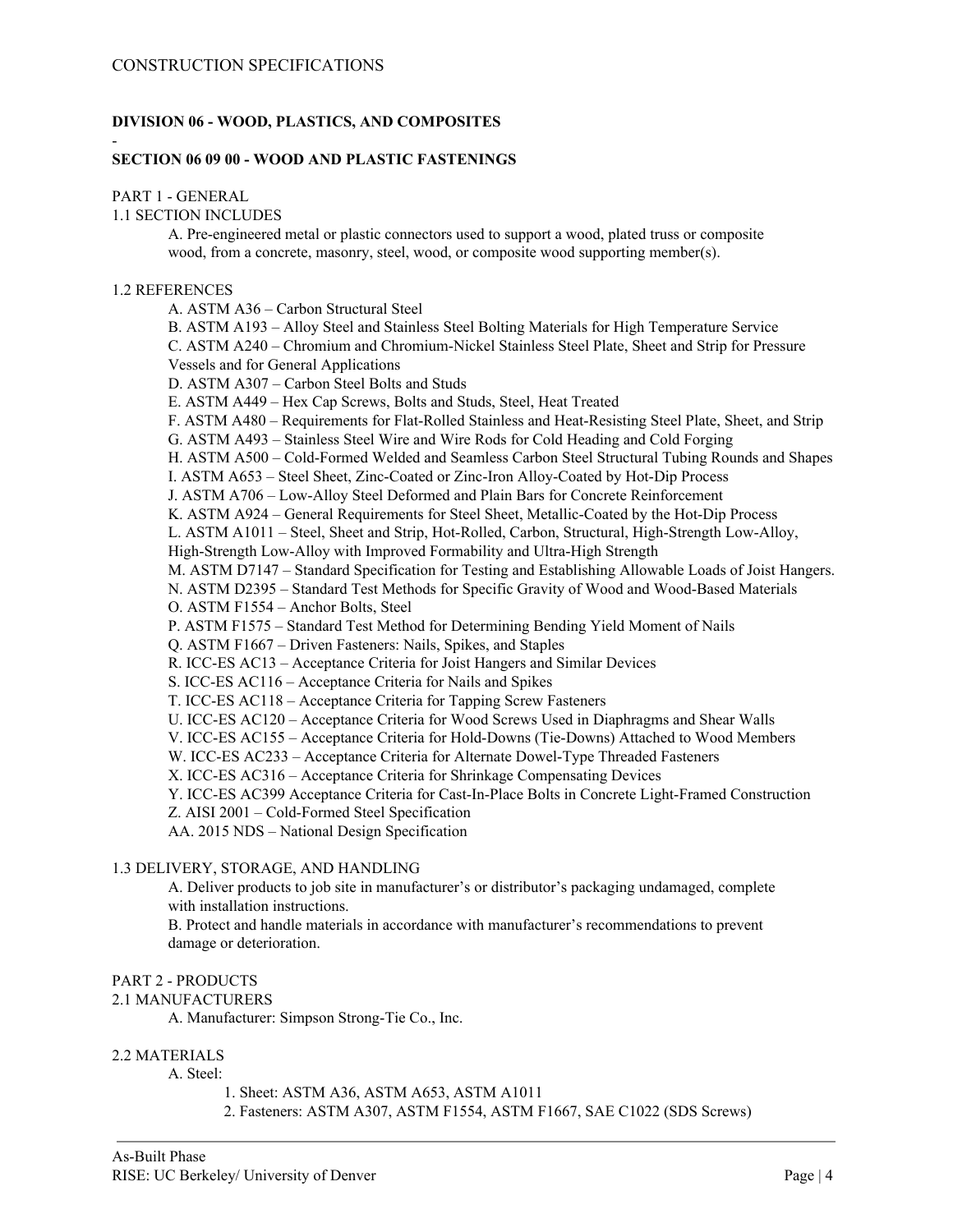### B. Stainless Steel:

### 1. Sheet: ASTM A240, ASTM A480

2. Fasteners: ASTM A493

## C. Finishes:

- 1. Gray paint
- 2. Hot-dipped galvanized or electro-plated galvanized: G90, G185 (ZMAX or HDG)
- 3. Powder-coated paint
- 4. Electro-galvanized, Zinc dichromate and Double Barrier for SD and SDS screws

### 2.3 FABRICATION

A. Shop assembly to occur per the manufacturer's approved production drawings.

B. Fabrication tolerances per manufacturer.

C. Fabrication requiring welding shall be performed in accordance with the current AWS standards.

D. The manufacturer's identification shall be stamped into the metal or wood part and a label may be attached to the part with adhesive.

#### 2.4 TESTING

A. Allowable loads published in manufacturer's catalog to be determined using the minimum load from static and/or cyclic analysis and one or more of the following test methods:

- 1. Static load tests in wood assemblies
- 2. Static load tests in steel jigs
- 3. Static load tests of products embedded in concrete or masonry

B. Testing to determine allowable loads shall be performed as per the applicable ICC-ES Acceptance Criteria or ASTM standard.

C. Allowable loads for hangers are determined by a static load test resulting in not more than a 1/8" deflection of the joist relative to the header, or either the lowest of 3 or average of 6 ultimate load divided by 3, or the fastener allowable load as determined by the NDS, whichever is lowest. D. Manufacturer to provide code testing data on all products that have been code tested upon request.

## PART 3 - EXECUTION

## 3.1 EXAMINATION

A. Unless otherwise noted in the manufacturer's catalog, allowable loads are for Douglas Fir under continuously dry conditions. Allowable loads for other species or conditions must be adjusted according to the code. See manufacturer's catalog for additional notes and requirements.

B. Built up lumber must be fastened together to act as one unit to resist the applied load.

C. Verify that the dimensions of the supporting member are sufficient to receive the specified fasteners.

## 3.2 INSTALLATION

A. Unless otherwise noted in the manufacturer's catalog, bolts, screws and/or nails shall not be combined. B. All nails shall be common unless otherwise noted in the manufacturer's catalog or substituted by the engineer of record with a reduction taken.

C. Unless otherwise noted in the manufacturer's catalog, bending steel in the field may cause fractures at the bend line. Fractured steel will not carry the allowable load and must be replaced. When bending is allowed or required in the catalog, the connector shall be allowed one cycle bend, one time only.

D. Galvanized connectors should not be placed in contact with treated wood unless the treated wood is adequately verified to be suitable for such contact. Some wood treatments may accelerate metal deterioration. See the manufacturer's catalog for specific recommendations.

E. A fastener that splits the wood will not carry the allowable load. Evaluate splits to determine if the connection will perform as required. Dry wood will split more easily and should be evaluated as needed. If wood tends to split, consider pre-boring holes with a diameter not exceeding 0.75 of the nail diameter, for screws in wood with a specific gravity of 0.5 or greater use: 5/32" for SDS, 5/64" for SD9 or SD10, and 1/16" for SD8 (2005 NDS 11.1.4 and 11.1.5.3).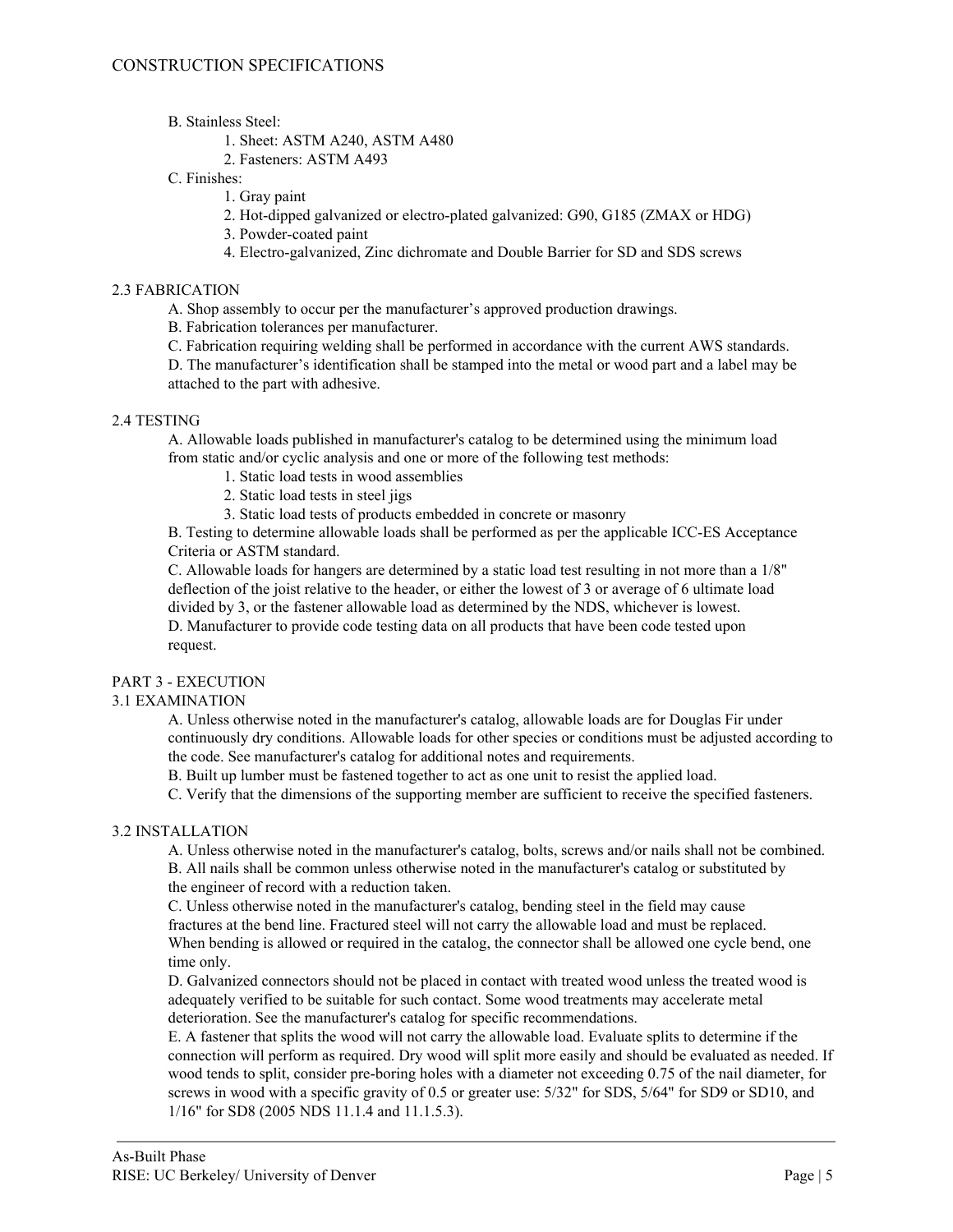F. Wood shrinkage will be taken into consideration when designing and installing connections.

G. Built-up lumber must be fastened together to act as one unit to resist the applied load.

H. Top flange hangers may cause unevenness. Possible remedies should be evaluated by a professional and include using a face mount hanger, routering the beam, or cutting the subfloor to accommodate the top flange thickness.

I. Do not overload by exceeding the manufacturer's catalog allowable load values.

J. Unless otherwise noted in the manufacturer's catalog, fill all fastener holes with fastener types as specified in the manufacturer's catalog.

K. All specified fasteners must be installed according to the instructions in the manufacturer's catalog.

## END OF SECTION 06 09 00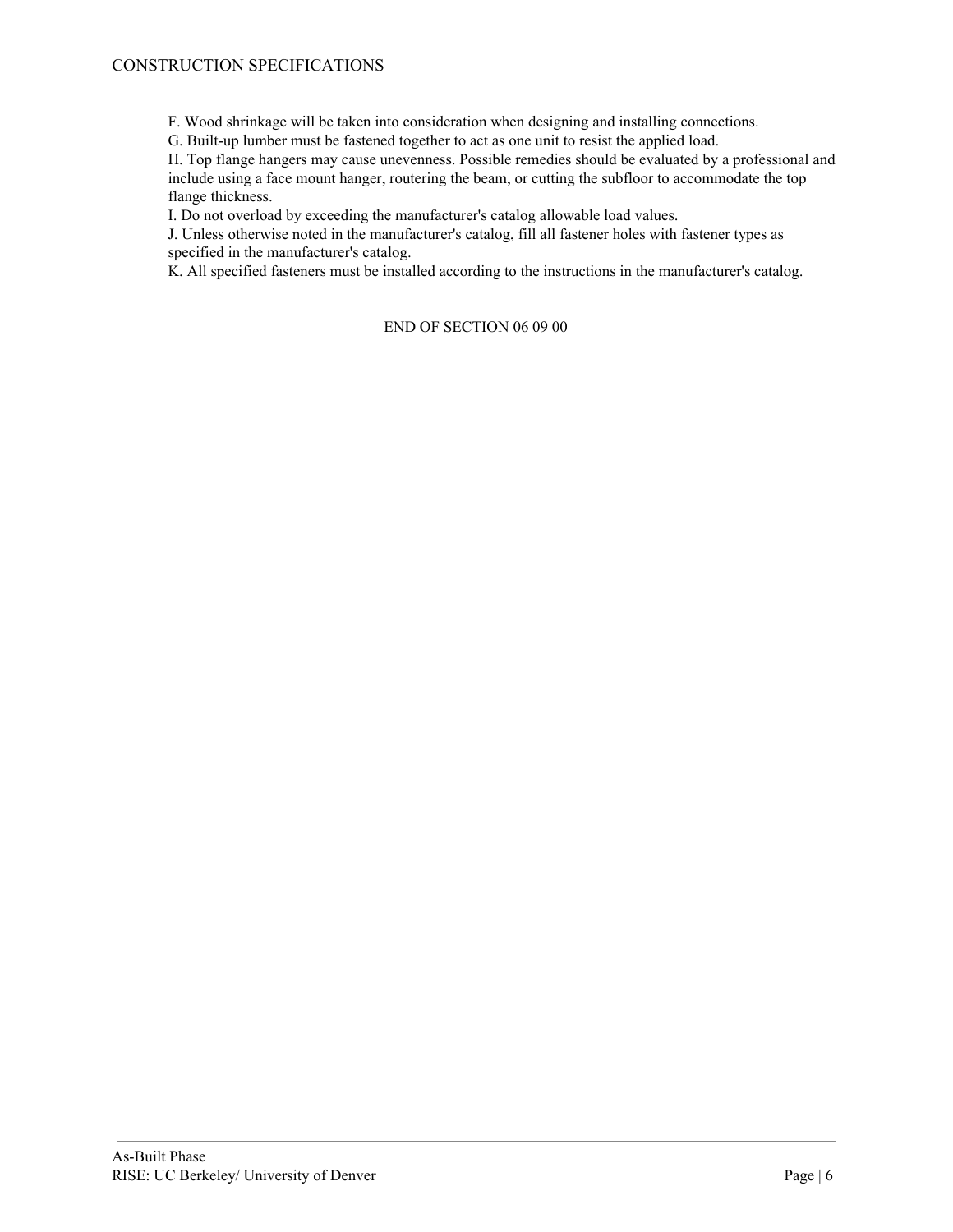## **SECTION 06 10 00 - ROUGH CARPENTRY**

PART 1 GENERAL 1.1 SUMMARY

A. Provide rough carpentry.

## 1.2 QUALITY ASSURANCE

A. Comply with governing codes and regulations. Provide products of acceptable manufacturers, which have been in satisfactory use in similar service for three years. Use experienced installers. Deliver, handle, and store materials in accordance with manufacturer's instructions.

B. Lumber Standards and Grade Stamps: DOC PS 20, American Softwood Lumber Standard and inspection agency grade stamps.

C. Construction Panel Standards: DOC PS 1, U.S. Product Standard for Construction and Industrial Plywood; APA PRP-108.

D. Wood Framing Standards: NFPA House Framing Manual.

1. Exterior Wall Framing: 2 inch by 8-inch nominal studs, 48 inches on center.

2. Exterior Wall Framing: 2 inch by 8-inch nominal studs, 16 inches on center.

3. Interior Wall Framing: 2 inch by 4-inch (38 mm by 89 mm actual) studs, 16 inches (40 cm) on center.

PRESERVATIVE TREATMENT: AWPA C2 for lumber and AWPA C9 for plywood; waterborne pressure treatment. Provide for wood in contact with soil, concrete, masonry, roofing, flashing, dampproofing and waterproofing.

## PART 2 PRODUCTS

#### 2.1 MATERIALS

A. Rough Carpentry Applications:

1. Manufacturers, Dimensional Lumber: Precision Building Systems; Manufacturers.

2. Dimension Lumber:

a. Light Framing: Stud, No. 1 Douglas Fir Large.

- b. Structural Framing: Laminated Veneer Lumber and Douglas Fir S4S.
- c. Species: Douglas Fir.
- 3. Building Wrap:

a. Material: Air-retarder sheeting made from polyolefins; cross-laminated films, woven strands, or spun-bonded fibers; coated or uncoated; with or without perforations; ASTM E 1677, Type I.

4. Framing Anchors and Fasteners:

a. Material: Non-corrosive, suitable for load and exposure. Drywall screws are not acceptable.

## PART 3 EXECUTION

## 3.1 INSTALLATION

A. Securely attach rough carpentry work to substrate by anchoring and fastening as indicated.

B. Plywood: Comply with applicable recommendations contained in APA Form No. E30K, "APA

Design/Construction Guide: Residential & Commercial"

C. Provide nailers, blocking and grounds where required. Set work plumb, level and accurately cut.

D. Install materials and systems in accordance with manufacturer's instructions and approved submittals.

Install materials and systems in proper relation with adjacent construction. Coordinate with other work.

E. Comply with manufacturer's requirements for cutting, handling, fastening and working treated materials.

F. Restore damaged components. Protect work from damage.

#### END OF SECTION 06 10 00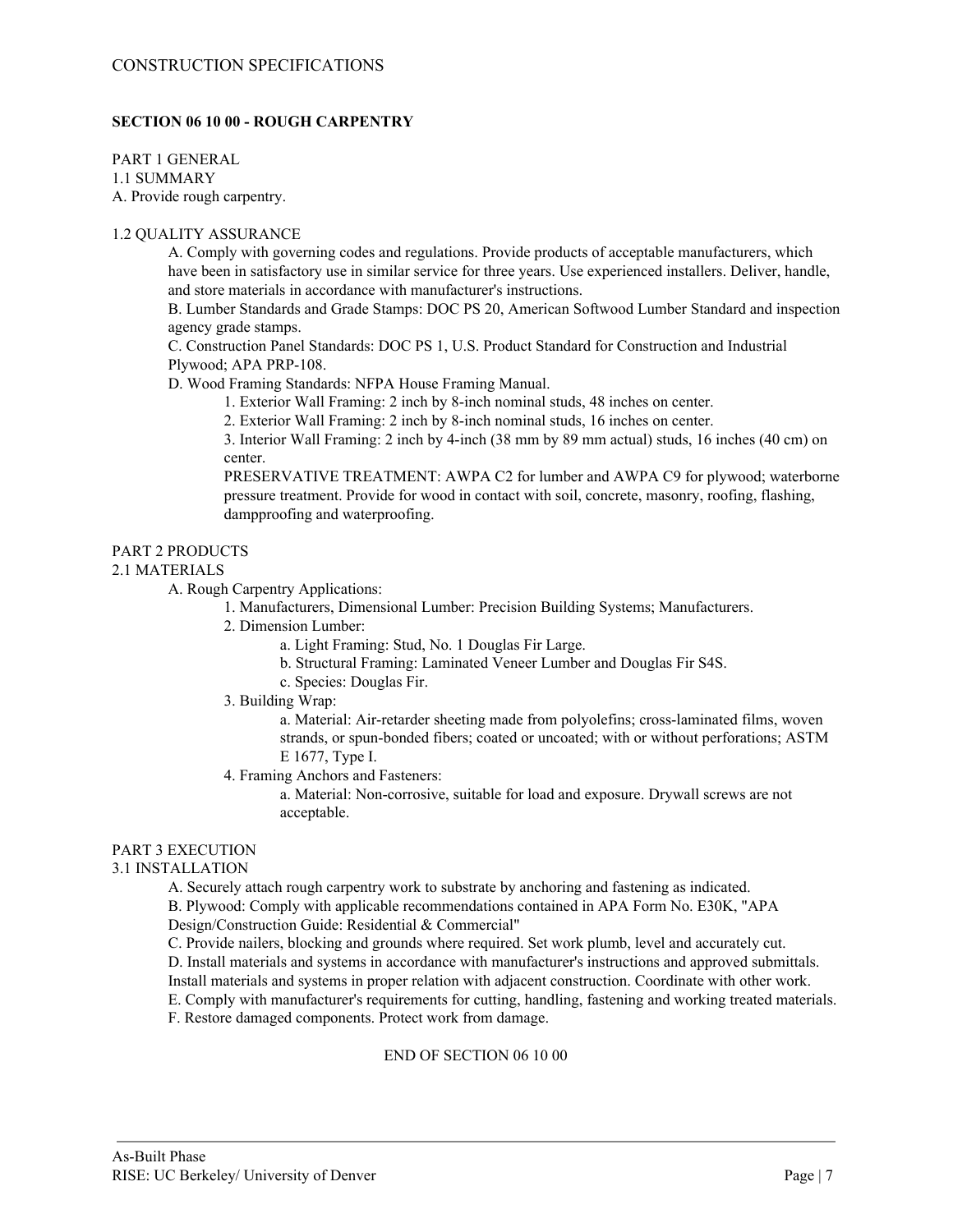## **SECTION 06 15 33 - WOOD DECK**

#### PART 1 – GENERAL

## 1.1 SECTION REQUIREMENTS

A. Submittals: ICC-ES evaluation reports for preservative-treated wood metal framing anchors, and decking fasteners.

## PART 2 - PRODUCTS

#### 2.1 WOOD PRODUCTS, GENERAL

- A. Lumber: Provide dressed lumber, S4S, marked with grade stamp of inspection agency.
- B. Maximum Moisture Content:
	- 1. Boards: 15 percent.
	- 2. Dimension Lumber: 15 percent

#### 2.2 WOOD MATERIALS

#### A. Wood Decking:

1. Dimension Lumber Decking: No. 1 grade and the following species:

a. Cedar - Large.

2. Board Decking: 2-inch-thick, radius-edged decking of the following species and grades: a. Cedar.

B. Railings: Provide material hand selected for freedom from characteristics that would impair finish appearance, including decay, honeycomb, knot holes, shake, splits, torn grain, and wane.

- 1. Dimension Lumber Railing Members: Construction or No. 2 grade
	- 3. Railing Boards

## 2.3 TREATED MATERIALS

A. Preservative-Treated Boards and Dimension Lumber: AWPA U1; Use Category UC3b.

- B. Preservative-Treated Timber and Poles: AWPA U1; Use Category UC4a, waterborne preservative. 1. Use treatment containing no arsenic or chromium.
- C. After treatment, redry boards and dimension lumber to 19 percent maximum moisture content.
- E. Provide preservative-treated materials for all exterior rough carpentry unless otherwise indicated.
	- 1. Framing members.
	- 2. Posts.
	- 3. Decking.

## 2.5 MISCELLANEOUS PRODUCTS

A. Fasteners: Use hot dipped galvanized unless otherwise indicated.

1. Provide nails or screws, in sufficient length, to penetrate not less than 1-1/2 inches (38 mm) into wood substrate.

B. Metal Framing Anchors: Structural capacity, type, and size indicated, made from hot-dip galvanized steel complying with ASTM A 653/A 653M, G60 (Z180) coating.

1. Simpson StrongTie

## PART 3 - EXECUTION

## 3.1 INSTALLATION

A. Set work to required levels and lines, with members plumb, true to line, cut, and fitted. Locate nailers,

blocking, and similar supports to comply with requirements for attaching other construction.

- B. Framing Standard: Comply with AF&PA WCD1 unless otherwise indicated.
- C. Securely attach work to substrates, complying with the following:
	- 1. "Fastening Schedule" in ICC's International Building Code.
	- 2. "Fastener Schedule for Structural Members" and "Alternate Attachments" in ICC's International Residential Code for One- and Two-Family Dwellings.
- D. Secure decking to framing with screws.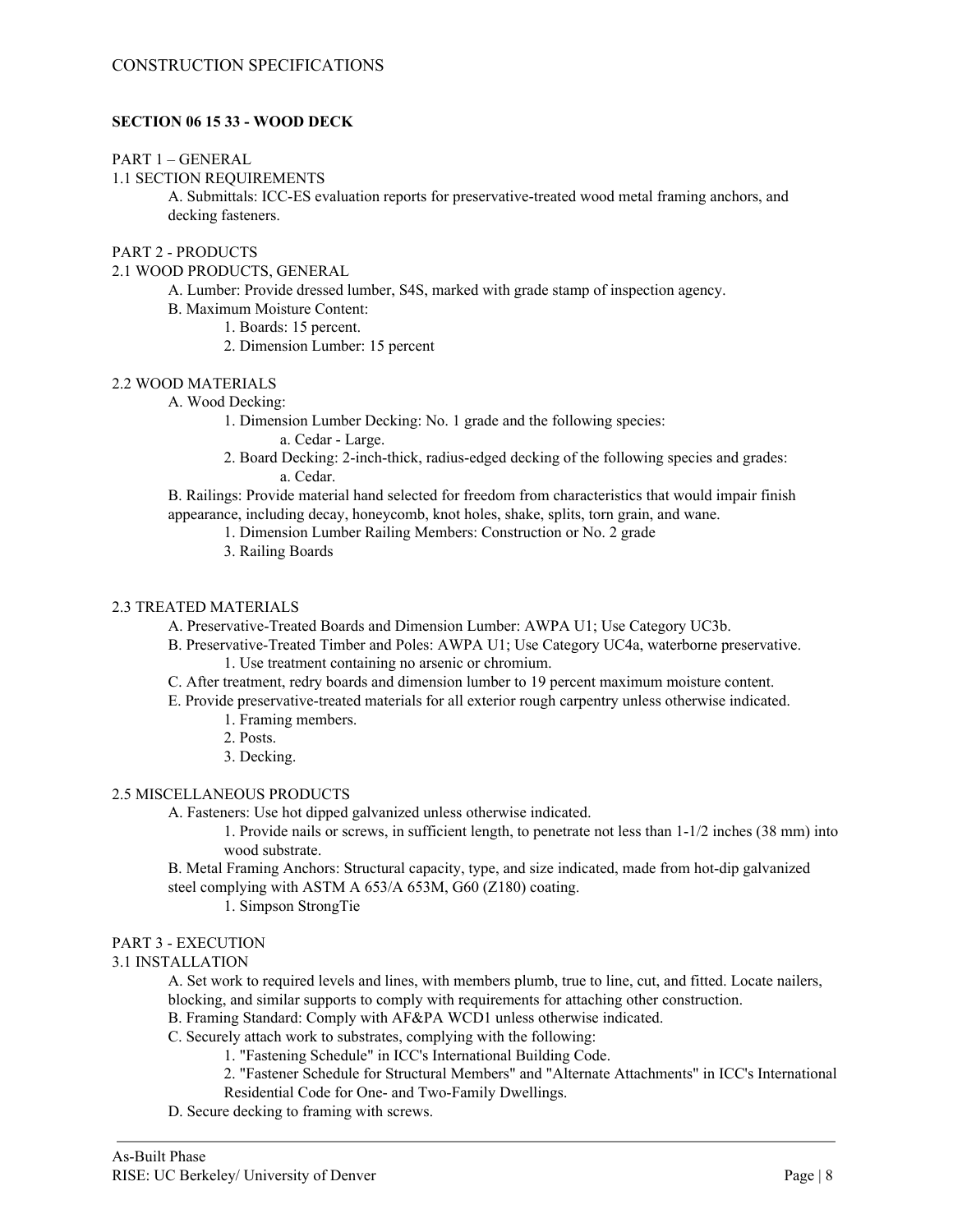# CONSTRUCTION SPECIFICATIONS

- F. Railing Installation: Countersink fastener heads, fill flush, and sand filler.
	- 1. Fit balusters to railings, glue, and screw in place.
	- 2. Secure posts to stringers with steel brackets and through bolts.

END OF SECTION 06 15 33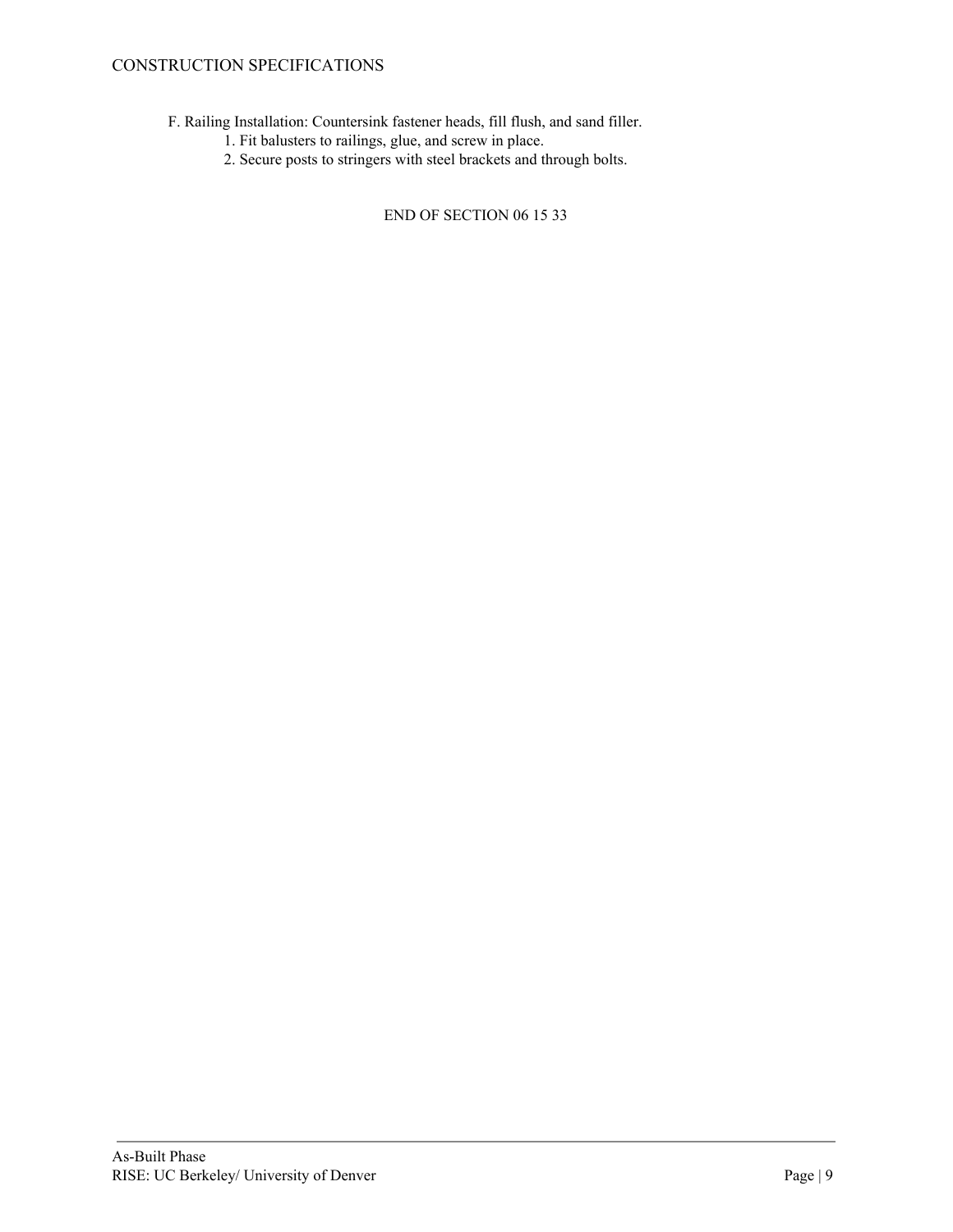## **SECTION 06 20 00 - FINISH CARPENTRY**

## PART 1 – GENERAL

## 1.1 SECTION REQUIREMENTS

A. Submittals: Samples for siding, hardboard paneling, moldings and trim.

## PART 2 – PRODUCTS

## 2.1 MATERIALS, GENERAL

A. Lumber: DOC PS 20 and grading rules of inspection agencies certified by American Lumber Standards Committee Board of Review.

B. Softwood Plywood: DOC PS 1.

C. Accoya Lumber

## 2.2 EXTERIOR FINISH CARPENTRY

A. Accoya Strips

1. Material: acetylation modified timber.

## 2.3 INTERIOR FINISH CARPENTRY

- A. Kitchen Cabinets: Fiberboard
- B. Baseboard: wood

## 2.5 MISCELLANEOUS MATERIALS

A. Fasteners for Exterior Finish Carpentry: Stainless-steel.

- B. Glue: Aliphatic-resin, polyurethane, or resorcinol wood glue recommended by manufacturer.
	- 1. Wood glue shall have a VOC content of 30 g/L or less.
	- 2. Use waterproof resorcinol glue for exterior applications

C. Insect Screening for Soffit Vents: PVC-coated glass-fiber fabric.

## PART 3 – EXECUTION

## 3.1 INSTALLATION

A. Condition interior finish carpentry in installation areas for 24 hours before installing.

B. Install finish carpentry level, plumb, true, and aligned with adjacent materials. Scribe and cut to fit adjoining work. Refinish and seal cuts.

C. Install to tolerance of 1/8 inch in 96 inches for level and plumb. Install adjoining exterior finish carpentry with 1/32-inch maximum offset for flush installation and 1/16-inch maximum offset for reveal installation.

E. Subparagraph below is based on NFPA 101 requirements.

F. Install standing and running trim with minimum number of joints practical, using full-length pieces from maximum lengths of lumber available. Do not use pieces less than 24 inches long except where necessary. Stagger joints in adjacent and related trim. Cope at returns and inside corners and miter at outside corners. G. Select and arrange paneling for best match of adjacent units. Install with uniform tight joints.

## END OF SECTION 06 20 00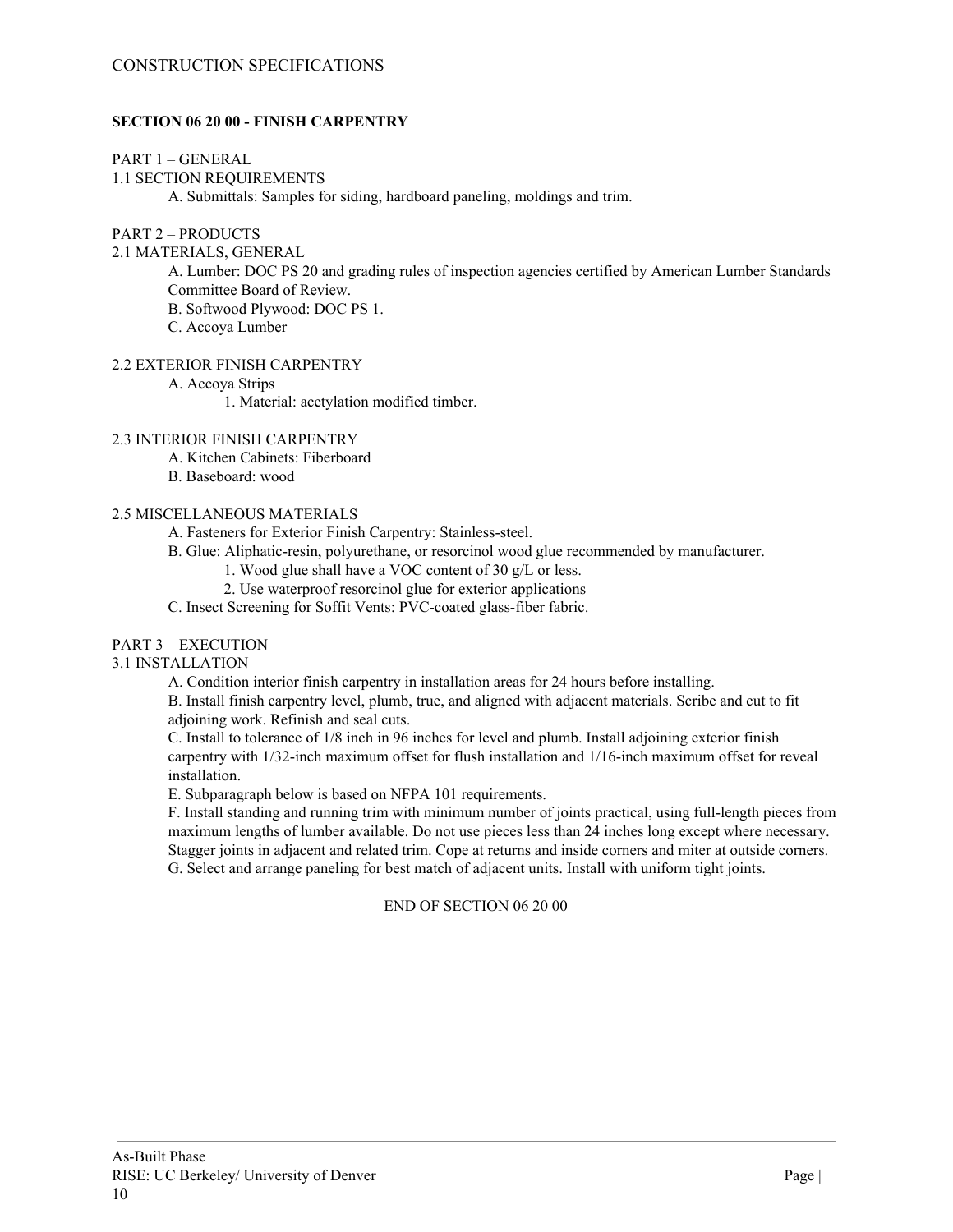## **SECTION 06 40 23 - INTERIOR ARCHITECTURAL WOODWORK**

PART 1 GENERAL

3.2 SUMMARY - Provide interior finish carpentry, and architectural woodwork.

## 3.3 SUBMITTALS

A. Product Data: Submit manufacturer's product data and installation instructions for each material and product used.

B. Shop Drawings: Submit shop drawings indicating material characteristics, details of construction, connections, and relationship with adjacent construction.

C. Samples: Submit two representative samples of each material specified indicating visual characteristics and finish. Include range samples if variation of finish is anticipated.

## 3.4 QUALITY ASSURANCE

A. Comply with governing codes and regulations. Provide products of acceptable manufacturers, which have been in satisfactory use in similar service for three years. Use experienced installers. Deliver, handle, and store materials in accordance with manufacturer's instructions.

B. Standards: Architectural Woodwork Institute (AWI) 'Architectural Woodwork Standards.'

- C. Wood Products: Comply with the following:
	- 1. Hardboard: AHA A135.4.
	- 2. Medium-Density Fiberboard: ANSI A208.2, Grade MD-Exterior Glue.
	- 3. Particleboard: ANSI A208.1, Grade M-2-Exterior Glue.
	- 4. Softwood Plywood: DOC PS 1, Medium Density Overlay.
	- 5. Hardwood Plywood and Face Veneers: HPVA HP-1.

## PART 4 PRODUCTS

## 3.1 MATERIALS

A. Interior Wood Casework:

- 1. Manufacturers: IKEA, SmartSpaces
- 2. Species for Transparent Finish: Fiberboard

## 3.1 INSTALLATION

A. Provide work to sizes, shapes, and profiles indicated. Install work to comply with quality standards referenced. Back prime work and install plumb, level and straight with tight joints; scribe work to fit. B. Quality Standard: Install woodwork to comply with AWI standards for the same grade specified for type of woodwork involved.

C. Install materials and systems in accordance with manufacturer's instructions and approved submittals. Install materials and systems in proper relation with adjacent construction. Coordinate with work of other sections.

D. Comply with manufacturer's requirements for cutting, handling, fastening and working treated materials. E. Repair minor damage, clean and protect.

## END OF SECTION 06 40 23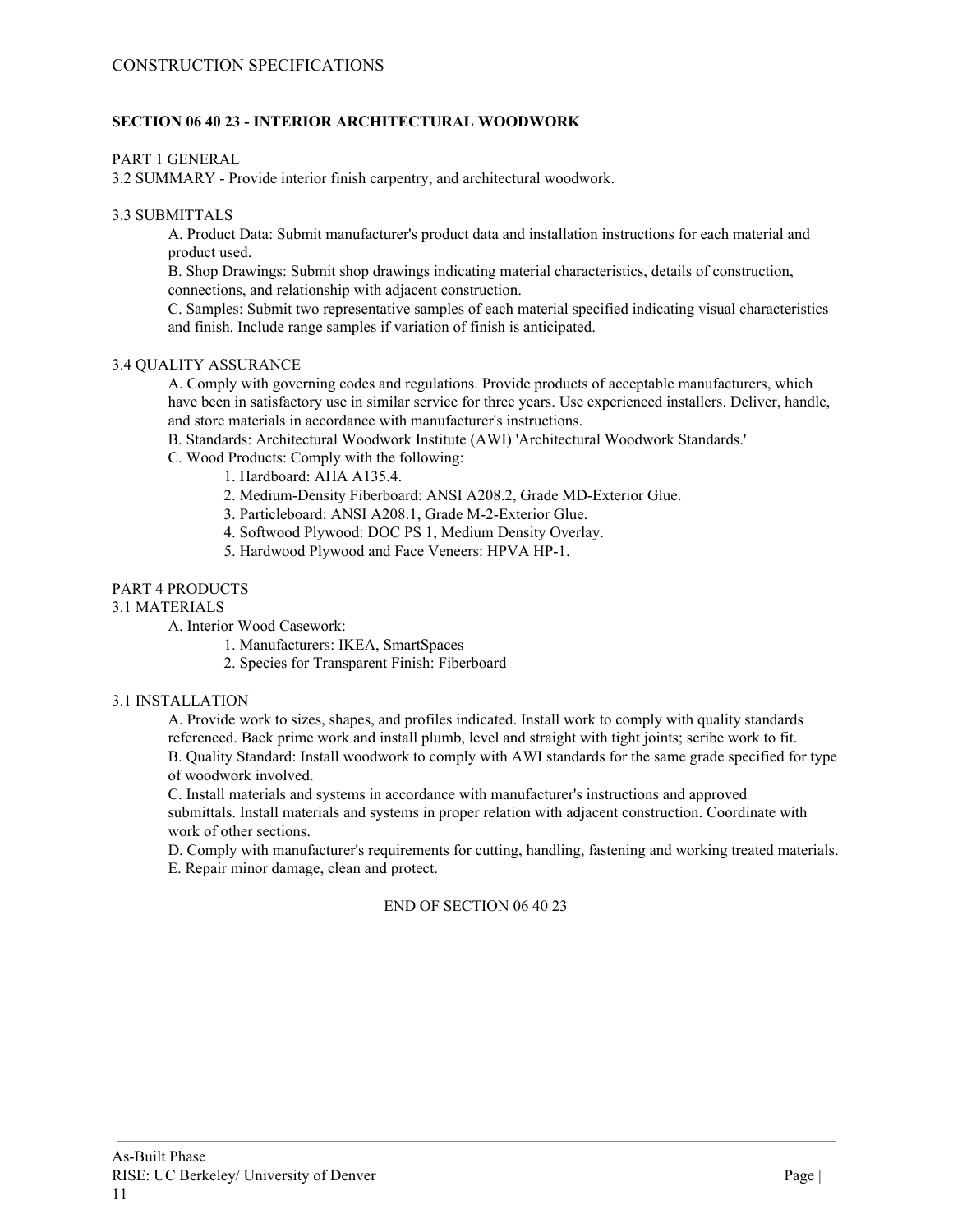# **DIVISION 07 – THERMAL AND MOISTURE PROTECTION**

### **SECTION 07 21 00 - THERMAL INSULATION**

## PART 1 - GENERAL

#### 1.1 SUMMARY

**-**

A. Section Includes:

1. Batt insulation.

B. Related Work specified elsewhere includes:

1. Division 07 roofing Sections for insulation installed as part of the roofing system.

#### 1.2 ACTION SUBMITTALS

A. Product Data: For each type of product indicated.

B. Schedule: Indicate where each type of product is to be applied. Provide drawings if necessary to show where insulation is to be installed.

## PART 2 - PRODUCTS

2.1 BATT INSULATION

A. Wool Insulation

1. Manufacturer: Havelock Wool

#### PART 3 - EXECUTION

#### 3.1 INSTALLATION, GENERAL

A. Comply with insulation manufacturer's written instructions applicable to products and applications indicated.

B. Install insulation that is undamaged, dry, and unsoiled and that has not been left exposed to ice, rain, or snow at any time.

C. Extend insulation to envelop entire area to be insulated. Cut and fit tightly around obstructions and fill voids with insulation. Remove projections that interfere with placement.

D. Provide sizes to fit applications indicated and selected from manufacturer's standard thicknesses, widths, and lengths. Apply single layer of insulation units to produce thickness indicated unless multiple layers are otherwise shown or required to make up total thickness.

## 3.2 INSTALLATION OF INSULATION FOR FRAMED CONSTRUCTION

A. Apply insulation units to substrates by method indicated, complying with manufacturer's written instructions. If no specific method is indicated, bond units to substrate with adhesive or use mechanical anchorage to provide permanent placement and support of units.

B. Electrical Boxes: Install sheet caulking at each electrical switch and outlet box and at cavity spaces where required to prevent air infiltration through boxes in framed and cavity walls.

### END OF SECTION 07 21 00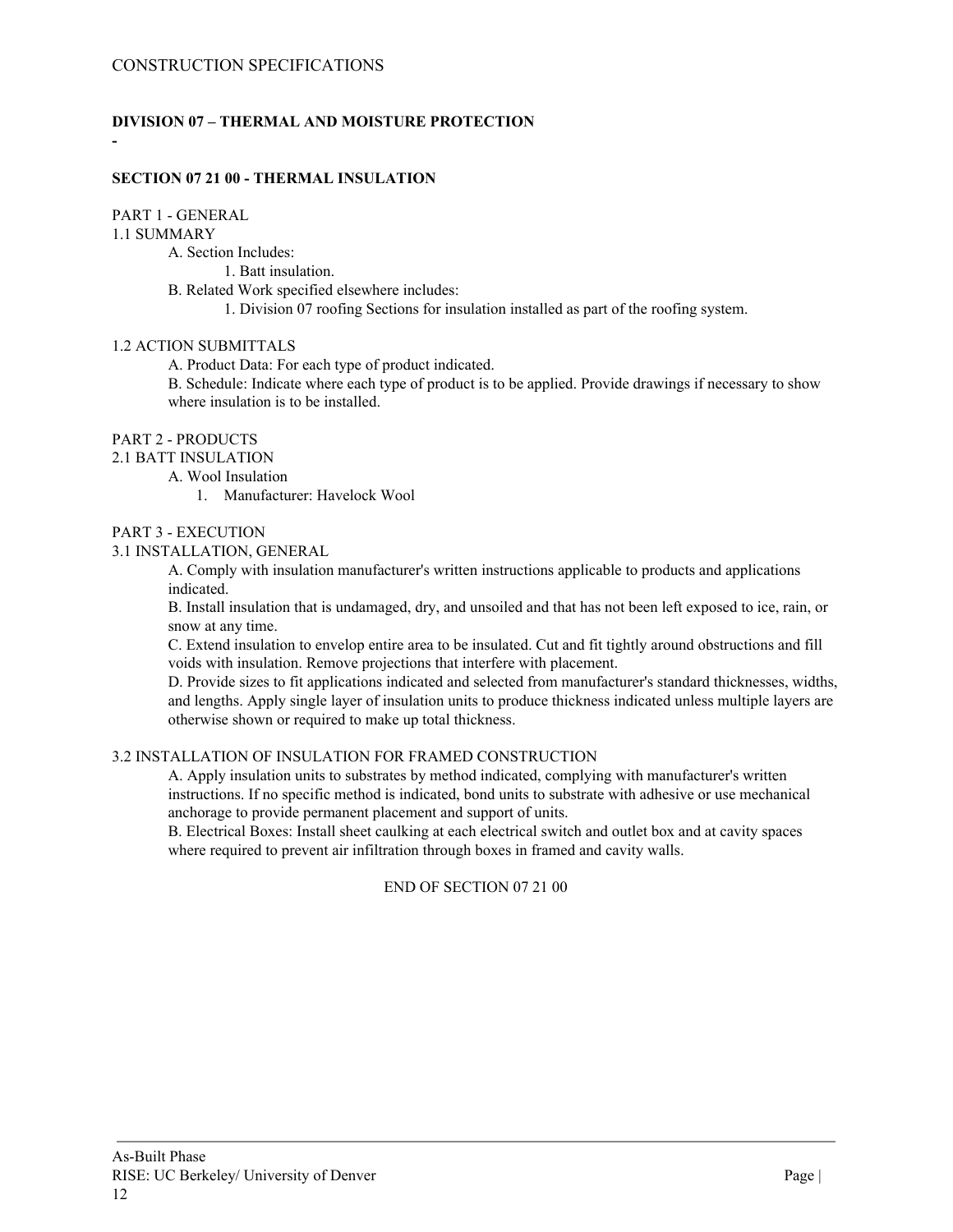## **SECTION 07 25 00 - WEATHER BARRIERS**

### PART 1 - GENERAL

## 1.1 SECTION REQUIREMENTS

A. Submittals: ICC-ES evaluation reports for water-resistive barrier.

## PART 2 - PRODUCTS

## 2.1 WATER-RESISTIVE BARRIERS

A. Building Wrap: ASTM E 1677, Type I air barrier; with water-vapor permeance not less than 23 perms per ASTM E96/E 96M, Desiccant Method (Procedure A); flame-spread and smoke-developed indexes not greater than 25 and 450, respectively, when tested according to ASTM E 84; UV stabilized; and acceptable to authorities having jurisdiction.

1. PROCLIMA SOLITEX MENTO 1000

## 2.2 ACCESSORIES

A. Flexible Flashing: Adhesive butyl rubber compound, bonded to plastic film or spunbonded polyolefin, with an overall thickness of 0.030 inch (0.8 mm).

1. Butyl Rubber:

a. DUPONT™ FLEXWRAP NF®

b. DUPONT™ STRAIGHTFLASH®

B. Building Wrap Tape: Pressure-sensitive plastic tape recommended by building-wrap manufacturer for sealing joints and penetrations in building wrap.

C. Rainscreen Battens

## 1. DUPONT™ RAINVENT® BATTEN

## PART 3 - EXECUTION

#### 3.1 INSTALLATION

A. Building Wrap Installation:

1. Apply building wrap immediately after sheathing is installed.

2. Seal seams, edges, fasteners, and penetrations with building wrap tape.

3. Extend into jambs of openings and seal corners with building wrap tape.

## B. Flexible Flashing Installation:

1. Prime substrates as recommended by flashing manufacturer.

2. Lap seams and junctures with other materials at least 3 inches (75 mm), except that at flashing flanges of other construction, laps need not exceed flange width.

3. Lap flashing over water-resistive barrier at bottom and sides of openings.

4. Lap water-resistive barrier over flashing at heads of openings.

5. After flashing has been applied, roll surfaces with a hard rubber or metal roller.

C. Rainscreen Batten Installation:

1. Place the battens over DuPont™ Tyvek® at 16" on center and align with the wall studs. Secure DuPont™ RainVent™ Battens in place with 1" crown, 1-1/4" long staples at 16" on center or other approved fasteners capable of penetrating the studs by 1/2"

## END OF SECTION 07 25 00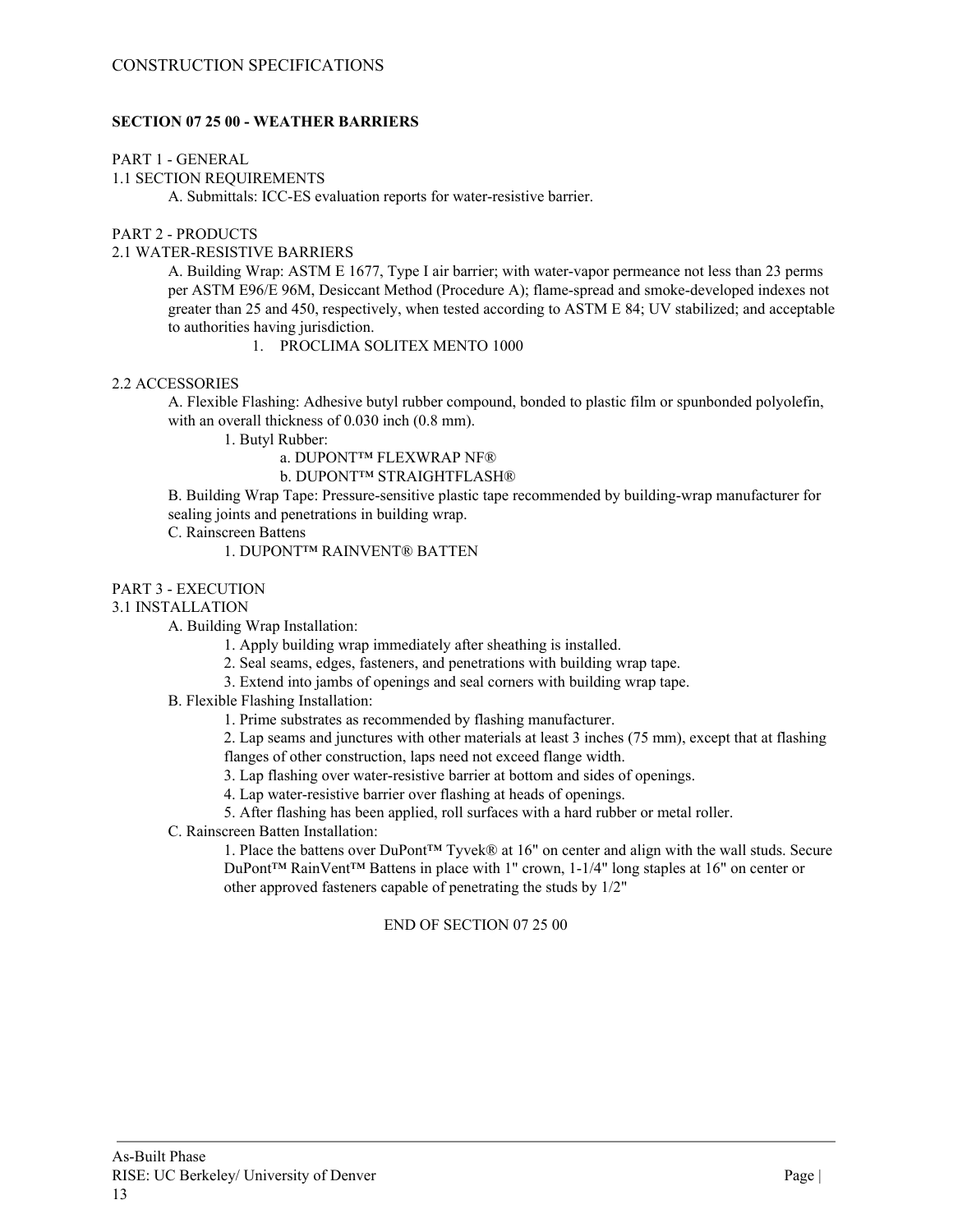## **DIVISION 08 – OPENINGS**

# **-**

## **SECTION 08 14 23 - OUT-SWING ENTRY DOORS**

# PART 1 GENERAL

1.1 SECTION INCLUDES

A. simple hinged doors.

# 1.2 RELATED SECTIONS

A. Section 07 25 00 - Weather Barriers: Water-resistant barrier.

## 1.3 REFERENCES

A. American Architectural Manufacturers Association (AAMA):

1. AAMA 502 - Voluntary Specification for Field Testing of Windows and Sliding Doors.

B. American Society for Testing and Materials (ASTM):

1. ASTM B 117 - Operating Salt Spray (Fog) Apparatus.

2. ASTM C 1036 - Flat Glass.

3. ASTM C 1048 - Heat-Treated Flat Glass – Kind HS, Kind FT Coated and Uncoated Glass.

4. ASTM D 1149 - Rubber Deterioration – Surface Ozone Cracking in a Chamber.

5. ASTM D 2803 - Filiform Corrosion Resistance of Organic Coatings on Metal.

6. ASTM D 3656 - Insect Screening and Louver Cloth Woven from Vinyl-Coated Glass Yarns.

7. ASTM D 4060 - Abrasion Resistance of Organic Coatings by the Taber Abraser.

8. ASTM E 283 - Rate of Air Leakage Through Exterior Windows, Curtain Walls and Doors Under Specified Pressure Difference Across the Specimen.

9. ASTM E 330 - Structural Performance of Exterior Windows, Curtain Walls and Doors by Uniform Static Air Pressure Difference.

10. ASTM E 547 - Water Penetration of Exterior Windows, Curtain Walls and Doors by Cyclic Static Air Pressure Differential.

11. ASTM G 85 - Modified Salt Spray (Fog) Testing.

C. Screen Manufacturers Association (SMA):

1. SMA 1201 - Specifications for Insect Screens for Windows, Sliding Doors and Swinging Doors.

D. Window and Door Manufacturers Association (WDMA):

1. ANSI/AAMA/NWWDA 101/I.S.2 - Voluntary Specifications for Aluminum, Vinyl (PVC) and Wood Windows and Glass Doors.

2. ANSI/AAMA/NWWDA 101/I.S.2/NAFS-02 - Voluntary Performance Specification for Windows, Skylights and Glass Doors.

3. WDMA I.S.4 - Industry Standard for Water-Repellent Preservative Non-Pressure Treatment for Millwork.

## 1.4 PERFORMANCE REQUIREMENTS

A. Door Unit Air Leakage, ASTM E 283, 1.57 psf (25 mph): 0.15 cfm per square foot of frame or less. B. Door Unit Water Penetration: No water penetration through door unit when tested in accordance with ASTM E547, under static pressure of 0 psf (0 mph) after 4 cycles of 5 minutes each, with water being applied at a rate of 5 gallons per hour per square foot.

## 1.5 SUBMITTALS

A. Comply with Division 1 requirements.

B. Product Data: Submit manufacturer's product data, including installation instructions.

C. Warranty: Submit manufacturer's standard warranty.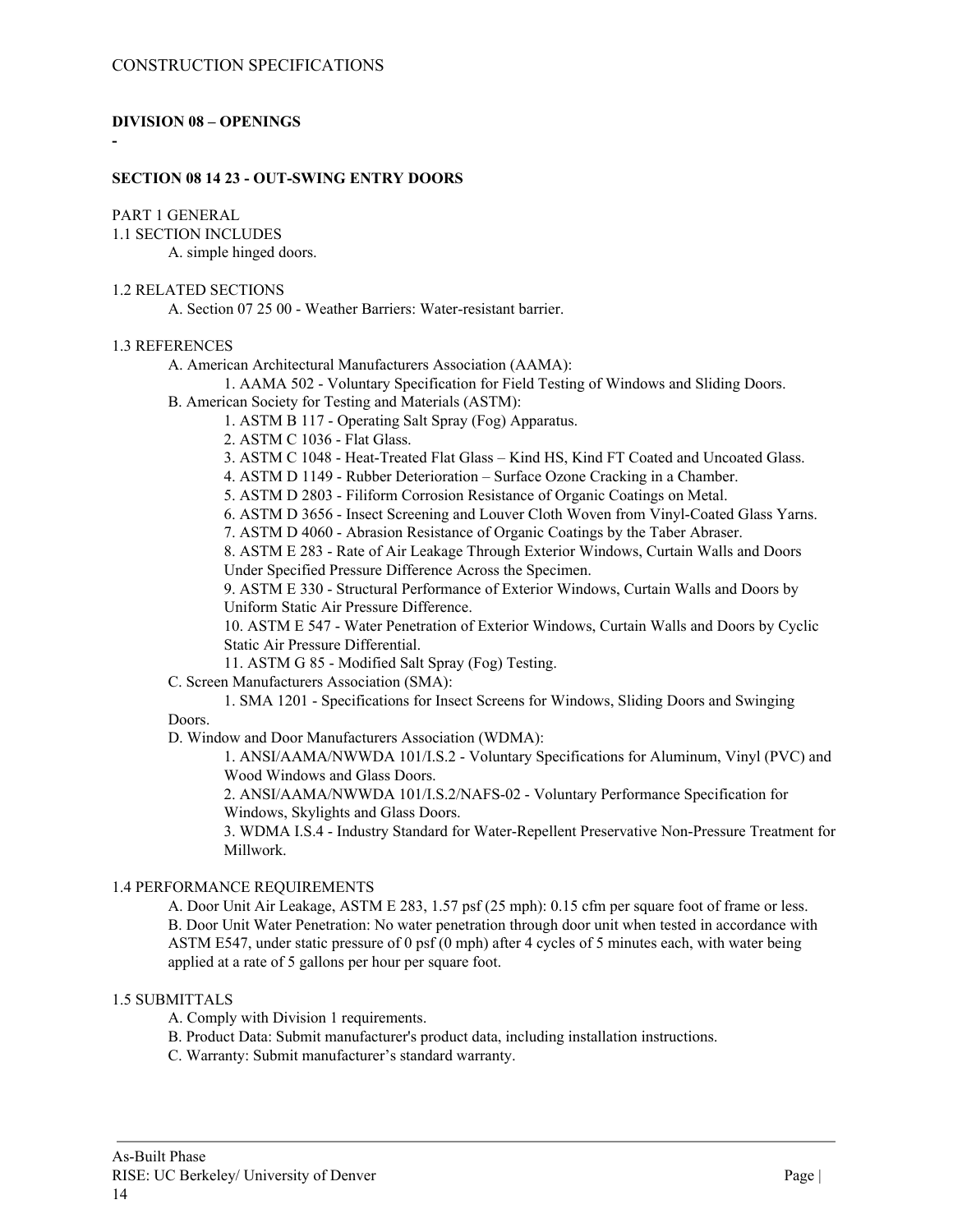### 1.6 DELIVERY, STORAGE, AND HANDLING

A. Delivery: Deliver materials to site undamaged in manufacturer's or sales branch's original, unopened containers and packaging, with labels clearly identifying manufacturer and product name. Include installation instructions.

B. Storage: Store materials in an upright position, off ground, under cover, and protected from weather, direct sunlight, and construction activities.

C. Handling: Protect materials and finish during handling and installation to prevent damage.

## PART 2 PRODUCTS

2.1 MANUFACTURER

A. Knotty Alder

B. Alpen

#### 2.2 SIMPLE DOORS

A. Factory-Primed Wood Door: Architect Series factory-assembled wood doors with outward swing door panels installed in frame.

B. Weather Strip:

1. Panel-mounted, dual-durometer extruded polymer one-piece design with welded corner.

## 2.3 GLAZING

A. Glazing:

1. Float Glass: ASTM C 1036, Quality 1.

a.Tempered Glass: ASTM C 1048.

2. Type: Glass, 1025 Series, Fixed High Profile, Fiberglass Frame, R10, Triple Chamber, Low-E, Krypton, Suspended Film

## PART 3 EXECUTION

#### 3.1 EXAMINATION

A. Examine areas to receive doors. Notify Architect of conditions that would adversely affect installation or subsequent use. Do not proceed with installation until unsatisfactory conditions are corrected.

## 3.2 INSTALLATION

- A. Install doors in accordance with manufacturer's instructions and approved shop drawings.
- B. Install doors to be weather-tight and freely operating.
- C. Maintain alignment with adjacent work.
- D. Secure assembly to framed openings, plumb and square, without distortion.

E. Integrate door system installation with exterior water-resistant barrier using flashing/sealant tape. Apply and integrate flashing/sealant tape with water-resistant barrier using watershed principles in accordance with door manufacturer's instructions.

F. Place interior seal around door perimeter to maintain continuity of building thermal and air barrier using insulating-foam sealant.

G. Seal door to exterior wall cladding with sealant and related backing materials at perimeter of assembly. H. Leave doors closed.

#### 3.3 CLEANING

A. Clean door frames and glass in accordance with Division 1 requirements.

B. Do not use harsh cleaning materials or methods that would damage finish.

C. Remove labels and visible markings.

## 3.4 PROTECTION

A. Protect installed doors to ensure that, except for normal weathering, doors will be without damage or deterioration at time of substantial completion.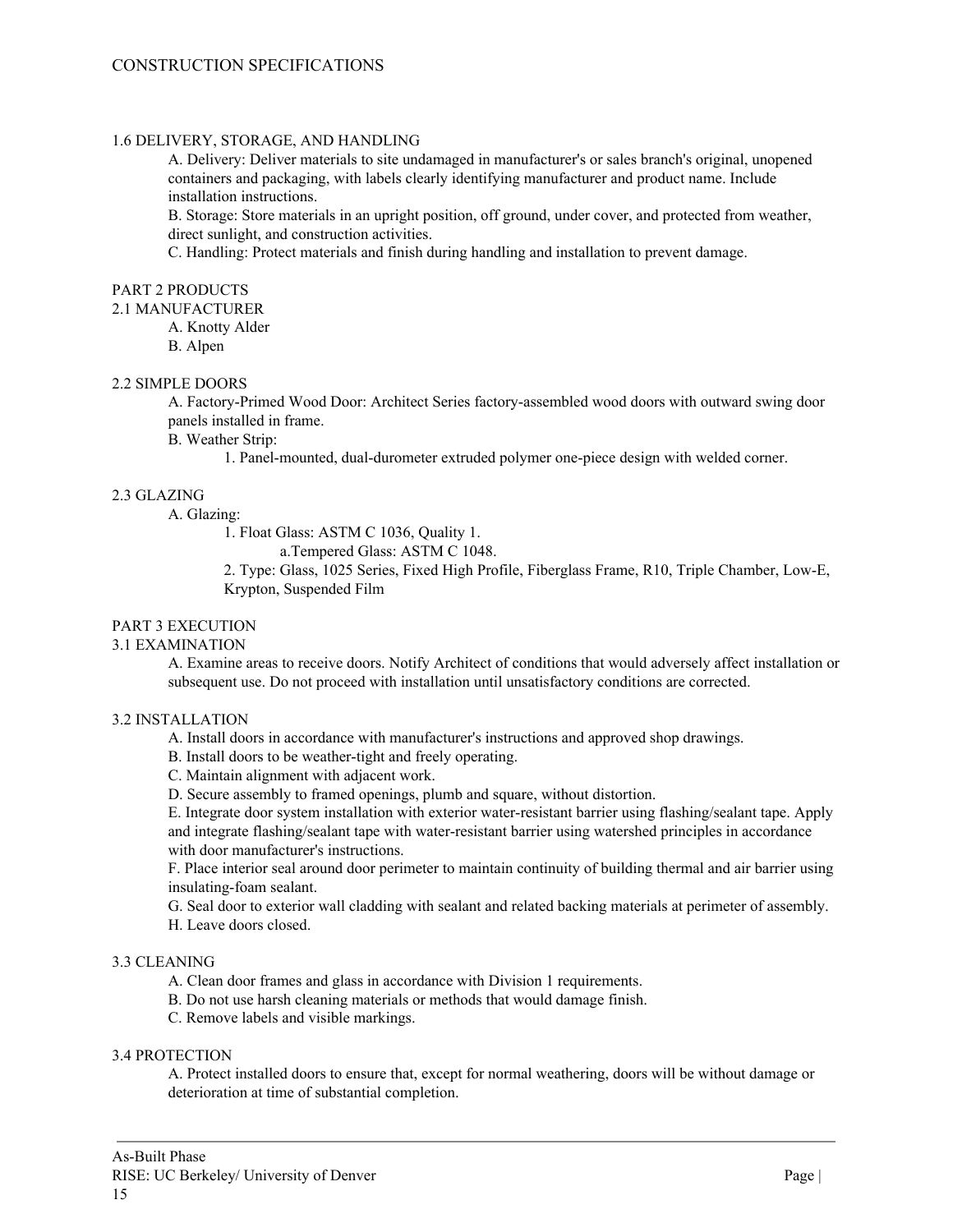## CONSTRUCTION SPECIFICATIONS

#### END OF SECTION 08 14 13 **SECTION 08 35 13 - MECHANICAL ROOM DOORS**

## PART 1 - GENERAL 1.1 SECTION REQUIREMENTS A. Submittals: Product Data.

## PART 2 - PRODUCTS

## 2.1 FOLDING DOORS

1. Panel:wood, primed white.

2. Track: metal, above door.

## PART 3 - EXECUTION

## 3.1 INSTALLATION

A. Install track in one piece.

- B. Install folding doors with floor clearances of 1/4 to 3/4 inch.
- C. Adjust units as necessary to ensure smooth, quiet operation without warping or binding.

## END OF SECTION 08 35 13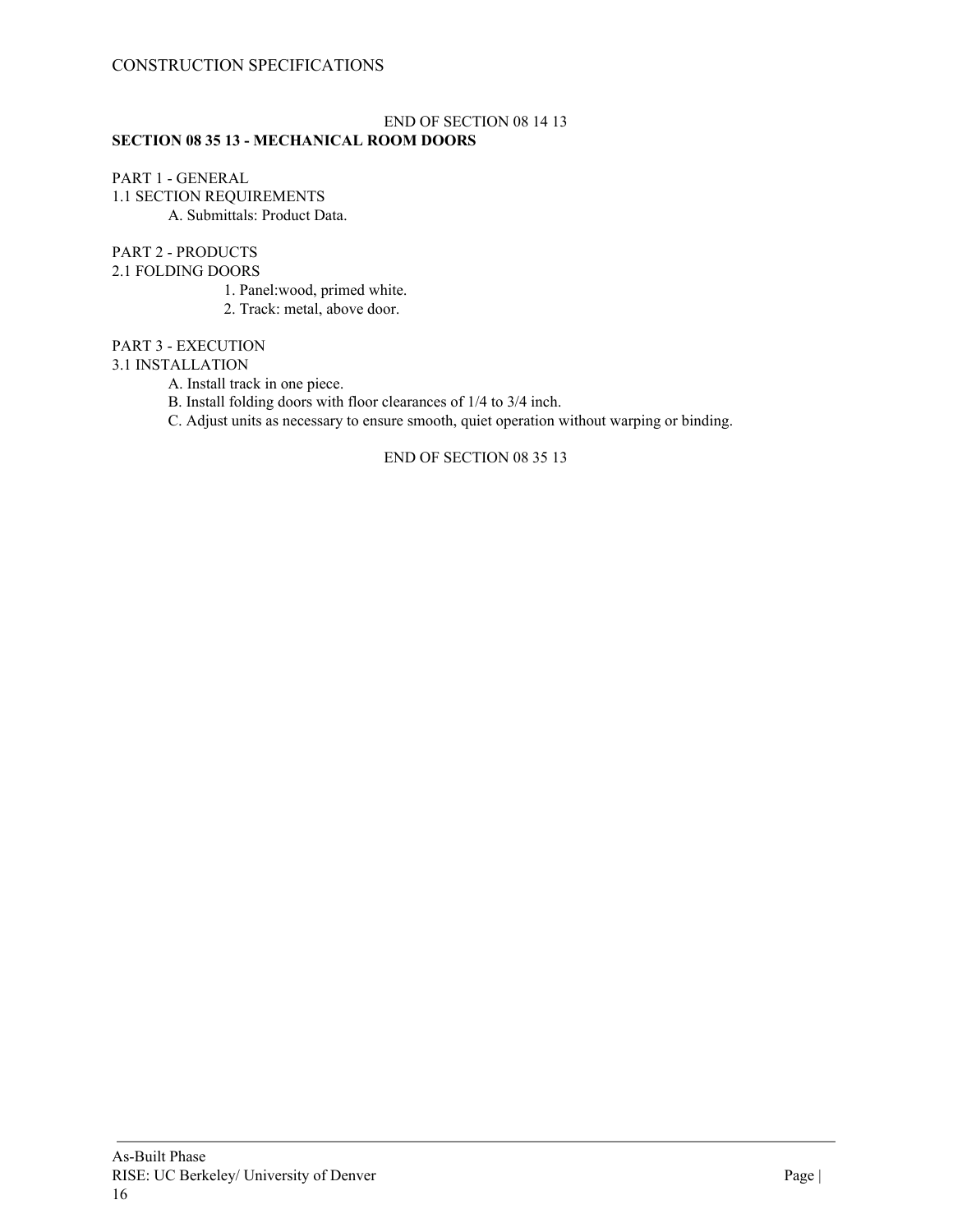## **SECTION 08 80 00 - GLAZING**

PART 1 – GENERAL 1.1 SECTION REQUIREMENTS A. Submittals: Product Data.

## PART 2 – PRODUCTS

#### 2.1 GLASS, GENERAL

A. Glazing Publications: Comply with published recommendations of glass product manufacturers and organizations below unless more stringent requirements are indicated. See these publications for glazing terms not otherwise defined in this Section or in referenced standards.

1. GANA Publications: "Glazing Manual."

2. AAMA Publications: AAMA GDSG-1, "Glass Design for Sloped Glazing," and AAMA TIR A7, "Sloped Glazing Guidelines."

3. IGMA Publication for Sloped Glazing: IGMA TB-3001, "Guidelines for Sloped Glazing."

4. IGMA Publication for Insulating Glass: SIGMA TM-3000, "North American Glazing

Guidelines for Sealed Insulating Glass Units for Commercial and Residential Use."

B. Safety Glazing: Where safety glazing is indicated, provide glazing that complies with 16 CFR 1201, Category II.

C. Safety Glazing Labeling: Where safety glazing is indicated, permanently mark glazing with certification label of the SGCC or another certification agency acceptable to authorities having jurisdiction. Label shall indicate manufacturer's name, type of glass, thickness, and safety glazing standard with which glass complies.

D. Insulating-Glass Certification Program: Permanently marked either on spacers or on at least one component lite of units with appropriate certification label of IGCC.

E. Windborne-Debris-Impact Resistance: Exterior glazing shall comply with basic protection testing requirements in ASTM E 1996 for Wind Zone 3 when tested according to ASTM E 1886. Test specimens shall be no smaller in width and length than glazing indicated for use on Project and shall be installed in same manner as glazing indicated for use on Project.

1. Large-Missile Test: For glazing located within 30 feet of grade.

## 2.2 GLASS PRODUCTS

Glazing Type: Insulated Unit O/A: 1 3/8", Glass Type: Outer Lite = Low E 366, Outer Lite Glass Strength: Tempered Outer Lite Glass Thickness: 3/16", Custom Film Type: Double HM88 Flipped Inner Lite Glass Strength: Tempered Custom Inner Lite Glass Thickness: 3/16th" i89 (#8), Gas Fill: Krypton Type of Seal: Dual Sealed Polyurethane Spacer Type: Stainless Steel Breather Tubes Required: Yes

## 2.4 GLAZING SEALANTS

A. Glazing Sealant: Neutral-curing silicone glazing sealant complying with ASTM C 920, Type S, Grade NS, Class 25, Use NT.

B. Low-Emitting Materials: Sealants shall have a VOC content of not more than 250 g/L.

C. Low-Emitting Materials: Sealants shall comply with the testing and product requirements of the California Department of Public Health's "Standard Method for the Testing and Evaluation of Volatile Organic Chemical Emissions from Indoor Sources Using Environmental Chambers."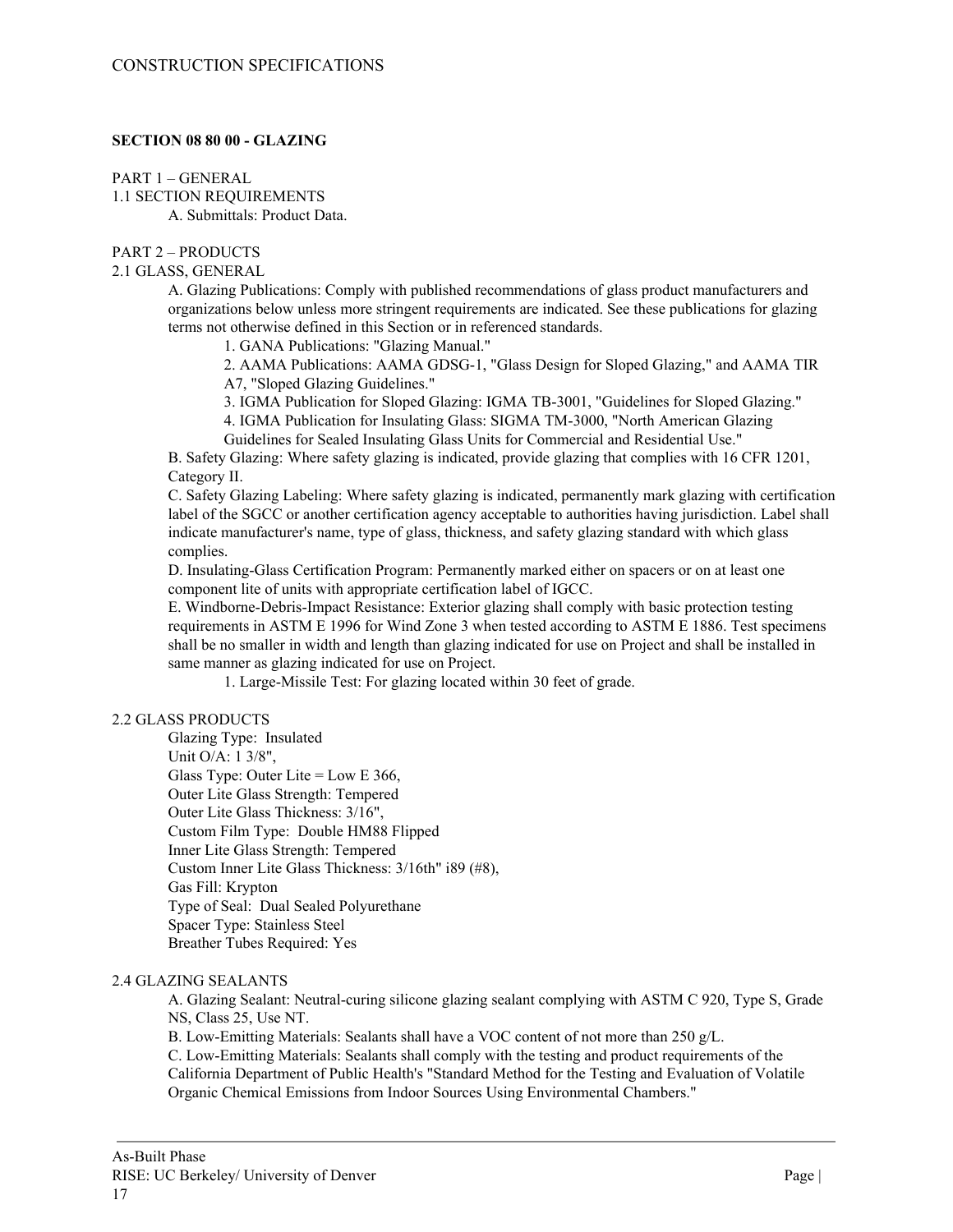## CONSTRUCTION SPECIFICATIONS

## PART 3 – EXECUTION

## 3.1 INSTALLATION

A. Comply with combined recommendations of manufacturers of glass, sealants, gaskets, and other glazing materials, unless more stringent requirements are contained in GANA's "Glazing Manual."

B. Set glass lites in each series with uniform pattern, draw, bow, and similar characteristics.

C. Remove nonpermanent labels, and clean surfaces immediately after installation.

## END OF SECTION 08 80 00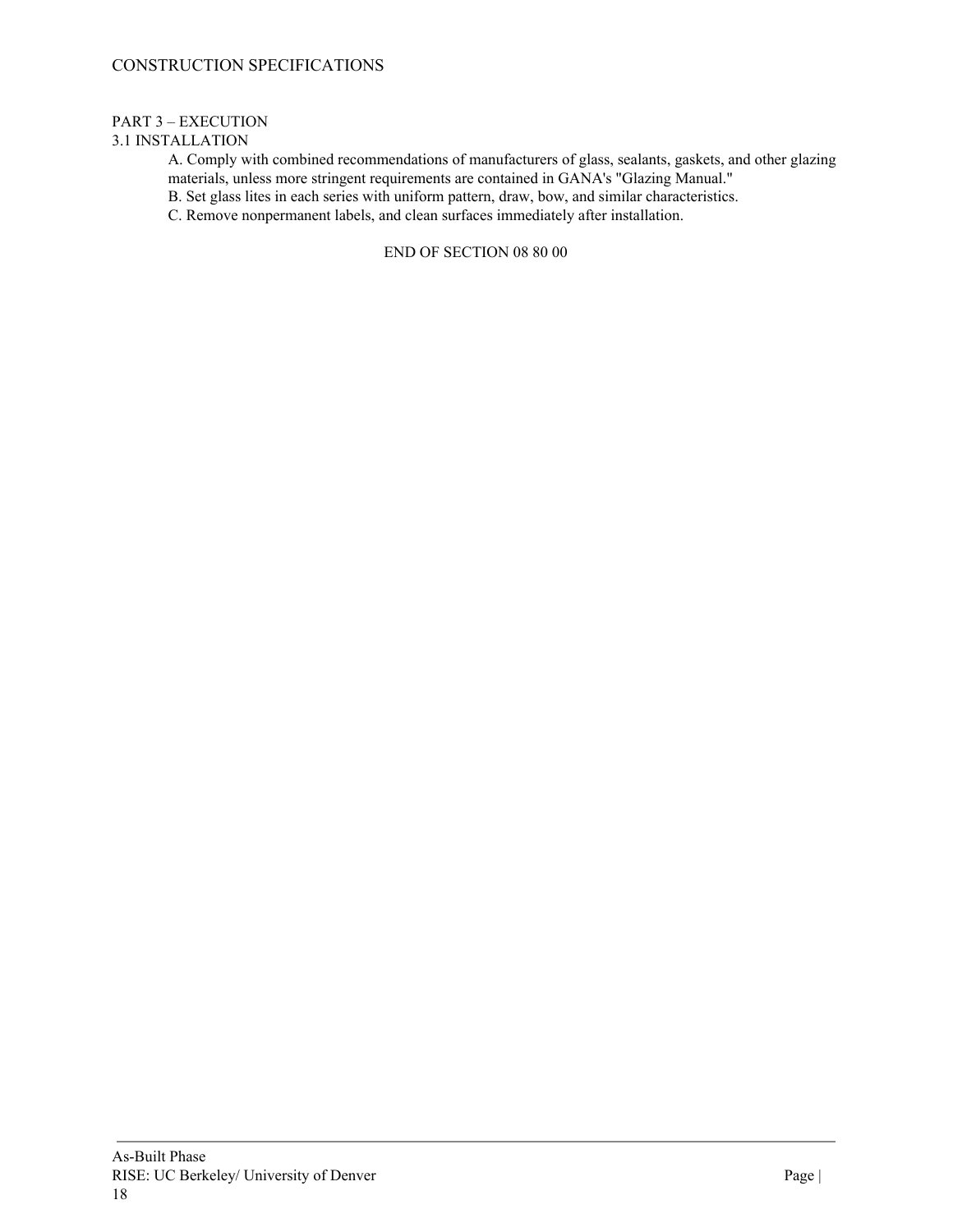## **DIVISION 09 – FINISHES**

**-**

### **SECTION - 09 29 00 GYPSUM BOARD**

#### PART 1 - GENERAL

1.1 SECTION REQUIREMENTS A. Submittals: Product Data.

## PART 2 - PRODUCTS

### 2.1 PERFORMANCE REQUIREMENTS

A. Fire-Resistance-Rated Assemblies: Provide materials and construction identical to those tested in assemblies per ASTM E 119 by an independent testing and inspecting agency acceptable to authorities having jurisdiction. B. STC-Rated Assemblies: Provide materials and construction identical to those tested in assemblies per ASTM E 90 and classified per ASTM E 413 by a qualified independent testing and inspecting agency.

## 2.2 PANEL PRODUCTS

A. Provide in maximum lengths available to minimize end-to-end butt joints.

B. Interior Gypsum Board: ASTM C 1396/C 1396M, in thickness indicated, with manufacturer's standard edges. Type X, as required for specific fire-resistance-rated assemblies

C. Cementitious Backer Units: ANSI A118.9, ASTM C 1288, or ASTM C 1325.

#### 2.3 ACCESSORIES

A. Aluminum Accessories: Extruded-aluminum reveal strips indicated with Class II, clear anodic finish; AAC12C22A31.

B. Joint-Treatment Materials: ASTM C 475/C 475M.

- 1. Joint Tape: Paper unless otherwise recommended by panel manufacturer.
- 2. Joint Compounds: Drying-type, ready-mixed, all-purpose compounds.
- 3. Skim Coat: For final coat of Level 5 finish, use drying-type, all-purpose compound.

4. Cementitious Backer Unit Joint-Treatment Materials: Products recommended by cementitious backer unit Manufacturer.

## PART 3 - EXECUTION

## 3.1 INSTALLATION

A. Install gypsum board to comply with ASTM C 840

1. Install reveals level, plumb, true, and straight according to drawings. Attach with fasteners through hidden flange every 12-inches o.c.

- 2. Isolate gypsum board assemblies from abutting structural work. Provide edge trim.
- 3. Single-Layer Fastening Methods: Fasten gypsum panels with screws.
- B. Install cementitious backer units to comply with ANSI A108.11.
- C. Fire-Resistance-Rated Assemblies: Comply with requirements of listed assemblies.
- D. Finishing Gypsum Board: ASTM C 840.
	- 1. Provide Level 1 finish: Embed tape at joints.

2. At substrates for tile, provide Level 2 finish: Embed tape and apply separate first coat of joint compound to tape, fasteners, and trim flanges.

3. Unless otherwise indicated, provide Level 4 finish: Embed tape and apply separate first, fill, and finish coats of joint compound to tape, fasteners, and trim flanges.

E. Cementitious Backer Units: Finish according to manufacturer's written instructions.

## END OF SECTION 09 29 00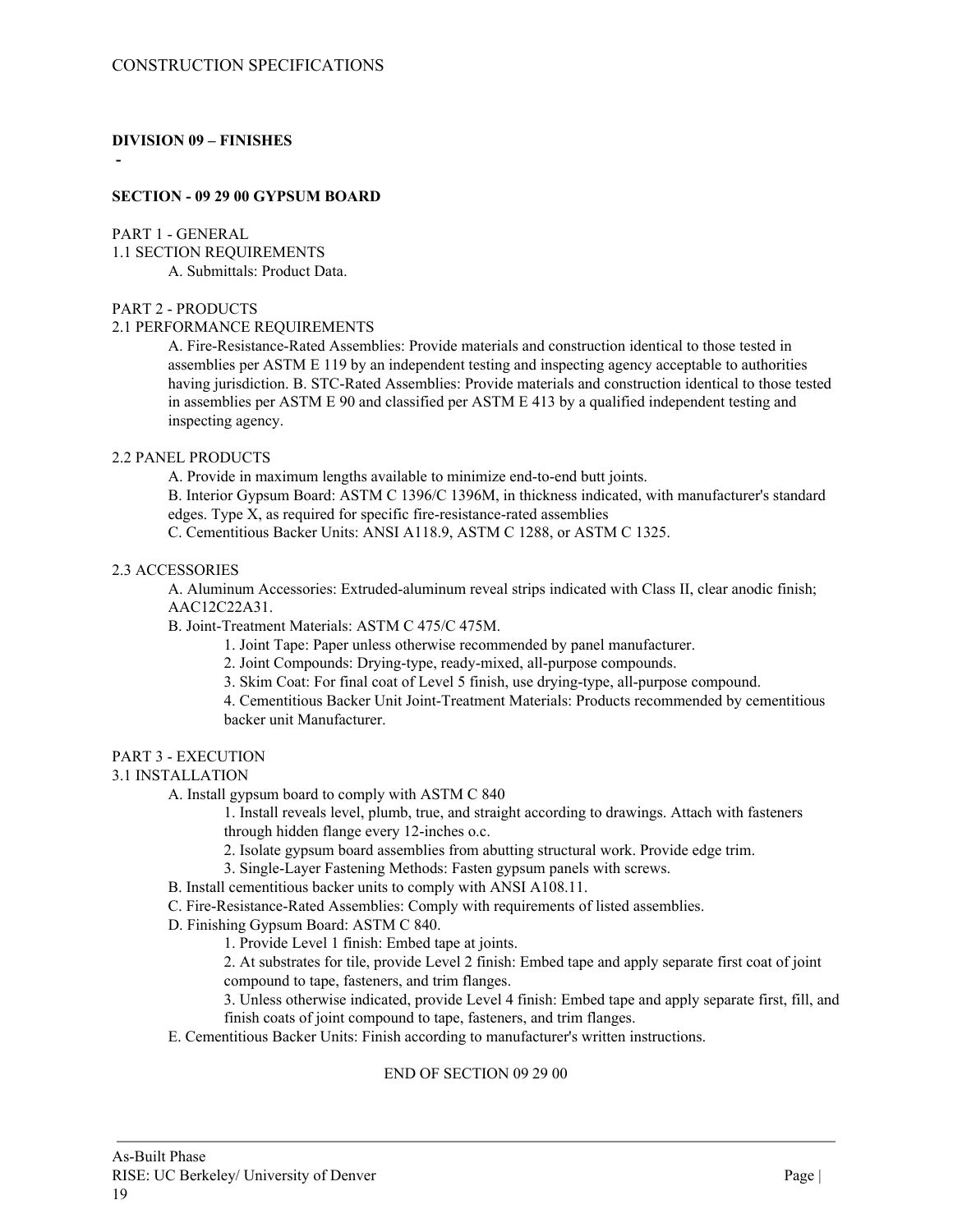## **SECTION - 09 30 13 CERAMIC TILING**

## PART 1 - GENERAL

1.1 SECTION REQUIREMENTS

- A. Submittals: Product Data and Samples.
- B. Obtain tile of each type and color or finish from same production run for each contiguous area.

## PART 2 - PRODUCTS

2.1 CERAMIC TILE

1. Porcelanosa Tile in accordance with ASTM C485/C499/C502 Water absorption: BIa - Porcelain tiles  $(E \le 0.1\%)$ Thickness: 13/32 " approx Width 23 1/16 " approx. Length 23 1/16 " approx. Length and width deviation: Below  $0.15\% \le 0.5\%$ \* Side straightness deviation: Below  $0.15\%$  <= 0.5 %\* Squareness deviation: Below  $0.15\% \le 0.6\%$ \* Surface flatness deviation Below  $0.15\% \le 0.5\%$ \*

## 2.2 INSTALLATION MATERIALS

- 1. Notched trowel, rubber mallet, suction cups, cross-spacers
- 2. Proper adhesives according to the Porcelanosa manual

END OF SECTION 09 30 13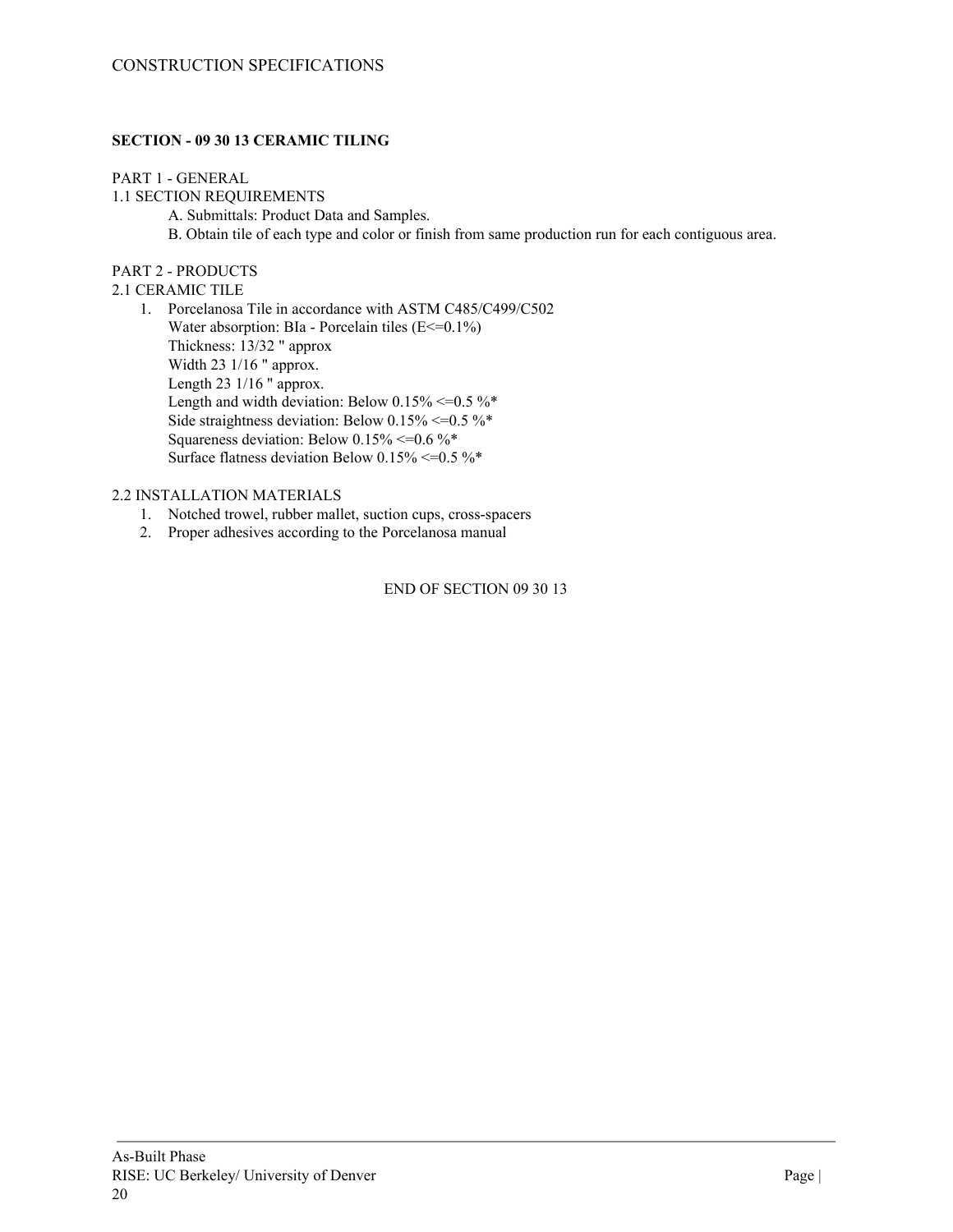## **SECTION 09 64 00 - WOOD FLOORING**

PART 1 – GENERAL

1.1 SECTION REQUIREMENTS

A. Submittals: Product Data and Samples.

## PART 2 - PRODUCTS

## 2.1 Shaw Flooring

A. Duras Engineered Hardwood: Memorial Hickory Scraped - NOFMA grading rules for species, grade, and cut.

1. Certification: Provide flooring that carries NOFMA grade stamp on each bundle or piece.

## 2.4 ACCESSORY MATERIALS

A. Wood Flooring Adhesive: Mastic recommended by flooring and adhesive manufacturers for application indicated.

1. Low-Emitting Materials: Adhesives shall have a VOC content of 100 g/L or less.

2. Low-Emitting Materials: Adhesives shall comply with Green Seal's GS-36 and with the testing and product requirements of the California Department of Health Services' "Standard Practice for the Testing of Volatile Organic Emissions from Various Sources Using Small-Scale Environmental Chambers."

B. Fasteners: As recommended by manufacturer, nails or staples

## PART 3 - EXECUTION

## 3.1 INSTALLATION

- A. Comply with flooring manufacturer's written installation instructions
- B. Provide expansion space at walls and other obstructions of flooring not less than  $\frac{3}{4}$  inch.
- C. Solid-Wood, Plank Flooring: Blind nail or staple flooring to substrate.

1. Plank Flooring: For flooring of face width more than 3 inches (75 mm), install countersunk screws at each end of each piece in addition to blind nailing. Cover screw heads with wood plugs glued flush with flooring. Install not less than two countersunk nails at each end of each piece, spaced not more than 16 inches (406 mm) along length of each piece, in addition to blind nailing. Fill holes with matching wood filler.

END OF SECTION 09 64 00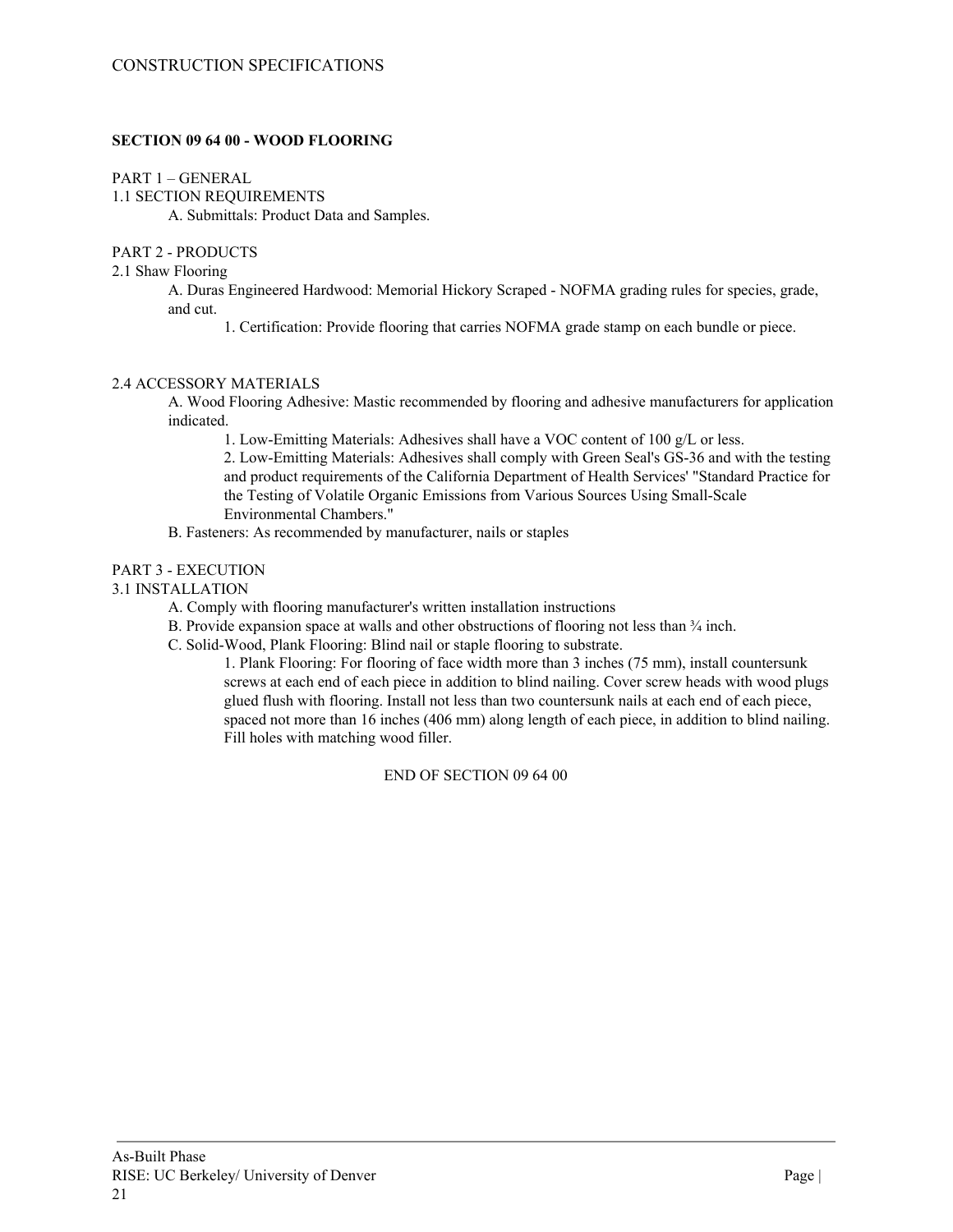## **SECTION 09 91 23 - INTERIOR PAINTING**

### PART 1 - GENERAL

### 1.1 SUMMARY

A. Provide painting and surface preparation.

### 1.2 SUBMITTALS

A. Product Data: Submit manufacturer's product data and installation instructions for each material and product used.

B. Samples: Submit two representative samples of each material specified indicating visual characteristics and finish. Include range samples if variation of finish is anticipated.

1. Include manufacturer's full range of color and finish options if additional selection is Required.

## PART 2 - PRODUCTS

#### 2.1 PAINT

A. BEHR PREMIUM PLUS ULTRA Interior Eggshell Enamel

B. MPI Standards: Provide materials that comply with MPI standards indicated and listed in its "MPI Approved Products List."

1. Latex, Interior, (Gloss Level 3): MPI #52.

- C. Material Compatibility: Provide materials that are compatible with one another and with substrates. 1. For each coat in a paint system, provide products recommended in writing by manufacturers of topcoat for use in paint system and on substrate indicated.
- D. Paints and coatings shall comply with the following limits for VOC content:
	- 1. Flat Paints and Coatings: 50

#### E. Colors:

- 1. Walls: white
- 2. Ceilings: Ultra Pure White

## PART 3 - EXECUTION

## 3.1 PREPARATION

A. Comply with recommendations in MPI's "MPI Architectural Painting Specification Manual" applicable to substrates indicated.

B. Remove hardware, lighting fixtures, and similar items that are not to be painted. Mask items that cannot be removed. Reinstall items in each area after painting is complete.

C. Clean and prepare surfaces in an area before beginning painting in that area. Schedule painting so cleaning operations will not damage newly painted surfaces.

## 3.2 APPLICATION

A. Comply with recommendations in MPI's "MPI Architectural Painting Specification Manual" applicable to substrates indicated.

- B. Paint exposed surfaces, new and existing, unless otherwise indicated.
	- 1. Paint surfaces behind movable equipment and furniture same as similar exposed surfaces.
	- 2. Paint surfaces behind permanently fixed equipment or furniture with prime coat only.
	- 3. Paint the back-side of access panels.
	- 4. Color-code mechanical piping in accessible ceiling spaces.
	- 5. Do not paint prefinished items, items with an integral finish, operating parts, and labels unless otherwise Indicated.

C. Apply paints according to manufacturer's written instructions.

- 1. Use brushes only where the use of other applicators is not practical.
- 2. Use rollers for finish coat on interior walls and ceilings.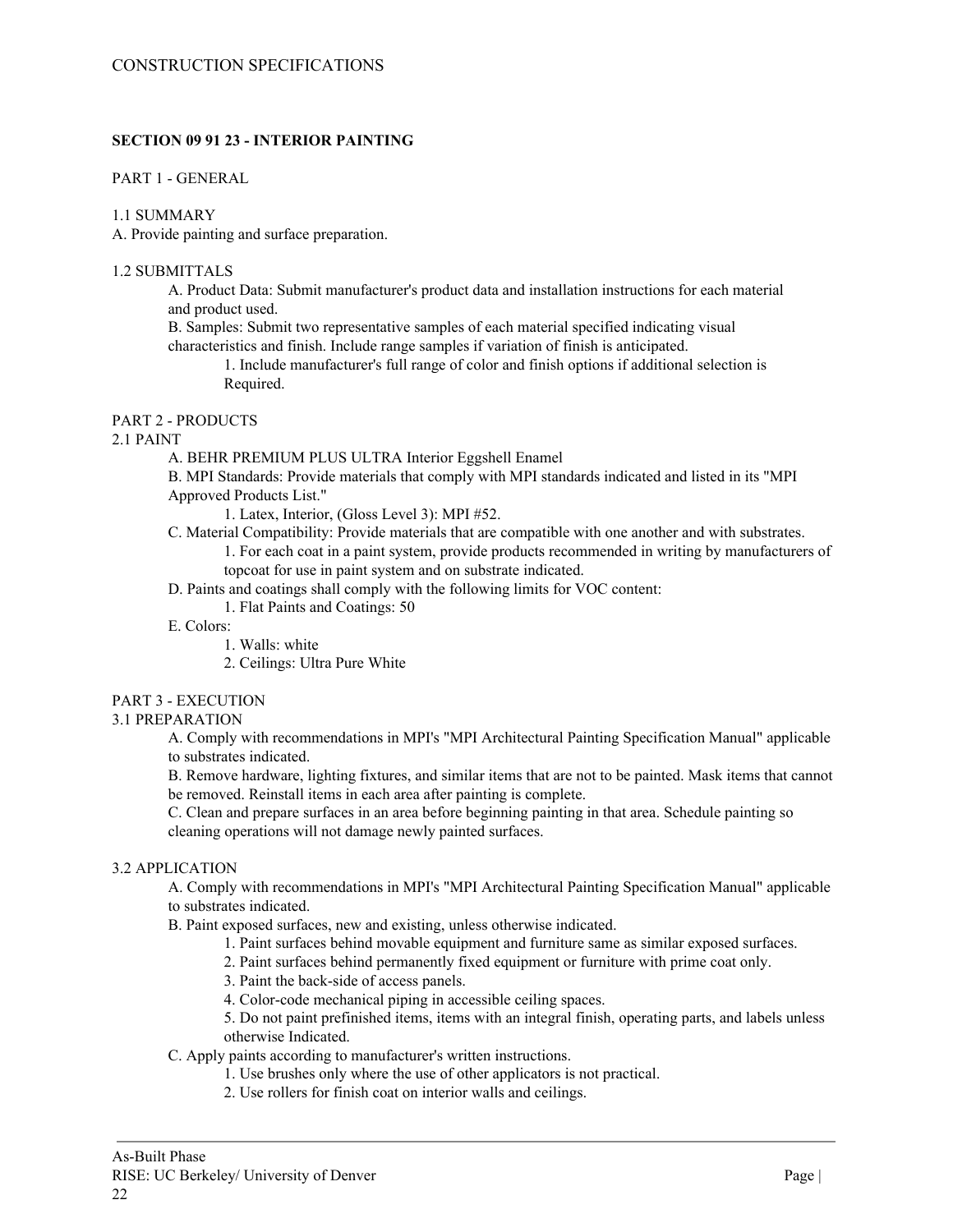D. Apply paints to produce surface films without cloudiness, spotting, holidays, laps, brush marks, roller tracking, runs, sags, ropiness, or other surface imperfections. Cut in sharp lines and color breaks.

1. If undercoats or other conditions show through topcoat, apply additional coats until cured film has a uniform paint finish, color, and appearance.

3.3 INTERIOR PAINT APPLICATION SCHEDULE

A. Gypsum:

1. Gloss Level 3 Latex: Two coats: MPI INT 6.3T.

END OF SECTION 09 91 23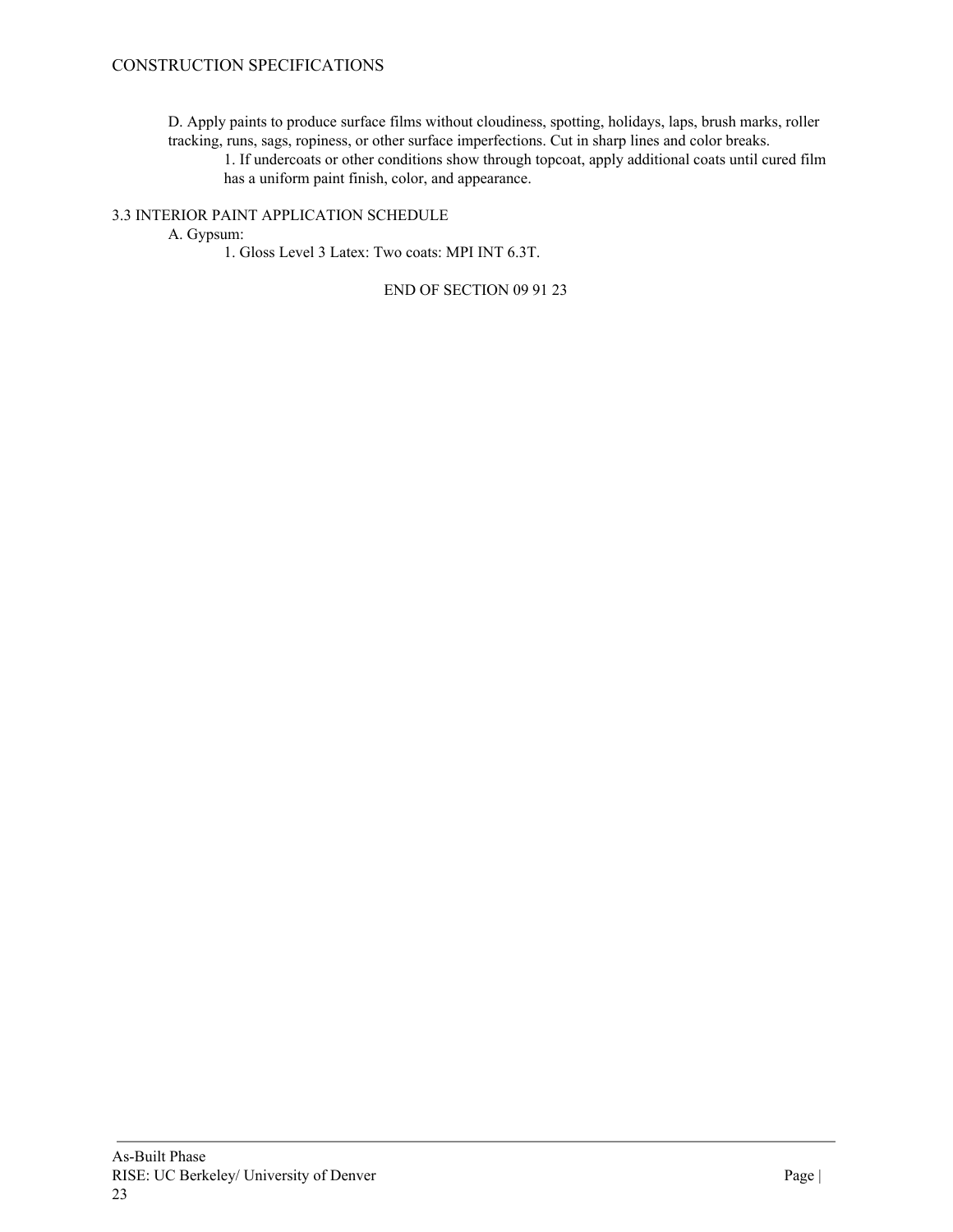**DIVISION 10 – SPECIALTIES**

## **SECTION 10 28 19 - SHOWER DOOR**

PART 1 - GENERAL

**-**

1.1 SECTION REQUIREMENTS

A. Submittals: Product Data.

B. Verify dimensions by field measurements before fabrication and indicate on Shop Drawings.

## PART 2 - PRODUCTS

#### 2.1 SHOWER DOORS

Aquadica GS 36 in. x 72 in. Frameless Square Shower Enclosure in Stainless Steel with Glass Shelves

## PART 3 - EXECUTION

#### 3.1 INSTALLATION

A. Prepare and install as recommended in manufacturer's written instructions, unless more stringent requirements are contained in GANA's "Glazing Manual."

B. Set units level, plumb, and true to line, without warp or rack of frames and panels, and anchor securely in place.

C. Install doors to produce smooth operation and tight fit at contact points.

#### END OF SECTION 10 28 19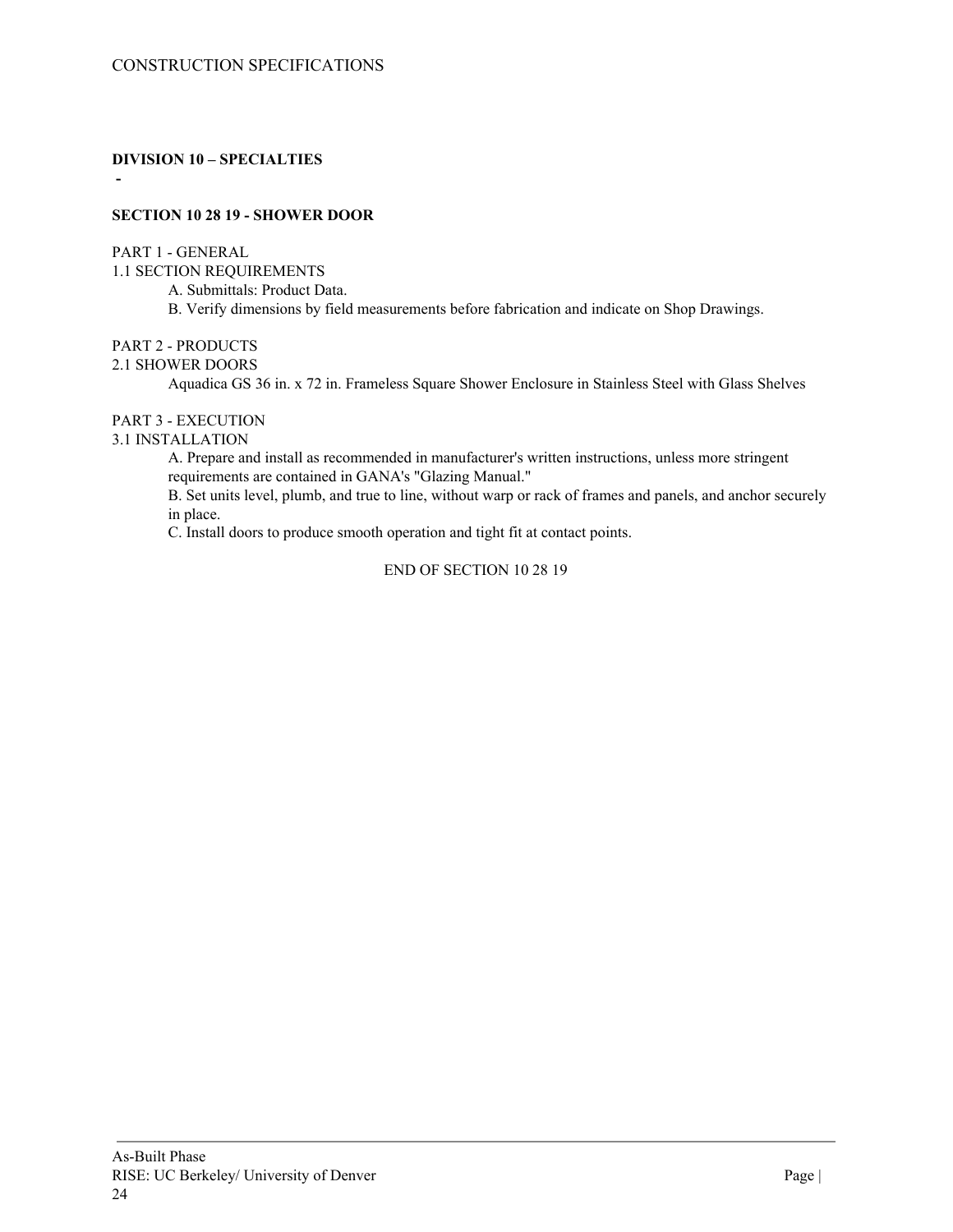## **DIVISION 11 – EQUIPMENT**

**-**

## **SECTION 11 31 00 - RESIDENTIAL APPLIANCES**

PART 1 – GENERAL

1.1 SECTION REQUIREMENTS A. Submittals: Product Data.

#### PART 2 – PRODUCTS

2.1 RESIDENTIAL APPLIANCES

A. Regulatory Requirements: Comply with the following:

1. NFPA: Provide electrical appliances listed and labeled as defined in NFPA 70, by a qualified testing agency, and marked for intended location and application.

B. Accessibility: Where residential appliances are indicated to comply with accessibility requirements, comply with ICC A117.1.

C. Electric Range: 30-inch wide, drop-in range with 4 burners

1. Manufacturer: General Electric

D. Exhaust Hood: 30-inch, wall-mounted exhaust hood with two-speed fan.

- 1. Manufacturer: IKEA
- 2. Color: stainless steel

3. Fan control: Hood-mounted switch, with separate light switch

4. Weatherproof wall cap with backdraft damper and rodent-proof screening

F. Refrigerator/Freezer: Freestanding, automatic defrost, two-door refrigerator with top-mounted freezer, interior cabinet liners.

- 1. Manufacturer: Beko
- 2. Color: stainless steel

G. Dishwasher: Built-in, undercounter, automatic dishwasher, sized to replace 24-inch-base cabinet, five wash cycles with hot-air and heat-off drying cycles, polypropylene tub and door liner, nylon-coated sliding dish racks.

1. Manufacturer: Beko

2. Color: Stainless Steel

H. Clothes Washer: Freestanding, front-loading, automatic clothes washer with 4.3-cu. ft. capacity, stainless-steel tub and twelve wash cycles including regular, delicate, and permanent press.

1. Manufacturer: Beko

2. Energy Perfomance: Qualifies for the EPA/DOE ENERGY STAR product labeling program.

I. Electric Clothes Dryer: Freestanding, front-loading clothes dryer with 7.3-cu. ft. capacity with stainless-steel Interior.

1. Manufacturer: Beko

## PART 3 – EXECUTION

## 3.1 INSTALLATION

A. Built-in Appliances: Securely anchor to supporting cabinetry or countertops with concealed fasteners. Verify that clearances are adequate for proper functioning and rough openings are completely concealed. B. Freestanding Appliances: Place in final locations after finishes have been completed in each area. Verify that clearances are adequate to properly operate equipment.

C. Test each item of residential appliances to verify proper operation. Make necessary adjustments.

D. Verify that accessories required have been furnished and installed.

## END OF SECTION 11 31 00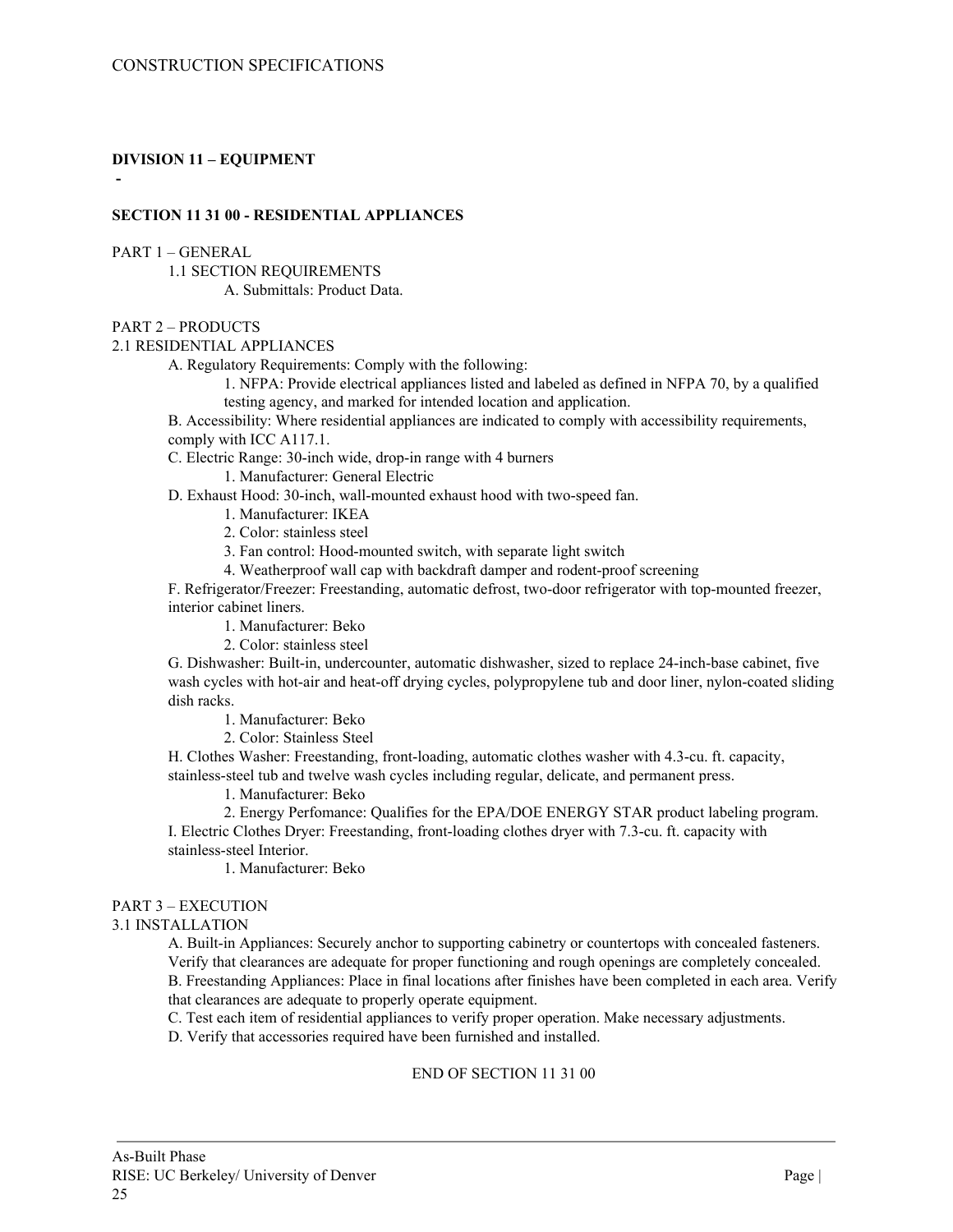**DIVISION 12 – FURNISHINGS**

## **SECTION 12 24 00 - SHADES**

-

PART 1 - GENERAL 1.1 SECTION REQUIREMENTS A. Submittals: Product Data and Samples.

PART 2 - PRODUCTS 2.1 SHADING FABRIC A. Manufacturer: IKEA

PART 3 - EXECUTION 3.1 INSTALLATION OF SHADES

END OF SECTION 12 24 00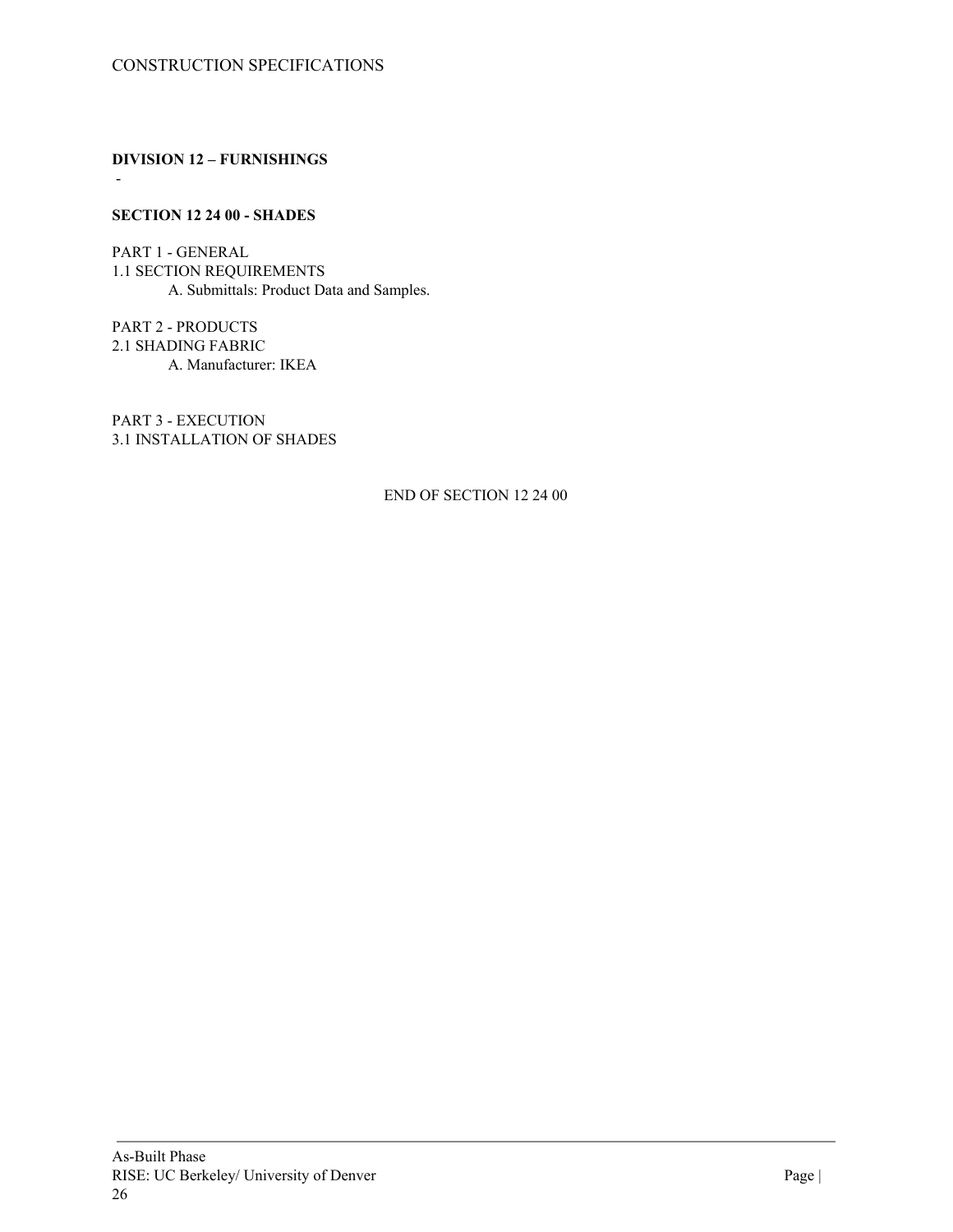## **SECTION 12 36 61 - COUNTERTOPS**

PART 1 - GENERAL 1.1 SECTION REQUIREMENTS A. Submittals: Product Data

## PART 2 - PRODUCTS

2.1 SOLID-SURFACE-MATERIAL COUNTERTOPS

A. Countertops: Porcelanosa Snow White 1100

- 1. Product Code: S510001184
- 2. Slab Size: 145" x 30" x 1/2"
- 3. Snow Series

B. Solid Material

## PART 3 - EXECUTION

#### 3.1 INSTALLATION

A. Install countertops according to manufacturer's written directions. Fasten to substrates with adhesive. Align adjacent surfaces. Seal seams and perimeter with mildew-resistant silicone sealant.

1. Seal edges of cutouts in particleboard subtops by saturating with varnish.

B. Install level and plumb to a tolerance of 1/8 inch in 8 feet.

END OF SECTION 12 36 61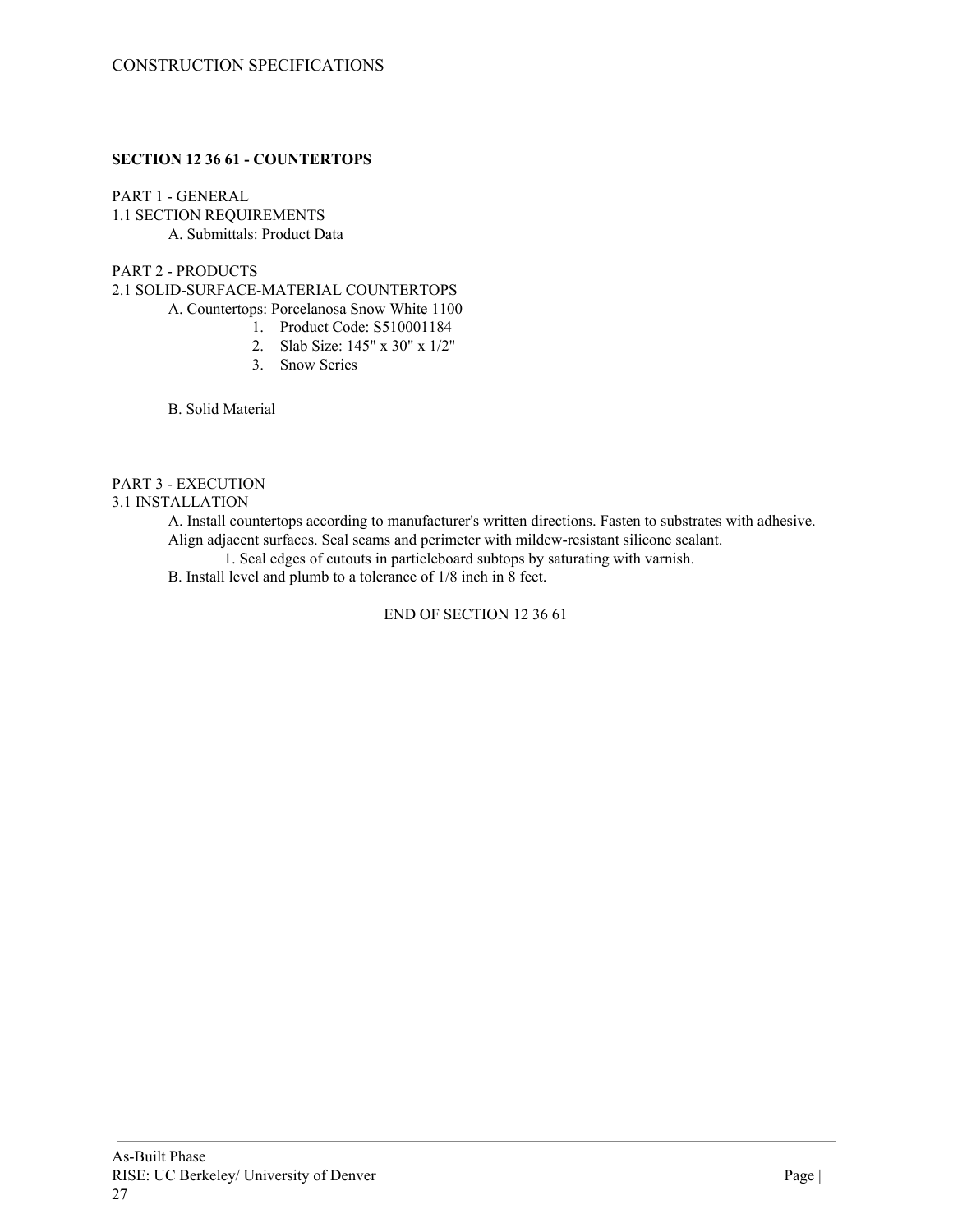## **DIVISION 21 – FIRE SUPPRESSION**

## **SECTION 21 13 13 - WET-PIPE SPRINKLER SYSTEM**

#### PART 1 - GENERAL

-

1.1 SECTION REQUIREMENTS

A. Submittals:

1. Product Data for valves, sprinklers, specialties, and alarms.

2. Submit sprinkler system drawings identified as "working plans" and calculations according to NFPA 13. Submit required number of sets to authorities having jurisdiction for review, comment, and approval. Include system hydraulic calculations.

3. Submit test reports and certificates as described in NFPA 13.

## PART 2 - PRODUCTS

#### 2.1 MATERIALS

- A. Fire Suppression Systems:
	- 1. Manufacturers, Piping, Valves and Fittings: Sharkbite, Apollo
	- 2. Manufacturers, Fire Suppression Sprinklers: Viking
	- 3. Manufacturers, Alarms, Meters and Gages: Viking, Everbilt
	- 4. Application: Water-based system.
	- 5. Application: Sprinkler system.
	- 6. Sustainable Design: Optimize energy performance.
	- 7. Sustainable Design: Energy efficient equipment and fixtures.
	- 8. Sustainable Design: Commissioning.
	- 9. Type: Fire-suppression sprinkler systems.
		- a. Wet-pipe.
		- b. Sharkbite Model U880W300 Residential concealed pendent sprinkler head.
			- 1. Viking SIN VK457 (Base Part Number 14694A-X)
			- 2. Viking Model 135D4MA/W (White cover plate)
	- 10. Components: Sole Sources
		- a. Waterflow alarm.
			- 1. Viking Model VSRF0100
		- b. Ball valves, check valves, and drain valves.
			- 1. Apollo Model 4ALF-105-A2F (1" Double check valve assembly)
			- 2. Sharkbite Model 22463LF (1" Ball valve)
			- 3. Sharkbite Model 22306-0000LF (1" Ball valve with drain)
		- c. Piping, fittings, and joints.
			- 1. Sharkbite Model UC260LFA (1" Elbow)
			- 2. Sharkbite Model UC374LFA (1" Tee)
			- 3. Sharkbite Model UCF168U (1" PEX x 1/2" FNPT Elbow)
			- 4. Sharkbite Model UC140LFA (1" Male thread adapter)
	- 11. Components: Suitable for service.
		- a. Pipe hangers and supports.
		- b. Meters and gauges

## PART 3 - EXECUTION

3.1 GENERAL PIPING INSTALLATIONS

- A. Install piping free of sags and bends.
- B. Install fittings for changes in direction and branch connections.
- C. Install unions at final connection to each piece of equipment.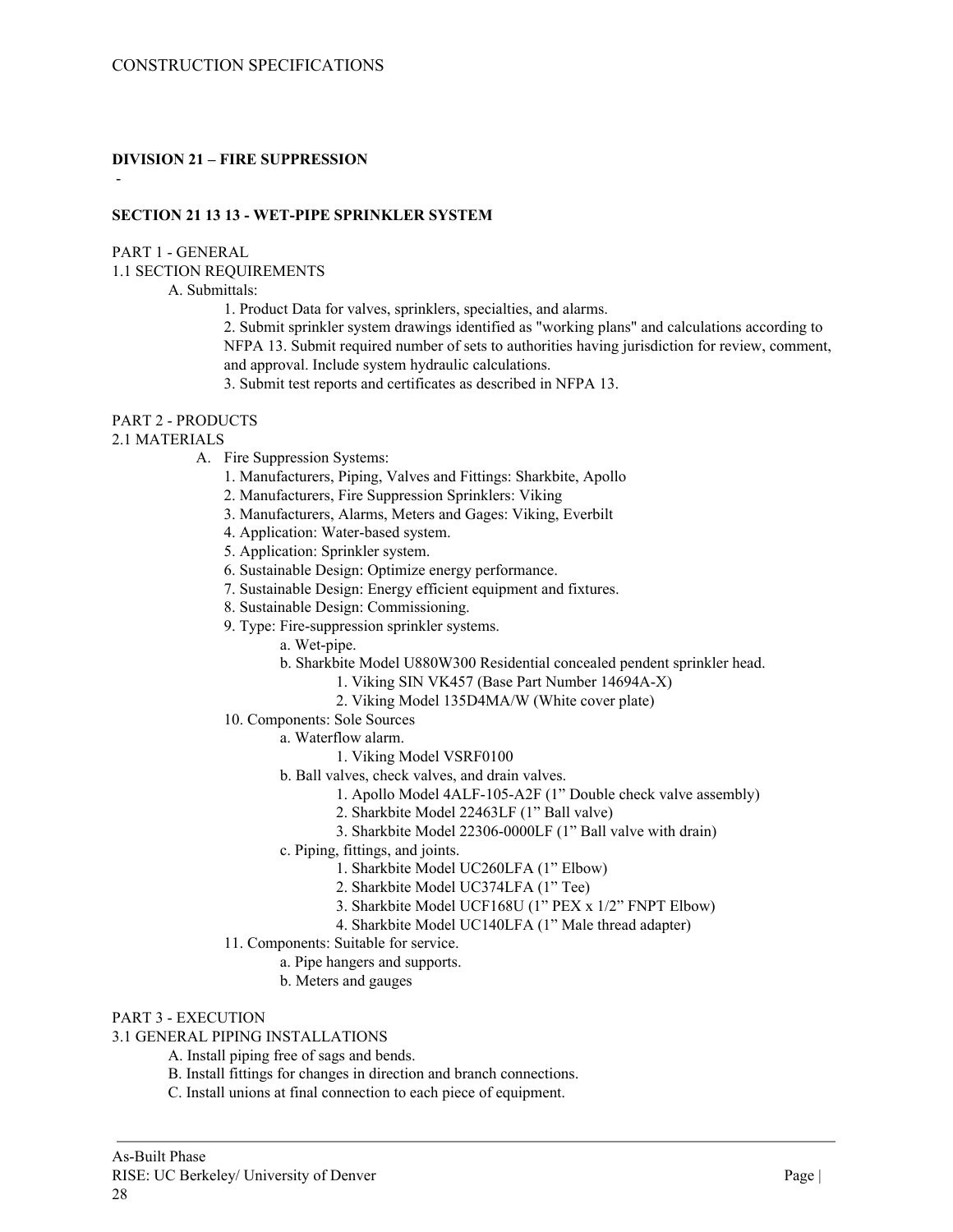## 3.3 SERVICE-ENTRANCE PIPING

A. Connect sprinkler piping to water-service piping.

B. Install shutoff valve, backflow preventer, pressure gage, drain, and other accessories indicated at connection to water-service piping.

## 3.4 SPRINKLER PIPING INSTALLATION

A. Protect piping from earthquake damage as required by NFPA 13.

B. Install fire-protection service valves supervised-open, located to control sources of water supply except from fire department connections. Where there is more than one control valve, provide permanently marked identification signs indicating portion of system controlled by each valve.

C. Install check valve in each water supply connection. Install backflow preventers in potable-water supply sources.

D. Install alarm check valves for proper direction of flow, including bypass check valve and retard chamber drain line connection.

## 3.5 SPRINKLER SCHEDULE

A. Rooms with Suspended Ceilings: Pendent sprinklers

B. Wall Mounting: Sidewall sprinklers.

C. Sprinkler Finishes: White enamel in finished spaces and unfinished spaces. Provide escutcheons in

finished and residential spaces.

D. Install sprinklers in suspended ceilings in center of ceiling panels.

## 3.6 PIPING SCHEDULE

A. Use CPVC plastic pipe and fittings and metal-to-plastic transition fittings with solvent-cemented joints. B. Install shutoff valve, check valve, backflow preventer, pressure gage, drain, and other accessories indicated at

connection to water service piping.

## 3.7 TESTING

A. Flush, test, and inspect sprinkler piping systems according to NFPA 13.

END OF SECTION 21 10 00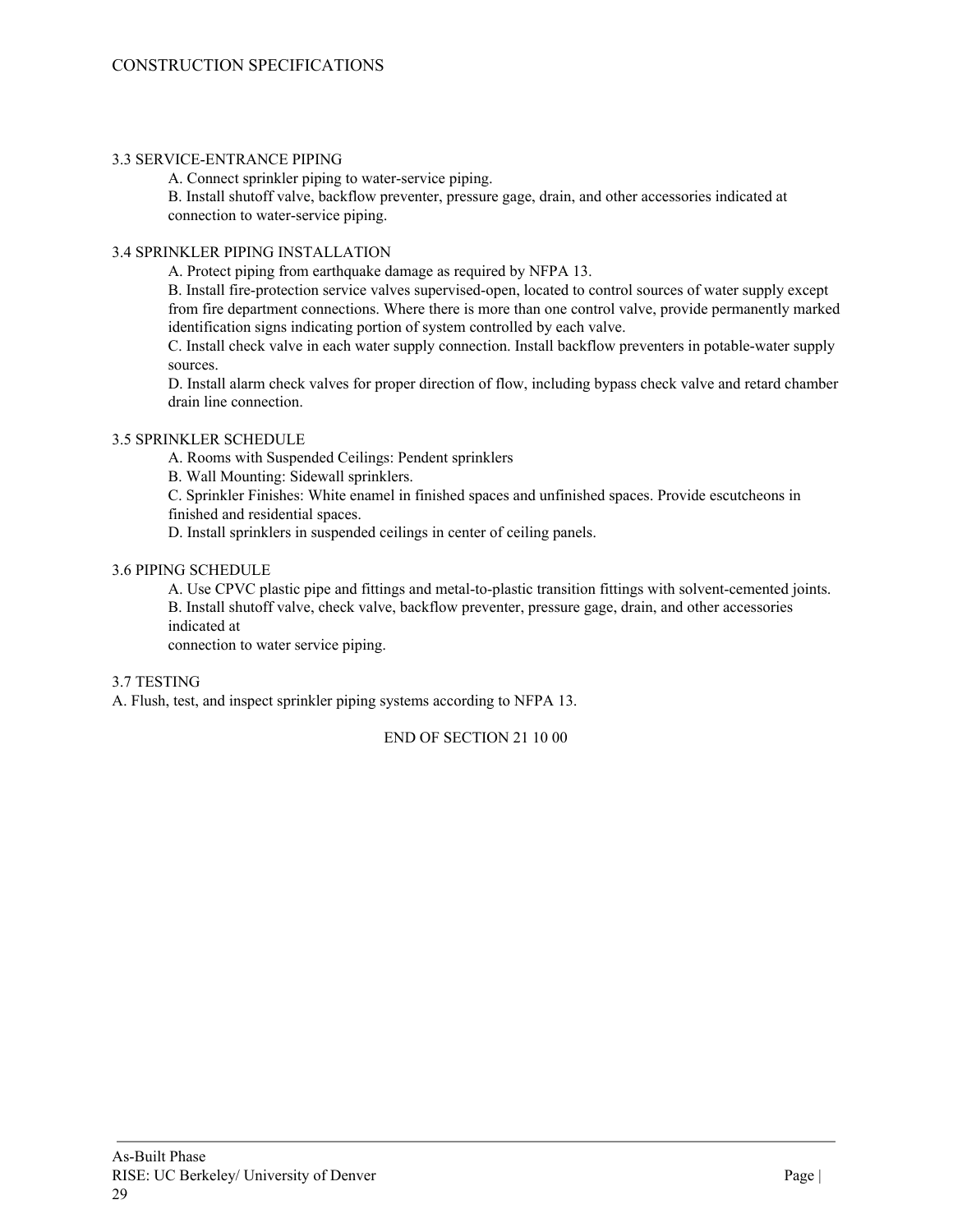## **DIVISION 22 - PLUMBING**

## **SECTION 22 11 16 - DOMESTIC WATER PIPING**

#### PART 1 - GENERAL

-

#### 1.1 SECTION REQUIREMENTS

### A. Submittals:

1. Product Data: Submit manufacturer's product data and installation instructions for each material and product used.

2. Operation and Maintenance Data: Submit manufacturer's operation and maintenance data, including operating instructions, list of spare parts and maintenance schedule.

#### PART 2 - PRODUCTS

#### 2.1 PERFORMANCE REQUIREMENTS

A. Potable-water piping and components shall comply with NSF 14 and NSF 61. Plastic piping components shall be marked with "NSF-pw."

### 2.2 PIPE AND FITTINGS

A. PEX Tube and Fittings: ASTM F 877, SDR 9 PEX tubing and ASTM F 1807, metal insert-type fittings with copper or stainless-steel crimp rings.

1. Manifold: ASTM F 877 plastic or corrosion-resistant-metal assembly, with a plastic or corrosion-resistant metal valve for each outlet.

#### B. Special-Duty Valves:

1. Comply with requirements in Section 220523 "General-Duty Valves for Plumbing Piping" for general-duty metal valves.

2. Comply with requirements in Section 221119 "Domestic Water Piping Specialties" for balancing valves, drain valves, backflow preventers, and vacuum breakers.

3. CPVC and Cast Iron and PEX Union Ball Valves: MSS SP-122, with full-port ball, socket

detachable end connectors, and pressure rating no less than 125 psig (860 kPa) 73deg F(23 deg C). C. Transition Fittings: Manufactured piping coupling or specified piping system fitting. Same size as pipes to be joined and pressure rating at least equal to pipes to be joined.

- 1. Plastic-to-Metal Transition Fittings:
	- a. Description:
		- 1) One end with threaded brass insert and one solvent-cement-socket end.
- 2. Plastic-to-Metal Transition Unions:

D. Description:

1) Brass or stainless-steel threaded end.

- 2) Solvent-cement-joint plastic end.
- 3) Rubber O-ring.
- 4) Union nut.

E. Flexible Connectors: Stainless-steel, corrugated-metal tubing with wire-braid covering. Working-pressure rating a minimum of 100 psig.

#### 2.3 PRESSURE GAGES AND TEST PLUGS

A. Direct-Mounted, Plastic-Case, Dial-Type Pressure Gages:

- 1. Standard: ASME B40.100.
- 2. Case: Sealed Solid-front, pressure relief type

B. Test Plug: Corrosion-resistant brass or stainless-steel body with two self-sealing rubber core inserts and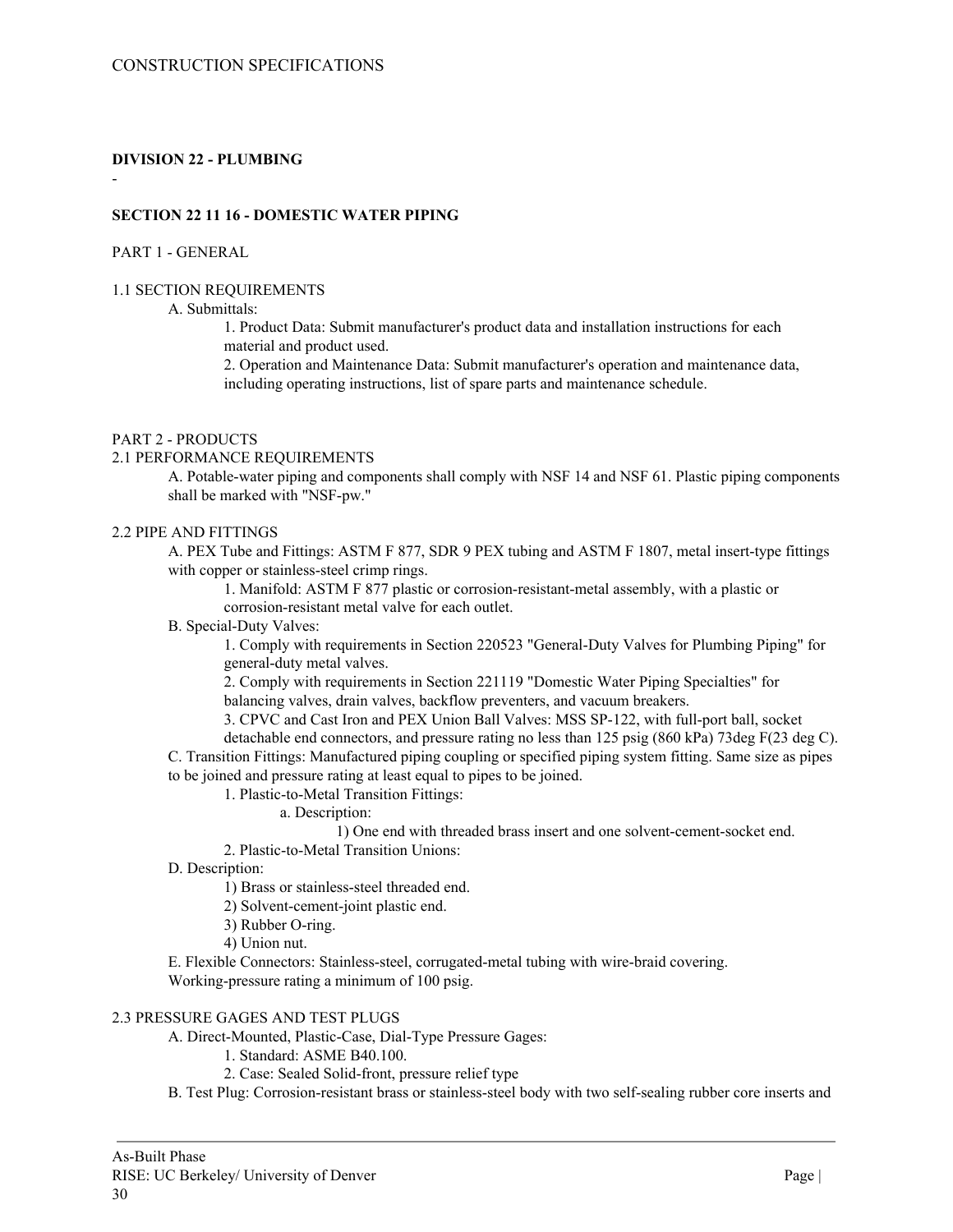gasketed and threaded cap, with extended stem for units to be installed in insulated piping. Minimum pressure and temperature rating 500 psig at 200 deg F (3450 kPa at 93 deg C).

## PART 3 - EXECUTION

## 3.1 INSTALLATION

A. Install piping free of sags and bends.

B. Install fittings for changes in direction and branch connections.

C. Install unions at final connection to each piece of equipment.

D. Install domestic water piping with 0.25 percent slope downward toward drain for horizontal piping and plumb for vertical piping.

E. Rough-in domestic water piping for water-meter installation according to utility company's requirements.

F. Comply with requirements in Section 220529 "Hangers and Supports for Plumbing Piping and Equipment" for

pipe hanger and support devices.

1. Install vinyl-coated hangers for PEX piping with the following maximum horizontal spacing and minimum rod Diameters:

a. NPS 1 (DN 25) and Smaller: 32 inches (815 mm) with 3/8-inch (10-mm) rod.

b. Install hangers for vertical PEX piping every 48 inches (1200 mm).

G. Install flexible connectors in suction and discharge piping connections to each domestic water pump and in suction and discharge manifold connections to each domestic water booster pump.

## 3.2 INSPECTING AND CLEANING

A. Inspect and test piping systems as follows:

1. Fill domestic water piping. Check components to determine that they are not air bound and that piping is full of water.

2. Test for leaks and defects in new piping and parts of existing piping that have been altered, extended, or Repaired.

## 3.3 PIPING SCHEDULE

A. Aboveground Distribution Piping: PEX piping.

## 3.4 VALVE SCHEDULE

A. Drawings indicate valve types to be used. Where specific valve types are not indicated, the following requirements apply:

1. Shutoff Duty: Use bronze ball or gate valves for piping NPS 2 (DN 50) and smaller. Use cast-iron butterfly or gate valves with flanged ends for piping NPS 2-1/2 (DN 65) and larger. 2. Throttling Duty: Use bronze ball or globe valves for piping NPS 2 (DN 50) and smaller. Use cast-iron butterfly valves with flanged ends for piping NPS 2-1/2 (DN 65) and larger.

3. Hot-Water-Piping, Balancing Duty: Calibrated balancing valves.

4. Drain Duty: Hose-end drain valves.

B. Install gate valves close to main on each branch and riser serving two or more plumbing fixtures or equipment connections and where indicated.

C. Install gate or ball valves on inlet to each plumbing equipment item, on each supply to each plumbing fixture not having stops on supplies, and elsewhere as indicated.

D. Install swing check valve on discharge side of each pump and elsewhere as indicated.

E. Install ball valves in each hot-water circulating loop and discharge side of each pump.

#### END OF SECTION 22 11 16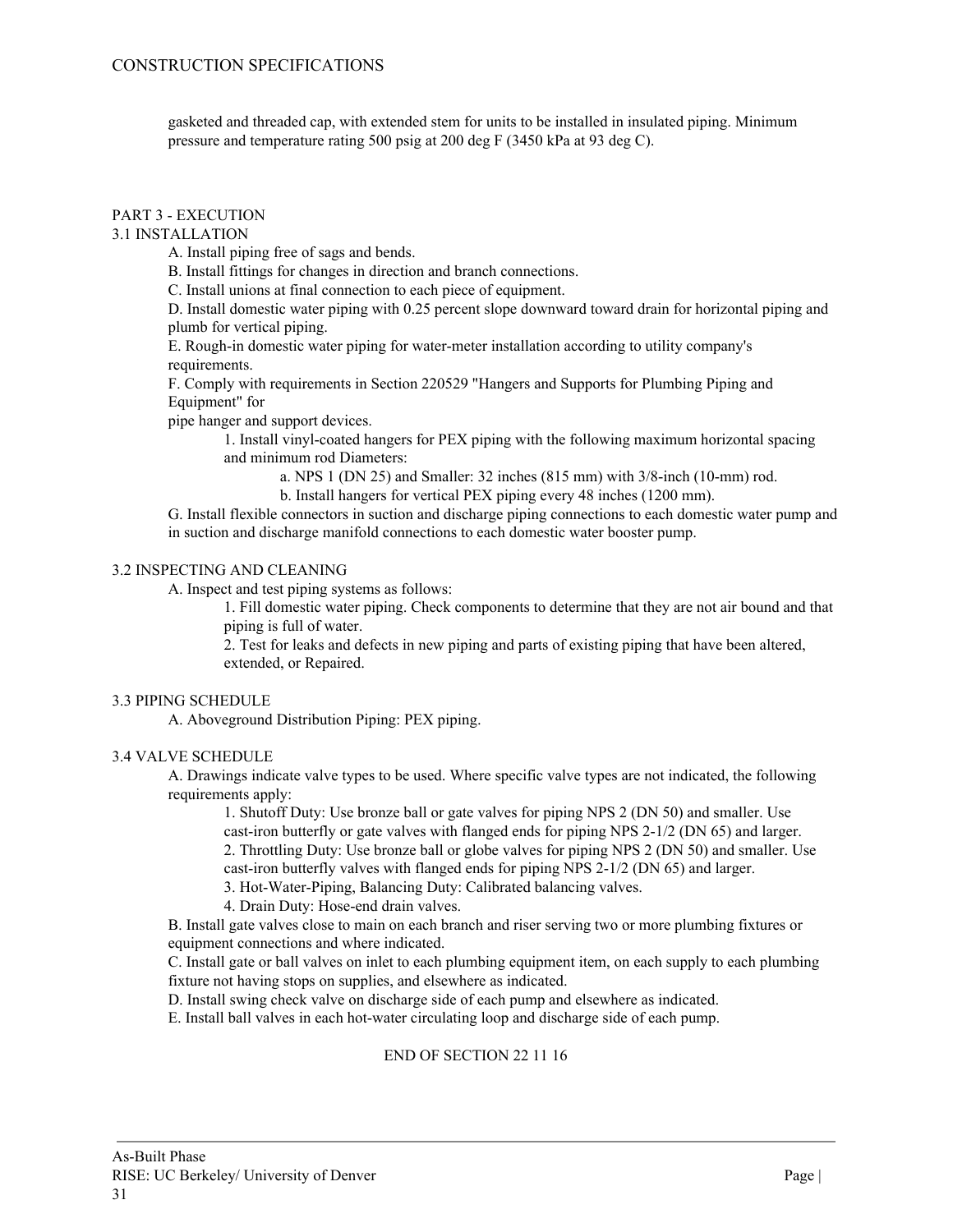### **SECTION 22 11 23 - DOMESTIC WATER PUMPS**

## PART 1 – GENERAL

1.1 SECTION REQUIREMENTS

A. Submittals:

1. Product Data. For each type of product.

a. Include certified performance curves with operating points plotted on curves, operating characteristics, electrical characteristics, and furnished specialties and accessories.

#### PART 2 - PRODUCTS

#### 2.1 PERFORMANCE REQUIREMENTS

A. Electrical Components, Devices, and Accessories: Listed and labeled as defined in NFPA 70, by a qualified testing agency, and marked for intended location and application.

#### 2.2 DOMESTIC WATER PUMPS

A. Everbilt 1/2 HP Submersible Sump Pump with Tether

a. Everbilt 18 in. x 22 in. Sump Pump Basin

B. Description: tethered float switch lets it fit 14 in. or larger basins, discharge flow at 0 ft.: 3800 Gal. per hour

#### 2.3 MOTORS

A. Comply with NEMA MG 1 unless otherwise indicated.

1. Duty: Continuous duty at ambient temperature of 40 deg C and at altitude of 3300 feet (1000 m) above sea Level.

B. Motor Sizes: 0.5 hp

C. Controllers, Electrical Devices, and Wiring: Comply with requirements for electrical devices and connections specified in Section 262913 "Enclosed Controllers."

## PART 3 - EXECUTION

## 3.1 INSTALLATION

A. Comply with HI 1.4.

B. Install pumps with access for periodic maintenance, including removal of motors, impellers, couplings, and accessories.

C. Support pumps and piping so weight of piping is not supported by pump volute.

D. Install electrical connections for power, controls, and devices.

E. Suspend in-line pumps independent from piping. Use continuous-thread hanger rods and vibration isolation hangers. Fabricate brackets or supports as required for pumps.

F. Connect piping with valves that are at least the same size as piping connecting to pumps.

G. Install suction and discharge pipe sizes equal to or greater than diameter of pump nozzles.

H. Install shutoff valve on suction side of pumps.

I. Install non-slam check valve and throttling valve on discharge side of pumps.

## END OF SECTION 22 11 23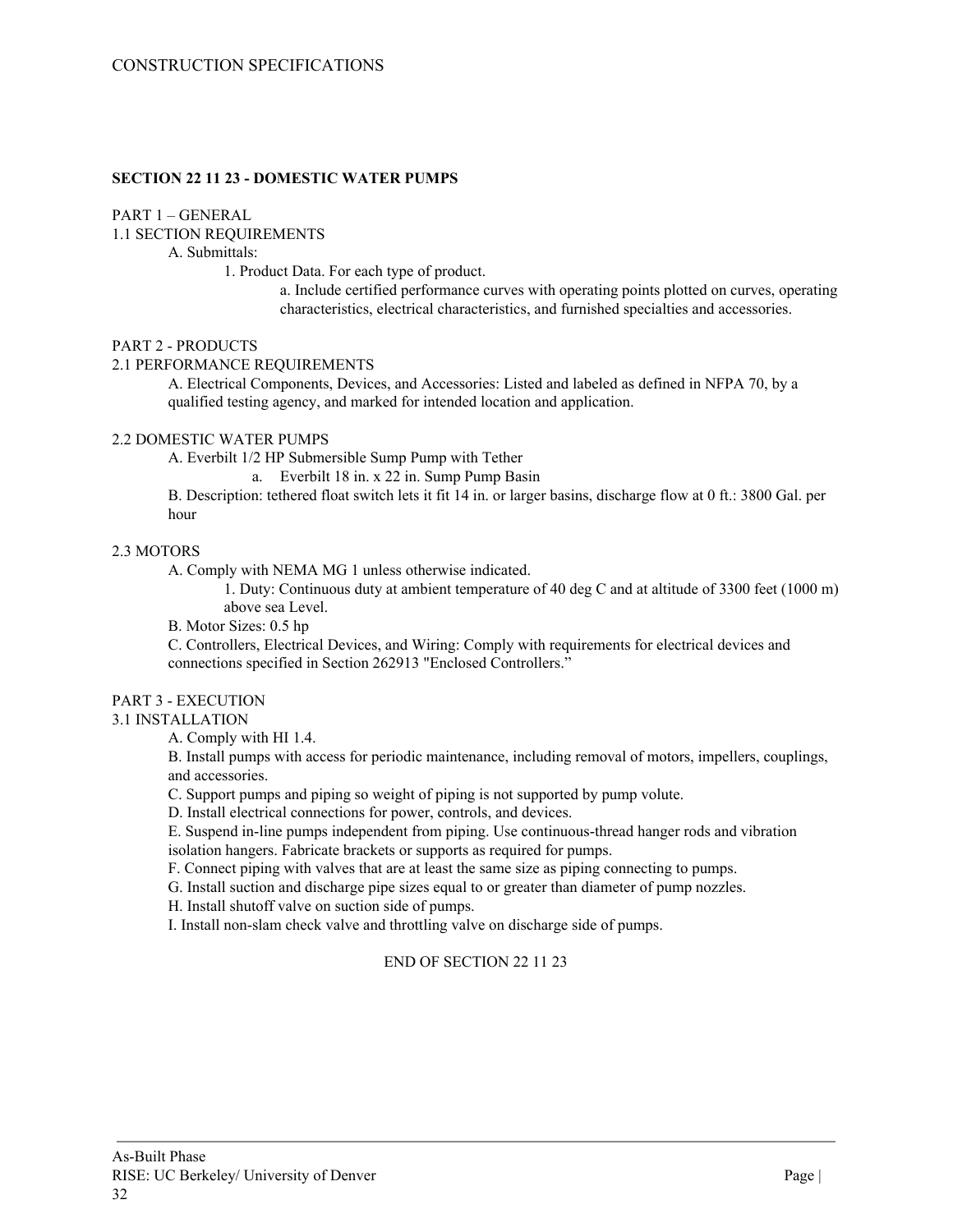## **SECTION 22 12 19 - FACILITY POTABLE WATER STORAGE TANKS**

## PART 1 - GENERAL

### 1.1 DESCRIPTION

A. Water tank for supply and storage of domestic water supply systems and fire sprinkler system, completed, including piping and all accessories.

### 1.2 SUBMITTALS

A. General: Submit listed submittals in accordance with Conditions of the Contract and Division 1 Submittal Procedures Section.

B. Product Data: Submit manufacturer's product submittal data and installation instructions.

## 1.3 COMPLIANCE

A. National Fire Protection Association (NFPA):

1. NFPA 22-08: Water Tanks for Private Fire Protection

2. NFPA 25-08: Standard for the Inspection, Testing and Maintenance of Water-Based Fire Protection Systems

B. NSF INTERNATIONAL (NSF):

1. NSF/ANSI 61 (2010) Drinking Water System Components -Health Effects

#### PART 2 – PRODUCTS

## 2.1 EXPANSION TANK

A. 1000 Gallon Norwesco Plastic Water Tank.

## PART 3 - EXECUTION

## 3.1 INSTALLATION

A. Install tank in accordance with NFPA 22.

B. Set units level, plumb, and true to line, without warp or rack of frames and panels and anchor securely in place.

C. Fasten securely in place, with provisions for thermal and structural movement. Install with concealed fasteners, unless otherwise indicated.

D. Correct deficiencies in or remove and reinstall products that do not comply with requirements.

END OF SECTION 22 12 19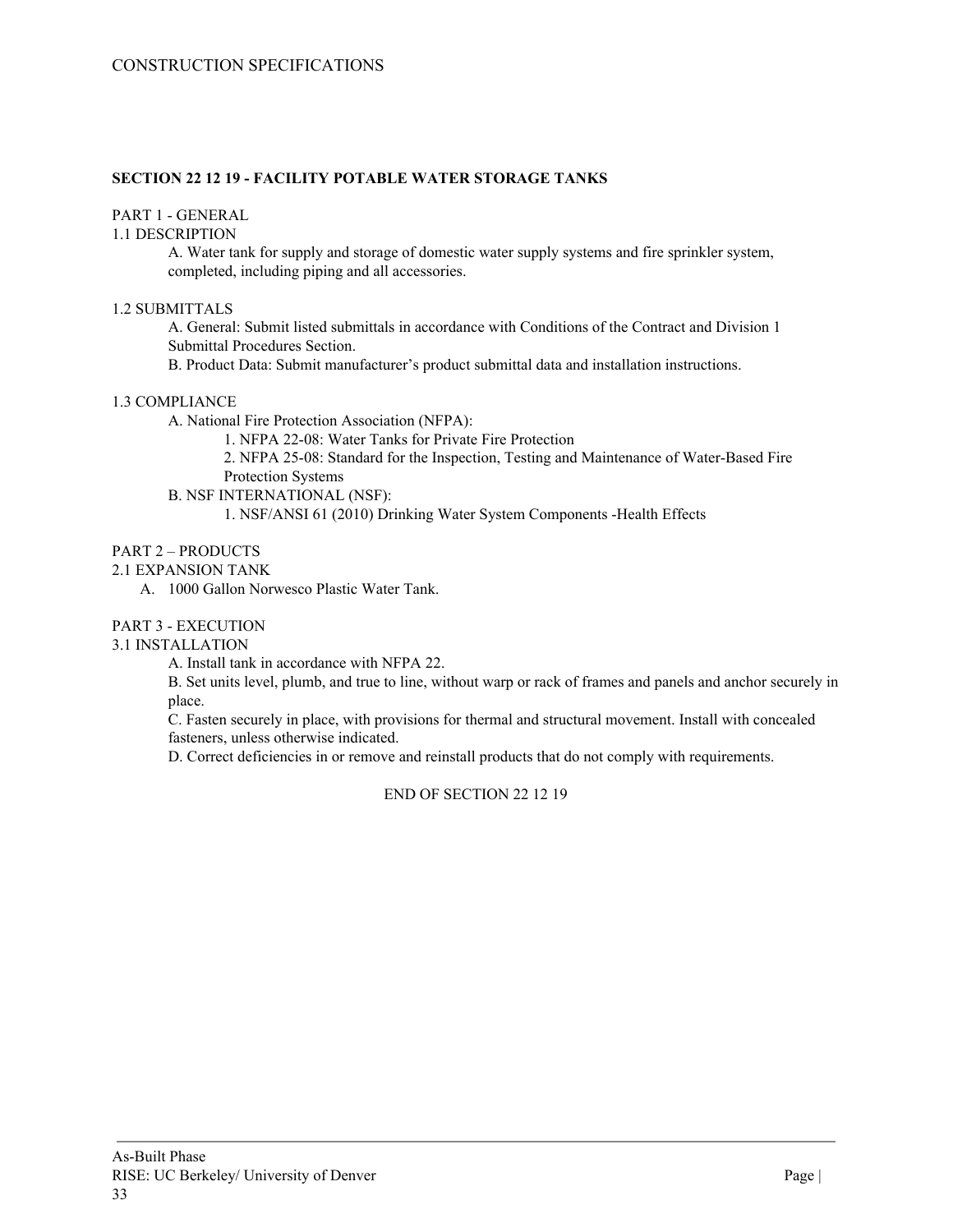### **SECTION 22 13 16 - SANITARY WASTE AND VENT PIPING**

#### PART 1 – GENERAL

1.1 SECTION REQUIREMENTS

A. Minimum Pressure Requirement for Soil, Waste, and Vent: 10-foot head of water (30kPa). B. Comply with NSF 14, "Plastic Piping Components and Related Materials," for plastic piping components.

#### PART 2 – PRODUCTS

#### 2.1 PIPES AND FITTINGS

A. PVC Plastic, DWV Pipe and Fittings: ASTM D 2665, Schedule 40, plain ends with PVC socket-type, DWV pipe fittings.

1. Adhesive Primer: ASTM F 656.

a. Adhesive primer shall have a VOC content of 550 g/L or less when calculated according to 40 CFR 59, Subpart D (EPA Method 24).

2. Solvent Cement: ASTM D 2564.

a. PVC solvent cement shall have a VOC content of 510 g/L or less when calculated according to 40 CFR 59, Subpart D (EPA Method 24).

## B. Cresline PVC Pipe

1. 2" pipe, ASTM D 1785, Schedule 40.

2. 4" pipe, ASTM D 1785, Schedule 40.

C. ASTM D 2466, Schedule 40, socket type and npt.

## PART 3 – EXECUTION

## 3.1 PIPING INSTALLATION

A. Install wall penetration system at each pipe penetration through wall. Make installation watertight. B. Make changes in direction for soil and waste drainage and vent piping using appropriate branches, bends, and long-sweep bends. Sanitary tees and short-sweep 1/4 bends may be used on vertical stacks if change in direction of flow is from horizontal to vertical. Use long-turn, double Y-branch and 1/8-bend fittings if 2 fixtures are installed back to back or side by side with common drain pipe. Straight tees, elbows, and crosses may be used on vent lines. Do not change direction of flow more than 90 degrees. Use proper size of standard increasers and reducers if pipes of different sizes are connected. Reducing size of drainage piping in direction of flow is prohibited.

C. Install soil and waste drainage and vent piping at the following minimum slopes, unless otherwise indicated:

1. Building Sanitary Drain: 2 percent downward in direction of flow for piping NPS 3 (DN 80) and smaller; 1 percent downward in direction of flow for piping NPS 4 (DN 100) and larger.

2. Horizontal Sanitary Drainage Piping: 2 percent downward in direction of flow.

3. Vent Piping: 1 percent down toward vertical fixture vent or toward vent stack.

D. Install PVC soil and waste drainage and vent piping according to ASTM D 2665.

E. Do not enclose, cover, or put piping into operation until it is inspected and approved by authorities having Jurisdiction.

## 3.2 PIPE SCHEDULE

A. Aboveground Applications: Cresline PVC plastic, DWV pipe and fittings with solvent cemented joints.

## END OF SECTION 22 13 16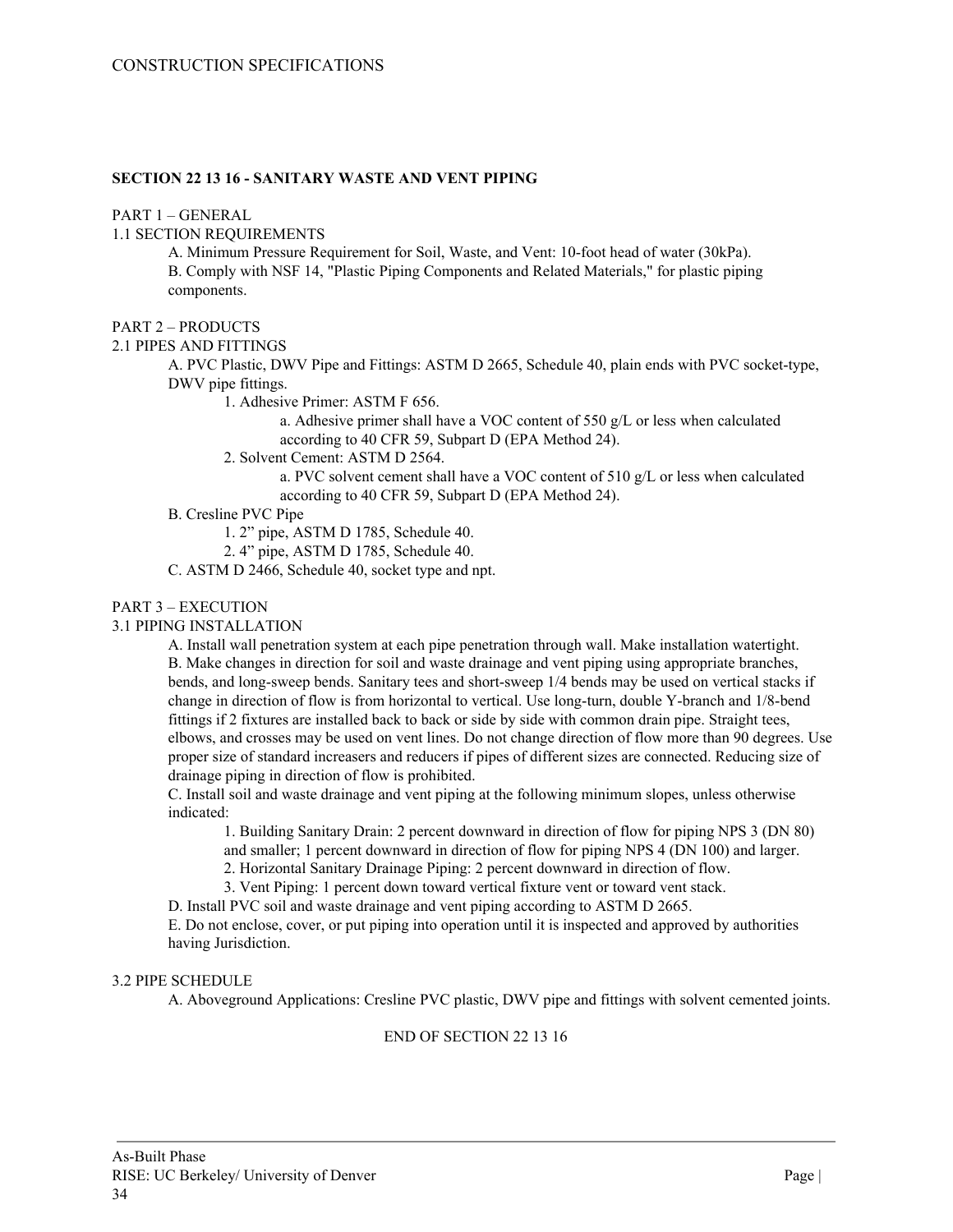## **SECTION 22 15 53 - FACILITY SEPTIC TANK**

PART 1 – GENERAL 1.1 SECTION REQUIREMENTS A. Submittals: 1. Product Data

PART 2 - PRODUCTS

2.1 SEPTIC TANKS

A. See drawings.

## 2.2 DISTRIBUTION PIPES AND FITTINGS

A. PVC Sewer Pipe and Fittings: ASTM D 3034, SDR 35, non-perforated, for solvent-cement or elastomeric gasket joints. B. Solvent Cement: ASTM D 2564.

C. Gaskets: ASTM F 477, elastomeric seal.

PART 3 – EXECUTION

3.1 SEPTIC TANK INSTALLATION

A. Install septic tanks level.

B. Layout PVC piping to proper slope to tank, verify connections are watertight.

END OF SECTION 22 13 53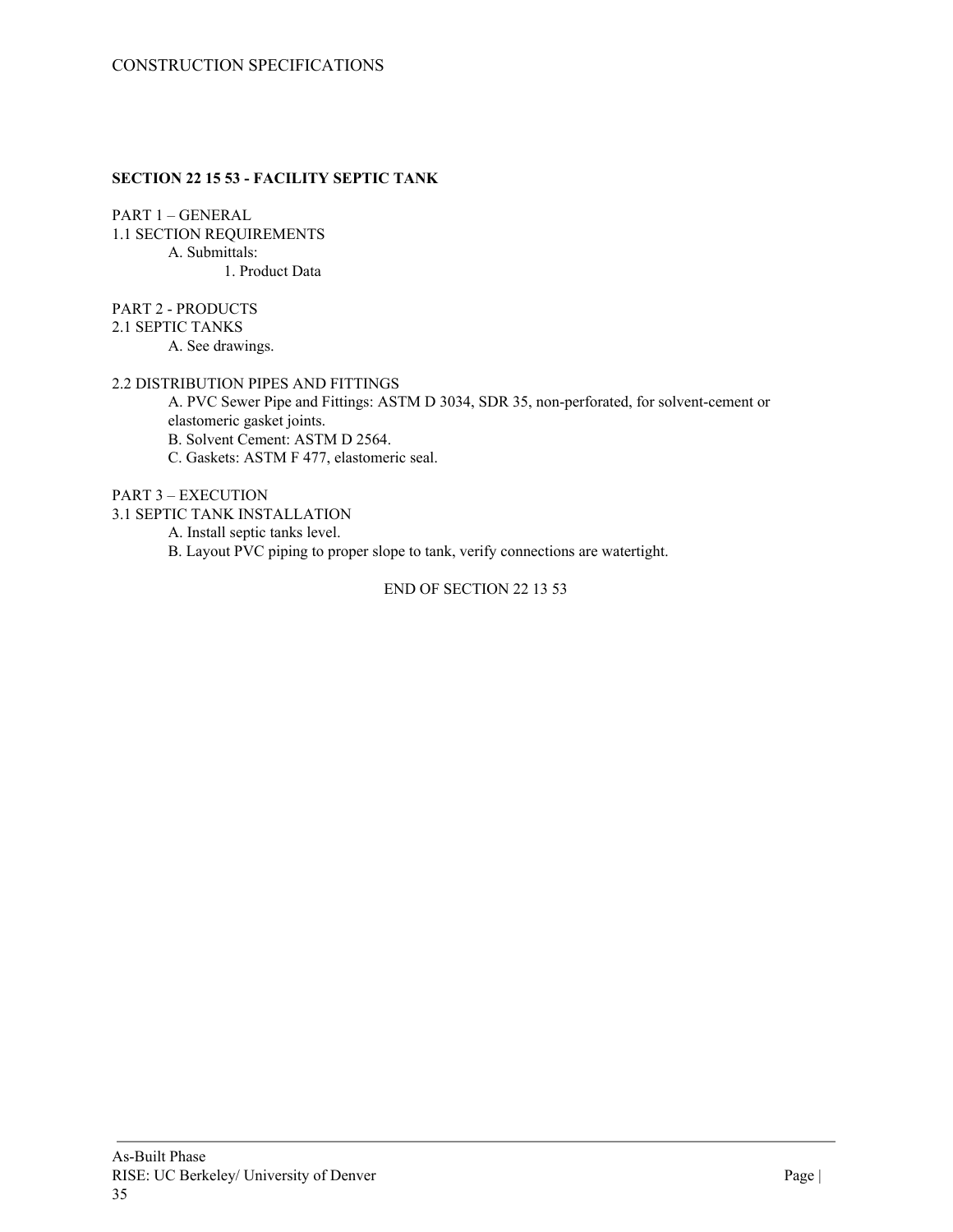### **SECTION 22 33 30 - SOLAR WATER HEATING EQUIPMENT**

## PART 1 - GENERAL

#### 1.1 SECTION REQUIREMENTS

A. Submittals:

1. Product Data: For each type and size of domestic-water heater.

2. Documentation indicating that units comply with applicable requirements in ASHRAE/IESNA 90.1, Section 7, "Service Water Heating."

a. Seismic Qualification Certificates: For commercial domestic-water heaters, accessories, and components, from manufacturer.

3. Domestic-Water Heater Labeling: Certified and labeled by testing agency acceptable to authorities having jurisdiction.

### PART 2 - PRODUCTS

## 2.1 PERFORMANCE REQUIREMENTS

A. Seismic Performance: Commercial domestic-water heaters shall withstand the effects of earthquake motions determined according to ASCE/SEI 7.

B. Comply with requirements of applicable NSF, AWWA, or FDA and EPA regulatory standards for tasteless and odorless, potable-water-tank linings.

C. Comply with performance efficiencies prescribed in ASHRAE 90.2, "Energy Efficient Design of New Low-Rise Residential Buildings."

#### 2.2 WATER HEATERS, GENERAL

A. Insulation: Suitable for operating temperature and required insulating value. Include insulation material that surrounds entire tank except connections and controls.

B. Anode Rods: Factory installed, magnesium.

C. Combination Temperature and Pressure Relief Valve: ASME rated and stamped and complying with ASME PTC 25.3. Include relieving capacity at least as great as heat input and pressure setting less than water heater working-pressure rating. Select relief valve with sensing element that extends into tank. D. Drain Valve: Factory installed.

#### 2.3 ELECTRIC WATER HEATERS

A. Residential, Small-Capacity, Electric, Domestic-Water Heaters:

1. SunBandit Solar Hybrid Electric Water Heater - 80 gallon tank

B. Sun Bandit Series 1200-B Inverter

## PART 3 - EXECUTION

## 3.1 INSTALLATION

A. Install temperature and pressure relief valves and extend to closest floor drain.

B. Install shutoff valves and unions at hot- and cold-water piping connections.

C. Make piping connections with dielectric fittings where dissimilar piping materials are joined.

D. Electrically ground units according to authorities having jurisdiction.

## END OF SECTION 22 33 00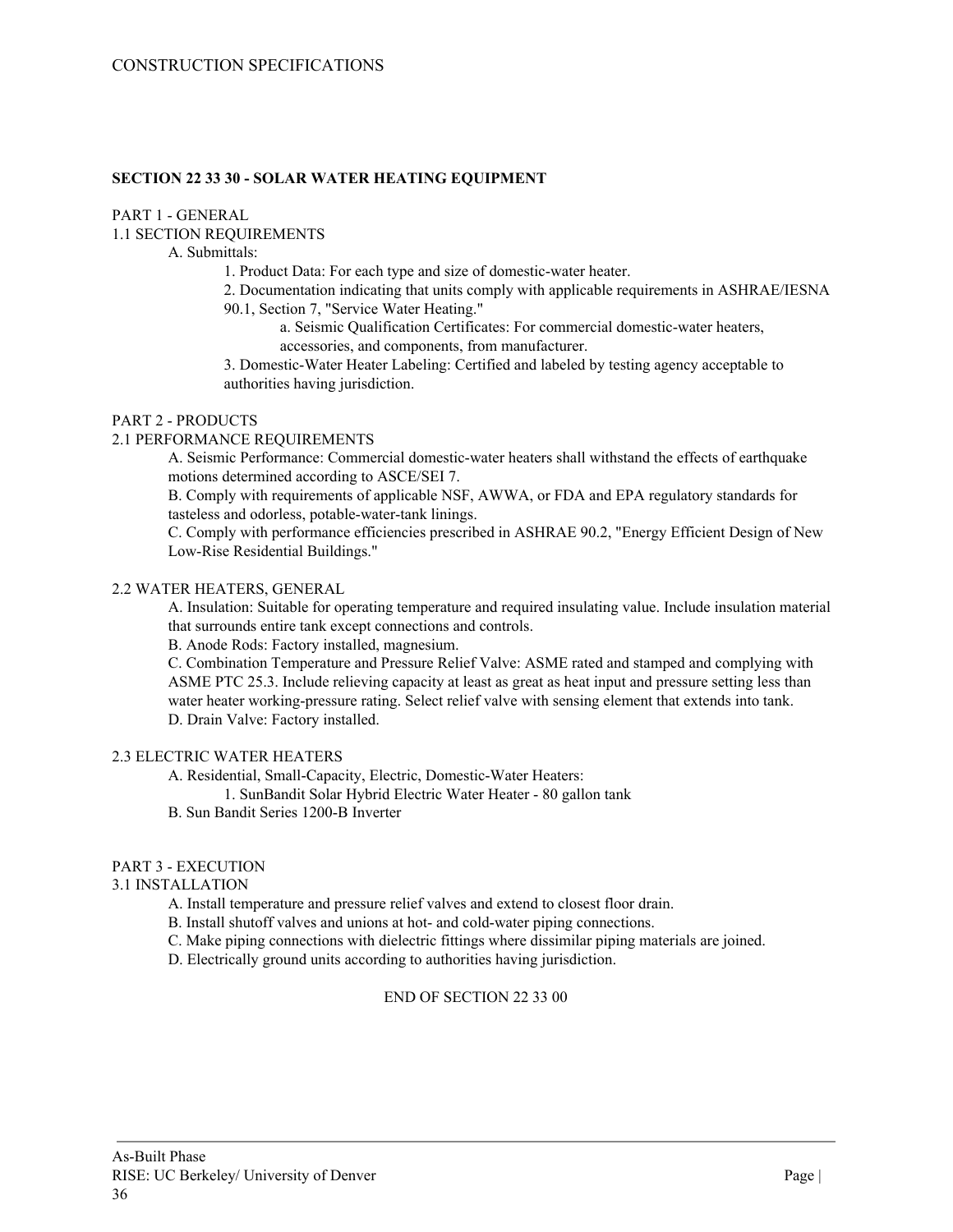## **SECTION 22 41 00 - RESIDENTIAL PLUMBING FIXTURES**

PART 1 - GENERAL

## 1.1 SUMMARY

A. Provide plumbing fixtures and trim.

#### 1.2 SUBMITTALS

A. Product Data: Submit manufacturer's product data and installation instructions for each material and product used.

B. Operation and Maintenance Data: Submit manufacturer's operation and maintenance data, including operating instructions, list of spare parts and maintenance schedule.

#### 1.3 QUALITY ASSURANCE

A. Comply with governing codes and regulations.

B. Standards:

1. Materials, Products, and Installation: ASME B31.9.

2. Plastic Piping Components: NSF 14. C. Compliance: ANSI A117.1 and local regulations. D. Accessibility Requirements: ADAAG and local requirements.

## PART 2 - PRODUCTS

#### 2.1 MATERIALS

A. Plumbing Fixtures:

1. Manufacturers: Porcelanosa

2. Application: Return of water from various appliances within the house in question. Secure and safe connection of sections of ABS piping.

- 3. Sustainable Design: Utility efficient equipment and fixtures.
- 4. Plumbing Fixtures:
	- a. Water Closets: Suitable for service required.
		- b. Lavatories: Suitable for service required.
		- c. Sinks: Suitable for service required.
		- d. Showers: Enclosure material, receptor material, shower door, fittings.
		- e. Toilet Seats: Compatible with water closet.
		- f. Residential/Light Commercial Faucets: Nonmetal underbody faucets.
		- g. Bath/Shower Pressure Balance Faucets: Single-lever type.
		- h. Bath/Shower Thermostatic Mixing Valve Faucets: Single-lever type.
		- i. Shower Receptors: Acyrlic coated fiberglass pan
		- j. Fittings, Except Faucets: Supplies, stops, traps, wastes, and escutcheons.
		- k. Supports: ASME A112.6.1M. l. EXECUTION

#### 3.1 INSTALLATION

A. Install materials and systems in accordance with manufacturer's instructions and approved submittals. Install materials in proper relation with adjacent construction and with uniform appearance for exposed work. Coordinate with work of other sections. Comply with applicable regulations and code requirements. Provide proper clearances for servicing.

B. Support piping properly. Pitch to drain points. Install with pipe expansion loops, mechanical expansion joints, and anchors.

C. Maintain indicated fire ratings of walls, partitions, ceilings and floors at penetrations. Seal with firestopping to maintain fire rating.

D. Clearly label and tag all components.

- E. Test and balance all systems for proper operation.
- F. Restore damaged finishes. Clean and protect work from damage.
- G. Instruct Owner's personnel in proper operation of systems.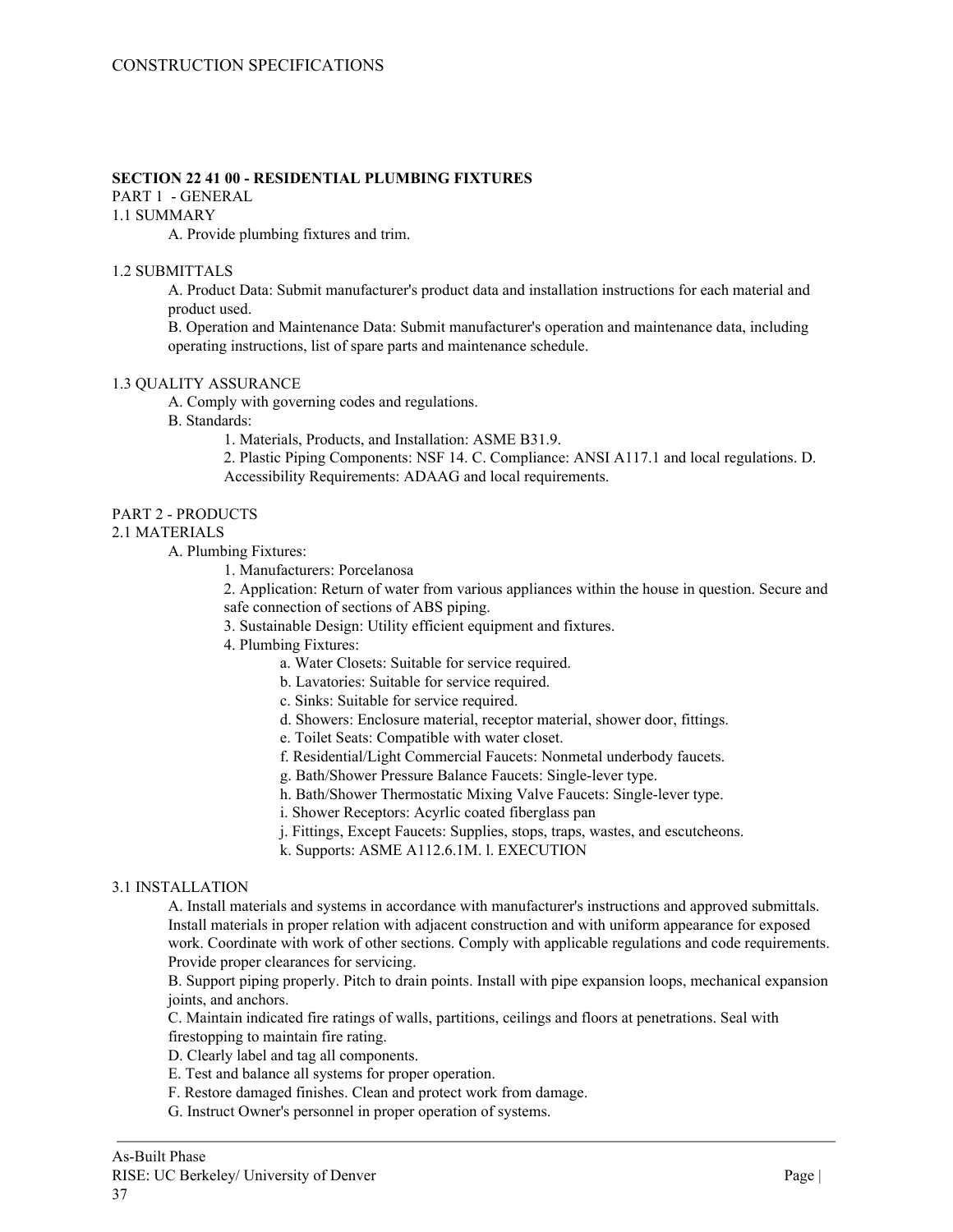## END OF SECTION 22 41 00

#### **DIVISION 23 – HVAC**

-

## **SECTION 23 00 00 - HEATING, VENTILATING, AND AIR CONDITIONING** PART 1 - GENERAL

#### 1.1 SUMMARY

A. Provide heating, ventilating, and air conditioning systems.

## 1.2 SUBMITTALS

A. Product Data: Submit manufacturer's product data and installation instructions for each material and product used.

B. Operation and Maintenance Data: Submit manufacturer's operation and maintenance data, including operating instructions, list of spare parts and maintenance schedule.

## PART 2 - PRODUCTS

#### 2.1 MATERIALS

A. Heating, Ventilating, and Air Conditioning:

1. Manufacturer: Parker Sheetmetal

a. Square-to-Round Register Vent Boot

#### PART 3 - EXECUTION

## 3.1 INSTALLATION

A. Install materials and systems in accordance with manufacturer's instructions and approved submittals. Install materials in proper relation with adjacent construction and with uniform appearance for exposed work. Coordinate with work of other sections. Comply with applicable regulations and building code requirements.

B. Support piping properly. Pitch to drain points. Install with pipe expansion loops, mechanical expansion joints, and anchors.

## 1.1 SECTION REQUIREMENTS

## A. Submittals:

- 1. Certified TAB reports.
- 2. Documentation of work performed per ASHRAE 62.1, Section 7.2.2 "Air Balancing."

3. Documentation of work performed per ASHRAE/IESNA 90.1, Section 6.7.2.3 - "System Balancing."

B. TAB Firm Qualifications: AABC, NEBB, or TABB certified.

C. TAB Report Forms: Standard TAB contractor's forms approved by Architect.

D. Perform TAB after leakage and pressure tests on air distribution systems have been satisfactorily completed.

C. Install ductwork in accordance with SMACNA recommendations. Seal duct seams with sealer. Provide splitters and balancing dampers. Provide fire dampers and automatic smoke and fire dampers where required. Provide flexible connectors and inlet and discharge connections. Clean before testing and balancing.

D. Clearly label and tag all components.

- E. Test and balance all systems for proper operation.
- F. Restore damaged finishes. Clean and protect work from damage.
- G. Instruct Owner's personnel in proper operation of systems.
- H. Zinc-coated steel construction.
- I. Use with drop ceilings and wood and metal studs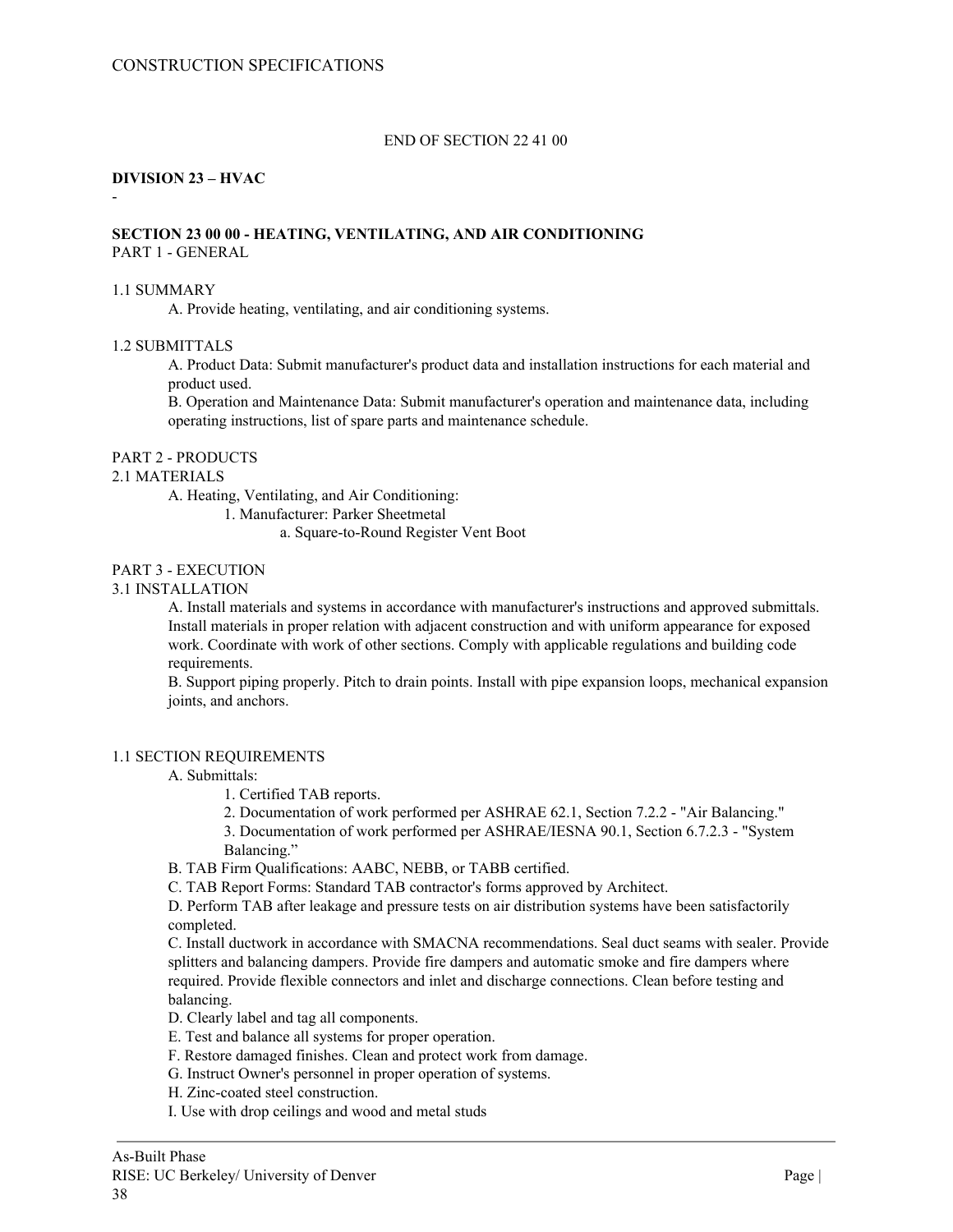## CONSTRUCTION SPECIFICATIONS

J. Extend the telescoping arms and nail or screw them in place for quick, easy installation

K. Foam gasket helps eliminate air leakage with airtight sealing at installation

L. Pre-drilled pilot holes for quick, easy vent register installation

M. Dust and debris cover helps keep dust and debris out of your HVAC system

N. Mud ring helps prevent boot deformation and gaps between the boot and building envelope

O. Take only one trip up the ladder for ceiling installation, all you have to do is extended the telescoping arms and nail or screw in place

#### END OF SECTION 23 00 00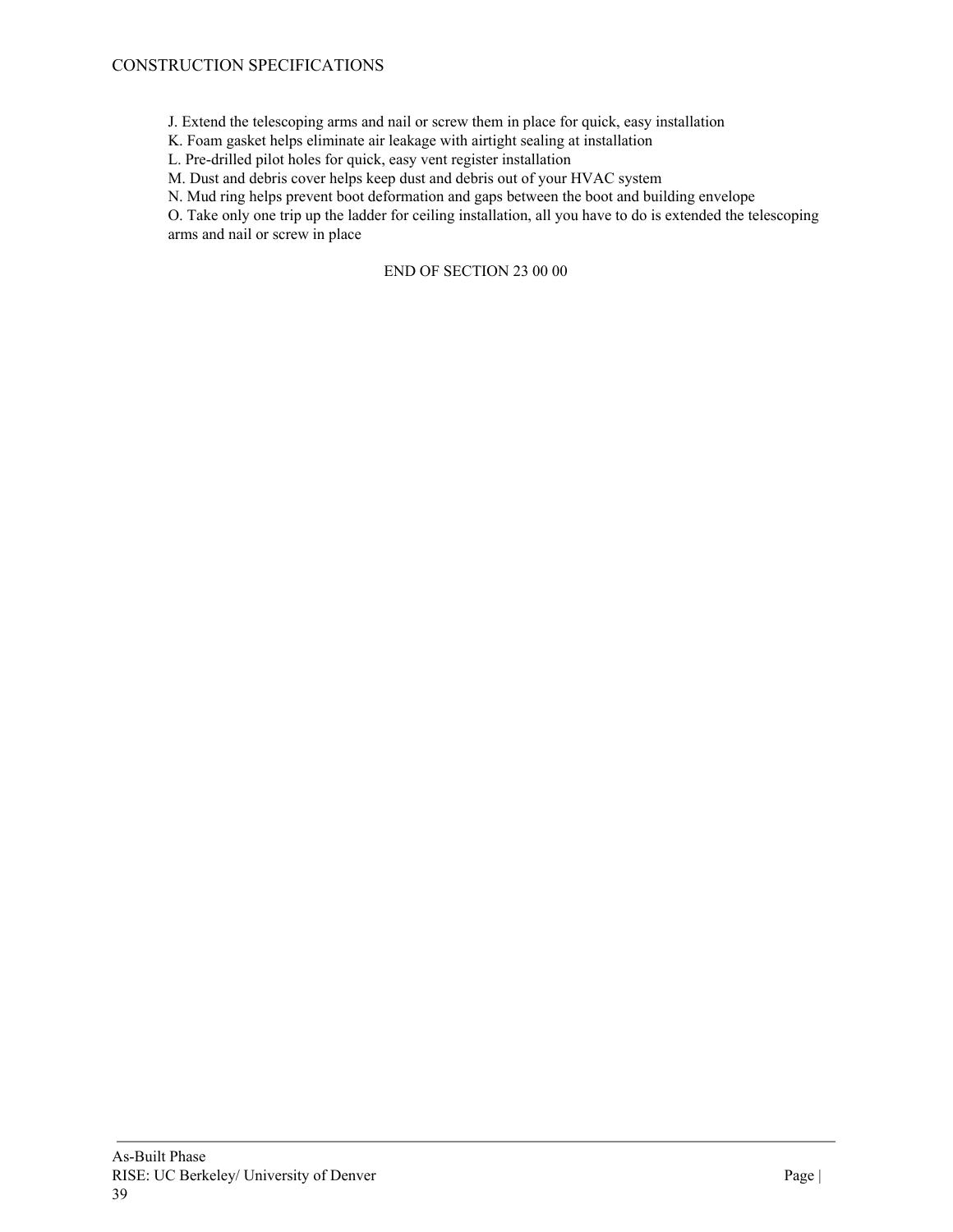## **SECTION 23 00 02 - HVAC DUCTS AND CASINGS**

## PART 1 – GENERAL

## 1.1 SUMMARY

A. Provide vapor-compression cycle for refrigerant piping system.

### 1.2 SUBMITTALS

A. Product Data: Submit manufacturer's product data and installation instructions for each material and product used.

#### 1.3 QUALITY ASSURANCE

A. Comply with governing codes and regulations. Provide products of acceptable manufacturers, which have been in satisfactory use in similar service for three years. Use experienced installers. Deliver, handle, and store materials in accordance with manufacturer's instructions.

## PART 2 PRODUCTS

## 2.1 MATERIALS

A. HVAC Heat Pump

- 1. Manufacturers: Mitsubishi Mini-Split System.
- 2. Type: Central HVAC equipment.
	- a. Packaged outdoor HVAC equipment. PART 3

# PART 3 - EXECUTION

## 3.1 INSTALLATION

A. Refer to VT4BE-018K installation guide for complete instructions for proper outdoor installation. B. Install materials and systems in accordance with manufacturer's instructions and approved submittals. Install materials in proper relation with adjacent construction and with uniform appearance for exposed work. Coordinate with work of other sections. Comply with applicable regulations and building code requirements.

C. Support piping properly. Pitch to drain points. Install with pipe expansion loops, mechanical expansion joints, and anchors.

D. Install shutoff valves on each piece of equipment on both hot and cold water supply.

E. Install ductwork in accordance with SMACNA recommendations. Seal duct seams with sealer. Provide splitters and balancing dampers. Provide fire dampers and automatic smoke and fire dampers where required. Provide flexible connectors and inlet and discharge connections. Clean before testing and balancing.

F. Clearly label and tag all components.

G. Test and balance all systems for proper operation.

H. Restore damaged finishes. Clean and protect work from damage.

I. Instruct Owner's personnel in proper operation of systems.

## END OF SECTION 23 00 02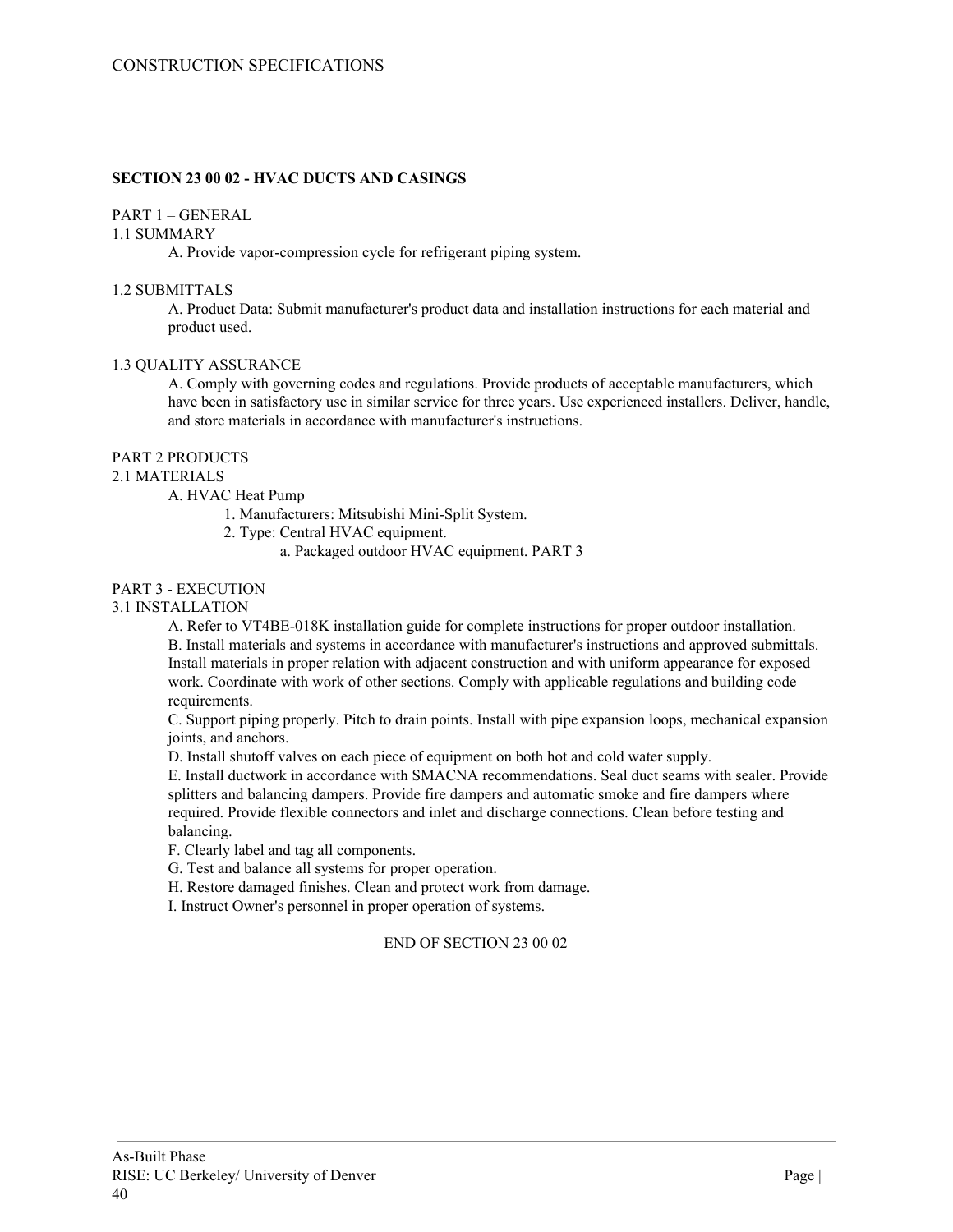## **SECTION 23 00 03 - HEAT RECOVERY VENTILATOR**

## PART 1 - GENERAL

1.1 SUMMARY

A. Provide heating, ventilating, and air conditioning systems.

## 1.2 SUBMITTALS

A. Product Data: Submit manufacturer's product data and installation instructions for each material and product used.

B. Operation and Maintenance Data: Submit manufacturer's operation and maintenance data, including operating instructions, list of spare parts and maintenance schedule.

## PART 2 - PRODUCTS

## 2.1 MATERIALS

A. Heat Recovery Ventilator

- 1. Manufacturer: Zehnder ComfoAir 200
- 2. Application: Provide whole house ventilation
- 3. Type: Central HVAC equipment.
	- a. Air-to-air energy recovery equipment. PART 3

#### PART 3 - EXECUTION

#### 3.1 INSTALLATION

A. Refer to Honeywell VNT5150H1000 installation guide for more details.

B. Install materials and systems in accordance with manufacturer's instructions and approved submittals. Install materials in proper relation with adjacent construction and with uniform appearance for exposed work. Coordinate with work of other sections. Comply with applicable regulations and building code requirements.

C. Support piping properly. Pitch to drain points. Install with pipe expansion loops, mechanical

END OF SECTION 23 00 03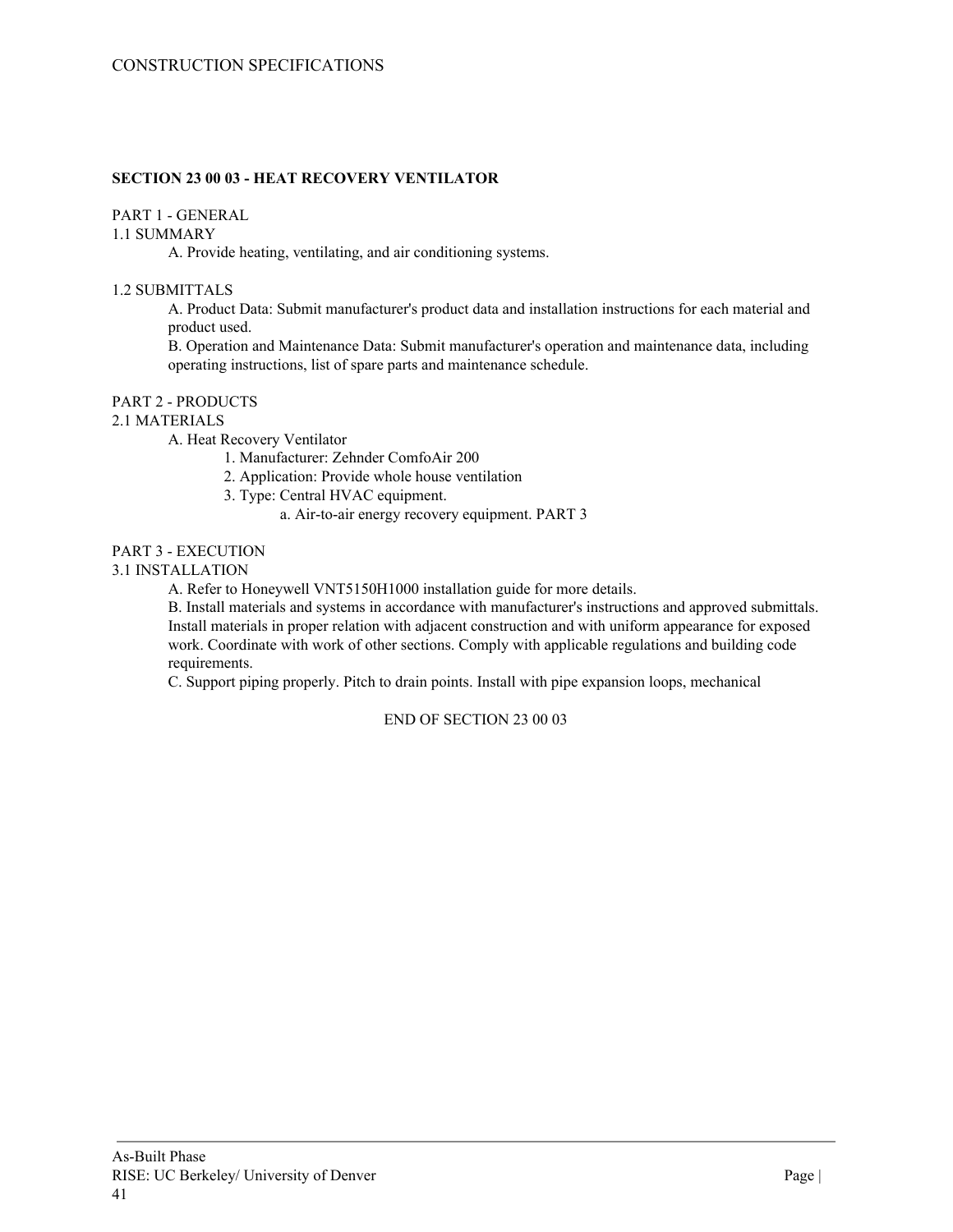## **DIVISION 26 – ELECTRICAL**

-

## **SECTION 26 05 19 - LOW-VOLTAGE ELECTRICAL POWER CONDUCTORS AND CABLES**

#### PART 1 - GENERAL

1.1 SECTION REQUIREMENTS

A. Product Data: For each type of product.

## PART 2 - PRODUCTS

2.1 PERFORMANCE REQUIREMENTS

A. Comply with NFPA 70E.

## 2.2 CONDUCTORS AND CABLES

A. Conductors and Conductor Insulation: Comply with NEMA WC 70/ICEA S-95-658 for Type THW, Type THHN/THWN, or Type XHHW.

B. Multiconductor Cable: Comply with NEMA WC 70/ICEA S-95-658 for nonmetallic-sheathed cable, Type NM with ground wire.

C. Cable Type NM-B Cable: Comply with UL 719, with Type THHN/THWN conductors complying with UL 83.

D. Cable Type SEU: Comply with UL 854, with Type THHN/THWN conductors complying with UL 83. E. Cable Type UF-B: Comply with UL 493, with Type THHN/THWN conductors complying with UL 83.

## 2.3 CONNECTORS AND SPLICES

A. Description: Factory-fabricated connectors and splices of size, ampacity rating, material, type, and class for application and service indicated.

## PART 3 - EXECUTION

## 3.1 WIRING METHODS

A. Feeders and Branch Circuits: Copper; solid for No. 10 AWG and smaller; stranded for No. 8 AWG and larger.

B. Service Entrance: Type XHHW-2, single conductors in raceway.

C. Exposed Feeders, Branch Circuits, and Class 1 Control Circuits, Including in Crawlspaces: Nonmetallic-sheathed cable, Type NM.

D. Feeders and Branch Circuits Concealed in Ceilings, Walls, Partitions, and Crawlspaces: Nonmetallic-sheathed cable, Type NM.

E. Feeders and Branch Circuits Concealed in Concrete, below Slabs-on-Grade, and Underground: Underground feeder cable, Type UF.

F. Cord Drops and Portable Appliance Connections: Type SO, hard service cord with stainless-steel, wire-mesh, and strain-relief device at terminations to suit application.

## 3.2 INSTALLATION OF CONDUCTORS AND CABLES

A. Complete raceway installation between conductor and cable termination points according to Section 260533 "Raceways and Boxes for Electrical Systems" prior to pulling conductors and cables.

B. Support cables according to Section 260529 "Hangers and Supports for Electrical Systems."

C. Apply firestopping to electrical penetrations of fire-rated floor and wall assemblies to restore original fire resistance rating of assembly according to Section 078413 "Penetration Firestopping."

D. Conceal cables in finished walls, ceilings, and floors unless otherwise indicated. Install exposed cables parallel and perpendicular to surfaces of exposed structural members, and follow surface contours where possible.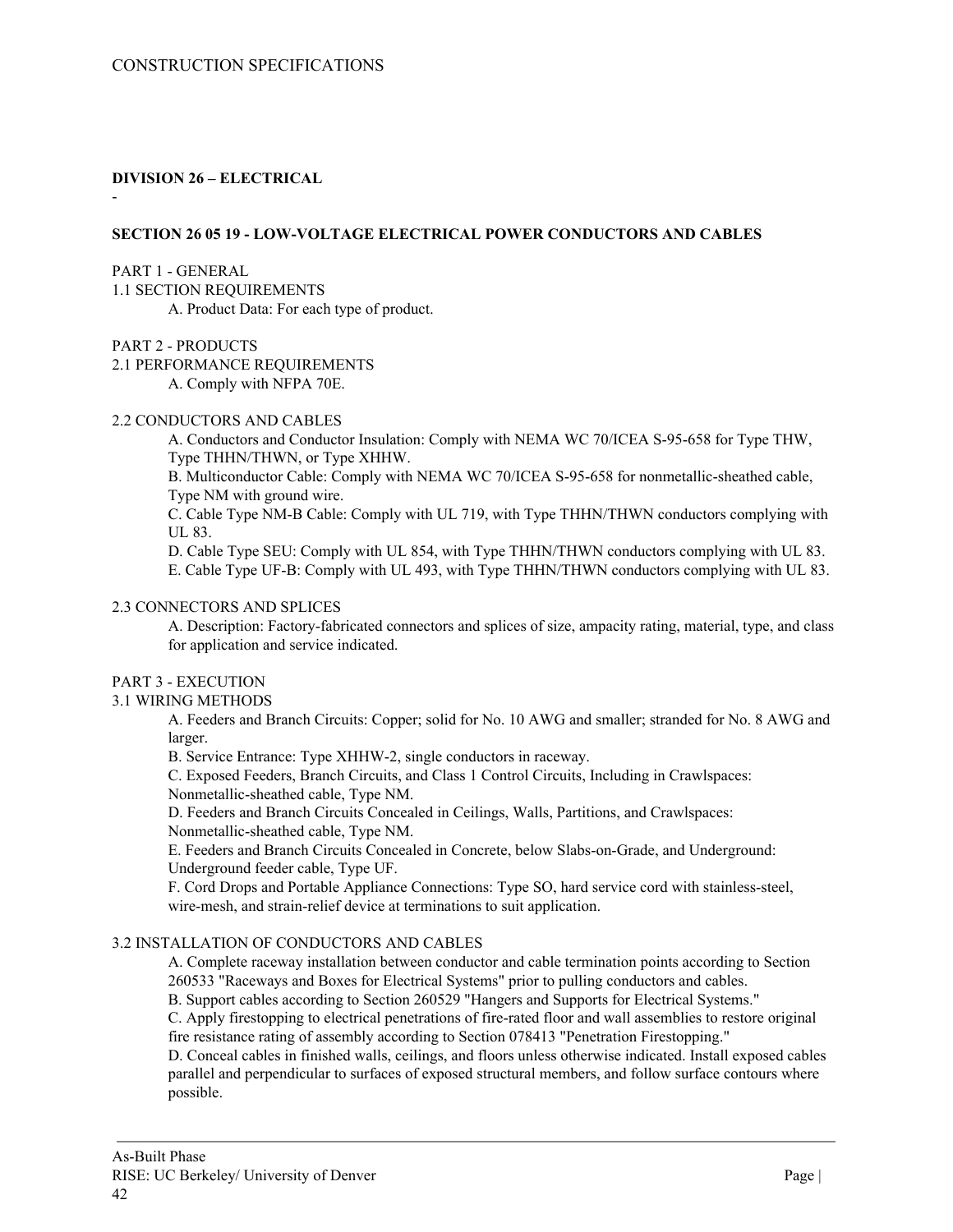E. Use pulling means, including fish tape, cable, rope, and basket-weave wire/cable grips, that will not damage cables or raceway. Use manufacturer-approved pulling compound or lubricant where necessary. F. Tighten electrical connectors and terminals according to manufacturer's published torque-tightening values. If manufacturer's torque values are not indicated, use those specified in UL 486A-486B. G. Make splices, terminations, and taps that are compatible with conductor material. Use oxide inhibitor in each splice, termination, and tap for aluminum conductors. Install conductor at each outlet, with at least 6 inches (150 mm) of slack.

H. Identify conductors and cables according to Section 260553 "Identification for Electrical Systems."

## 3.3 FIELD QUALITY CONTROL

A. Owner will engage a qualified testing agency to perform tests and inspections with the assistance of a factory authorized service representative.

1. After installing conductors and cables and before electrical circuitry has been energized, test service entrance and feeder conductors and conductors feeding all critical equipment and services for compliance with requirements.

2. Perform each visual and mechanical inspection and electrical test stated in NETA Acceptance Testing Specification. Certify compliance with test parameters. Cables will be considered defective if they do not pass tests and inspections.

B. Test and Inspection Reports: Prepare a written report showing procedures used, results complying with requirements, and corrective action taken to achieve compliance.

## END OF SECTION 26 05 19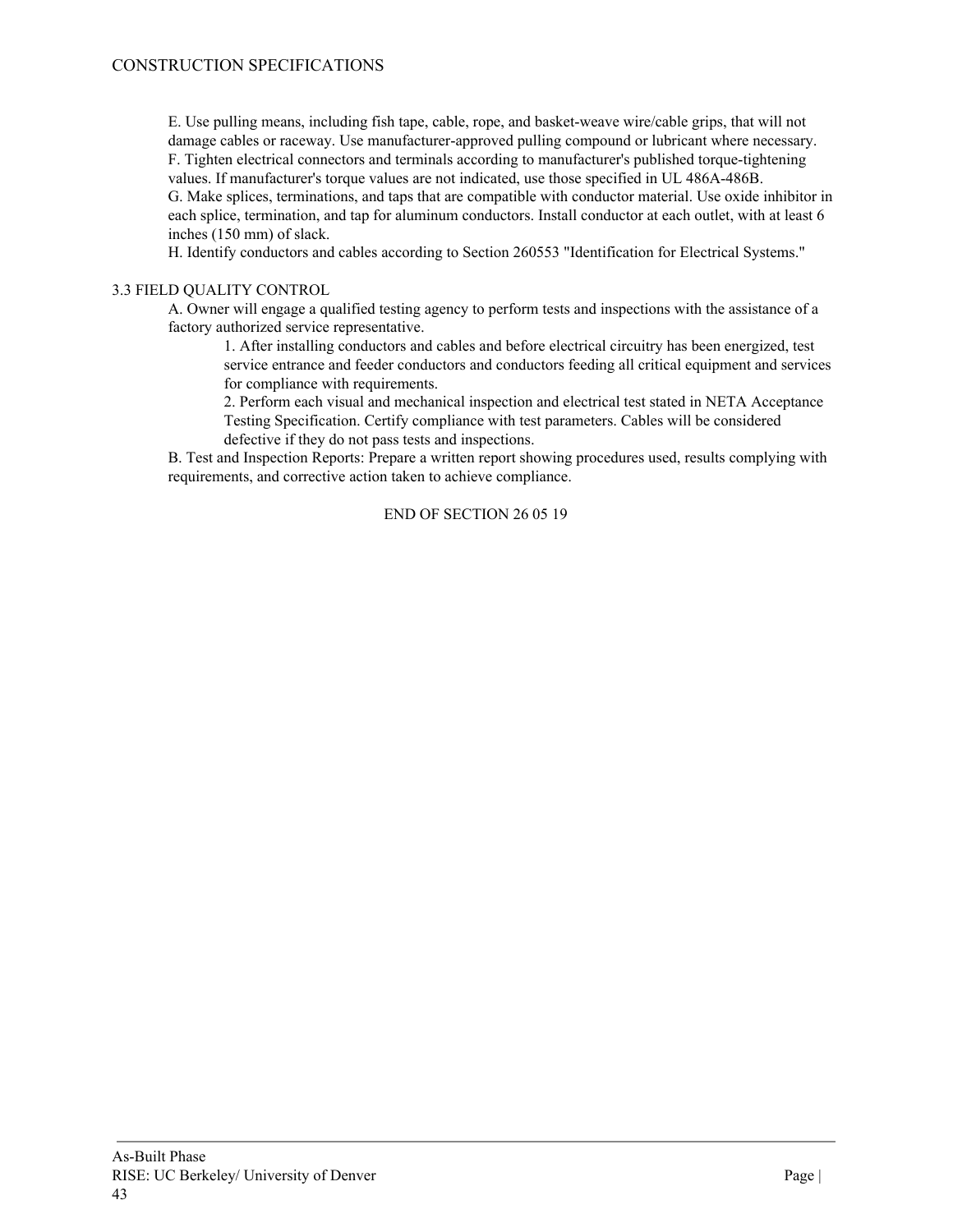## **SECTION 26 31 00 - PHOTOVOLTAIC PANELS**

#### PART 1 - GENERAL

1.1 SECTION REQUIREMENTS

#### A. Submittals:

1. Product Data: For each type of product.

2. Shop Drawings: For photovoltaic (PV) modules.

B. Warranty: Manufacturer agrees to repair or replace components of PV modules that fail in materials or workmanship within specified warranty period of 10 years from date of Substantial Completion.

## 1.3 QUALITY ASSURANCE

A. Comply with governing codes and regulations. Provide products of acceptable manufacturers. Use experienced installers. Deliver, handle, and store materials in accordance with manufacturer's instructions. B. Comply with the National Electrical Code and applicable local regulations.

#### PART 2 - PRODUCTS

#### 2.1 PERFORMANCE REQUIREMENTS

A. Nationally Recognized Testing Laboratory Listing: Entire assembly shall be listed and labeled by a qualified testing agency acceptable to authorities having jurisdiction for electrical and fire safety, Class C, according to UL 1703.

B. FM approved for NFPA 70E, Class 1, Division 2, Group C and Group D hazardous locations.

## 2.2 PHOTOVOLTAIC COLLECTORS

- A. Manufacturer: Panasonic
	- 1. HIT Panels

#### 2.3 SYSTEM DESCRIPTION

- A. Application: Photovoltaic collectors.
- B. Type: Facility electrical power generating and storing equipment.
	- a. Photovoltaic collectors.
- C. Electrical Standards.
	- a. Code: NFPA 70 National Electrical Code.

## 2.6 ARRAY CONSTRUCTION

A. Racking:

1. Manufacturer: Zilla Racking System

#### PART 3 - EXECUTION

#### 3.1 INSTALLATION

A. Examine roofs, supports, and supporting structures for suitable conditions where PV system will be installed. Do not begin installation until mounting surfaces have been properly prepared.

B. Install arrays per manufacturer's written instructions.

C. Manufacturer's Field Service: Engage a factory-authorized service representative to test and inspect components, assemblies, and equipment installations, including connections.

1. Perform tests and inspections with the assistance of a factory-authorized service representative.

## END OF SECTION 26 31 00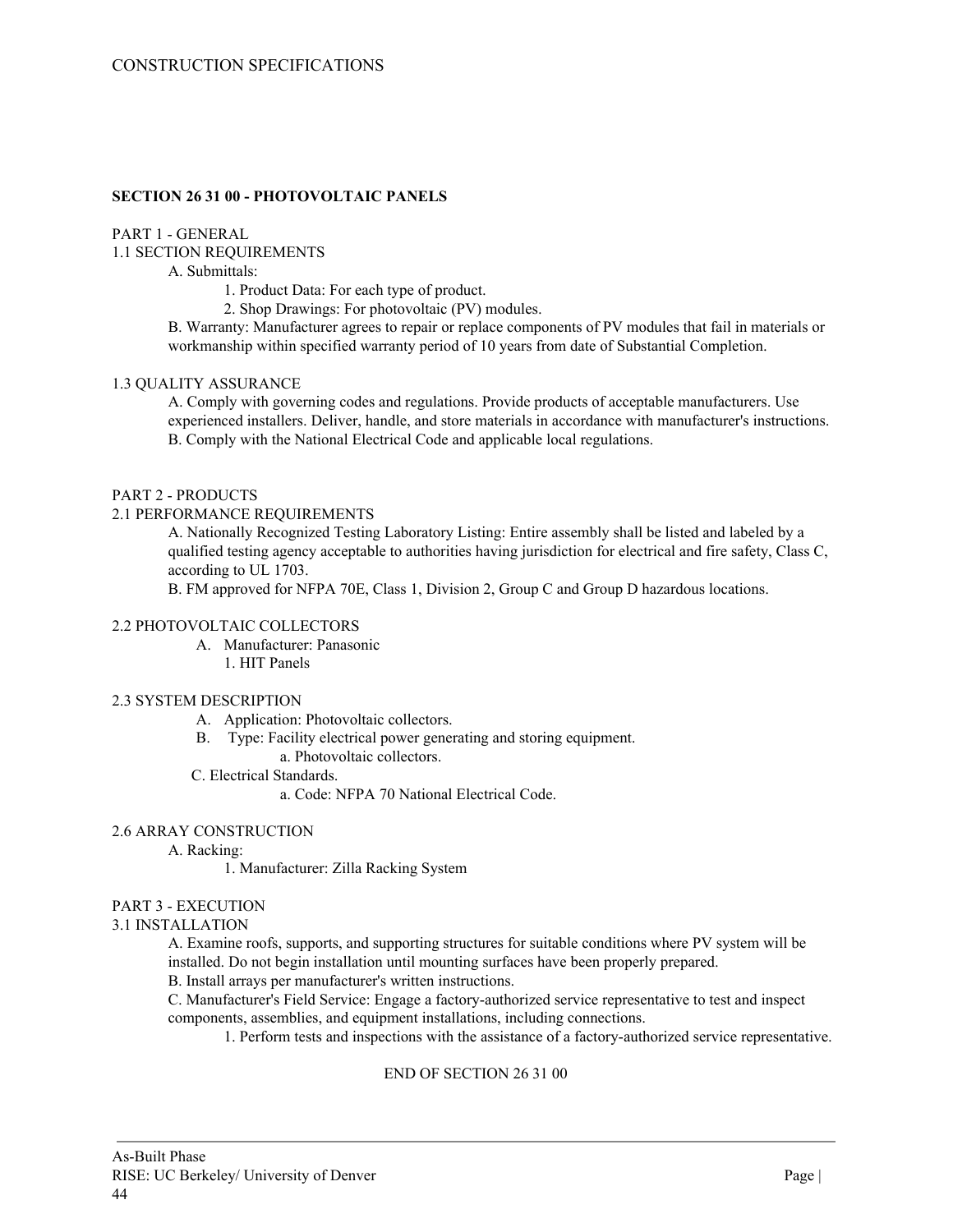## **SECTION 26 31 01 - INVERTER**

### PART 1 - GENERAL

### 1.1 SUMMARY

A. Convert the direct current from photovoltaic solar panels into a utility frequency alternating current.

### 1.2 SUBMITTALS

A. Product Data: Submit manufacturer's product data and installation instructions for each material and product used.

B. Operation and Maintenance Data: Submit manufacturer's operation and maintenance data, including operating instructions, list of spare parts and maintenance schedule.

# 1.3 QUALITY ASSURANCE

A. Comply with governing codes and regulations. Provide products of acceptable manufacturers. Use experienced installers. Deliver, handle, and store materials in accordance with manufacturer's instructions. B. This device complies with Part 15 of the FCC Rules.

#### PART 2 - PRODUCTS

#### 2.1 MATERIALS

A. Inverter:

1. Manufacturers: Solar Edge

## PART 3 - EXECUTION

## 3.1 INSTALLATION

A. Install materials and systems in accordance with manufacturer's instructions and approved submittals. Comply with applicable regulations and code requirements.

B. Test and balance all systems for proper operation.

C. All electrical installations must be made in accordance with the local and National Electrical Code ANSI/NFPA 70.

D. Before working on the inverter, always disconnect the inverter from all voltage sources.

E. This device may not cause harmful interference.

END OF SECTION 26 31 01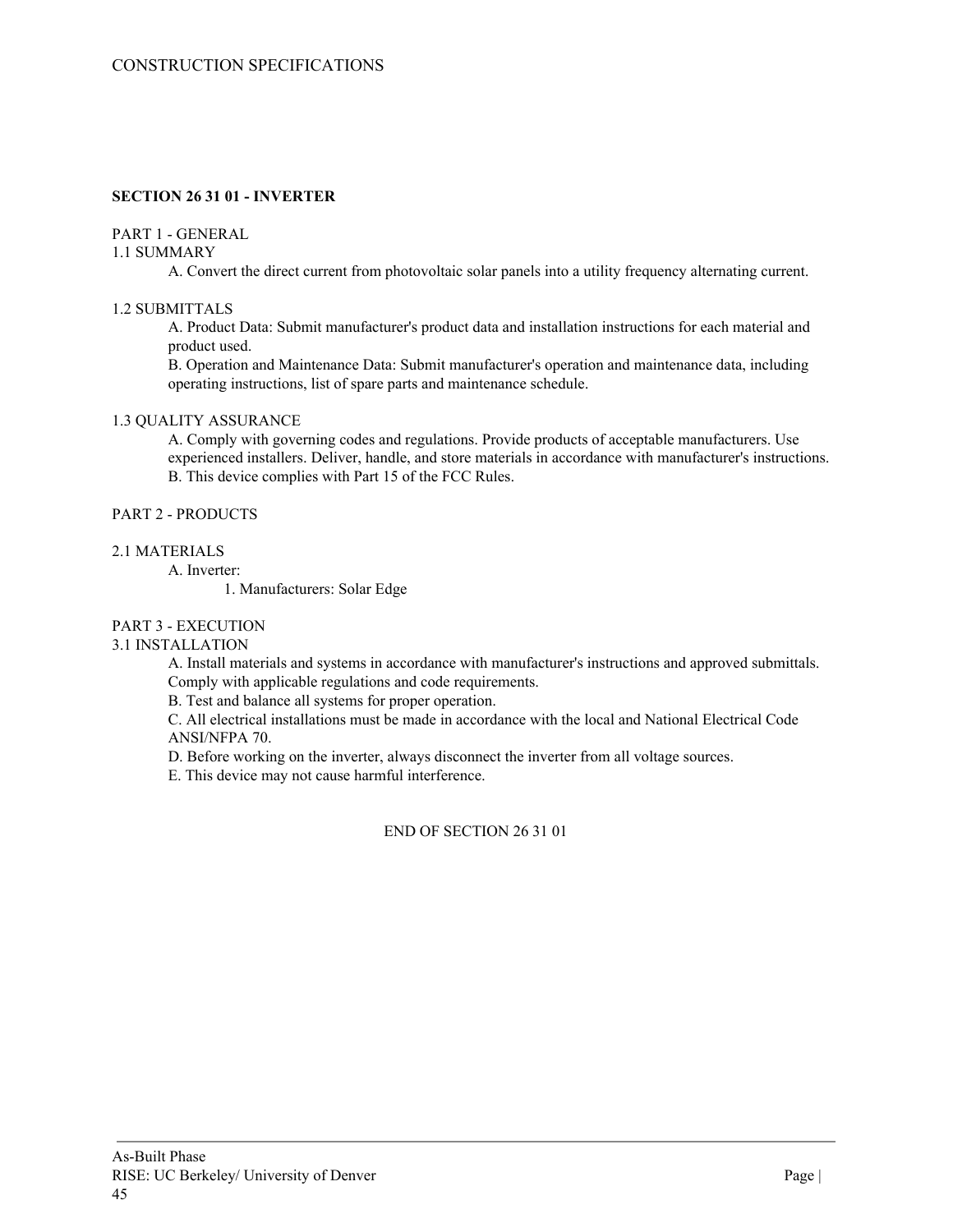## **SECTION 26 50 00 - LIGHTING**

#### PART 1 - GENERAL

## 1.1 SECTION REQUIREMENTS

A. Submittals: Product Data for each luminaire, including lamps.

## PART 2 - PRODUCTS

## 2.1 PERFORMANCE REQUIREMENTS

A. Fixtures, Emergency Lighting Units, Electrical Components, Devices, and Accessories: Listed and labeled as defined in NFPA 70, by a qualified testing agency, and marked for intended location and application.

## 2.2 LIGHTING FIXTURES AND COMPONENTS, GENERAL REQUIREMENTS

A. Recessed Fixtures: Comply with NEMA LE 4 for ceiling compatibility for recessed fixtures. B. Exterior Luminaires: Comply with UL 1598 and listed and labeled for installation in wet locations by an NRTL acceptable to authorities having jurisdiction.

C. Comply with IESNA RP-8 for parameters of lateral light distribution patterns indicated for luminaires. D. Plastic Parts: High resistance to yellowing and other changes due to aging, exposure to heat, and UV radiation.

## 2.3 REQUIREMENTS FOR INDIVIDUAL LIGHTING FIXTURES

A. Products

1. Voltage: Suitable for service required.

- 2. Mounting: Suitable for service required.
- 3. Lamps: Suitable for service required.
- 4. Lens: Suitable for service required.
- 5. External Finish: Suitable for service required.

## PART 3 - EXECUTION

## 3.1 INSTALLATION

A. Coordinate ceiling-mounted luminaires with ceiling construction, mechanical work, and security and fire prevention features mounted in ceiling space and on ceiling.

B. Lighting fixtures: Set level, plumb, and square with ceilings and walls. Install lamps in each fixture.

C. Comply with NFPA 70 for minimum fixture supports.

D. Seismic Protection: Luminaire attachments to building walls and ceilings shall comply with seismic criteria in applicable electrical code.

E. Suspended Lighting Fixture Support: Pendants and Rods: Where longer than 48 inches (1200 mm), brace to limit swinging. Stem-Mounted, Single-Unit Fixtures: Suspend with twin-stem hangers. Continuous Rows: Use tubing or stem for wiring at one point and tubing or rod for suspension for each unit length of fixture chassis, including one at each end.

F. Adjust aimable lighting fixtures to provide required light intensities.

## END OF SECTION 26 50 00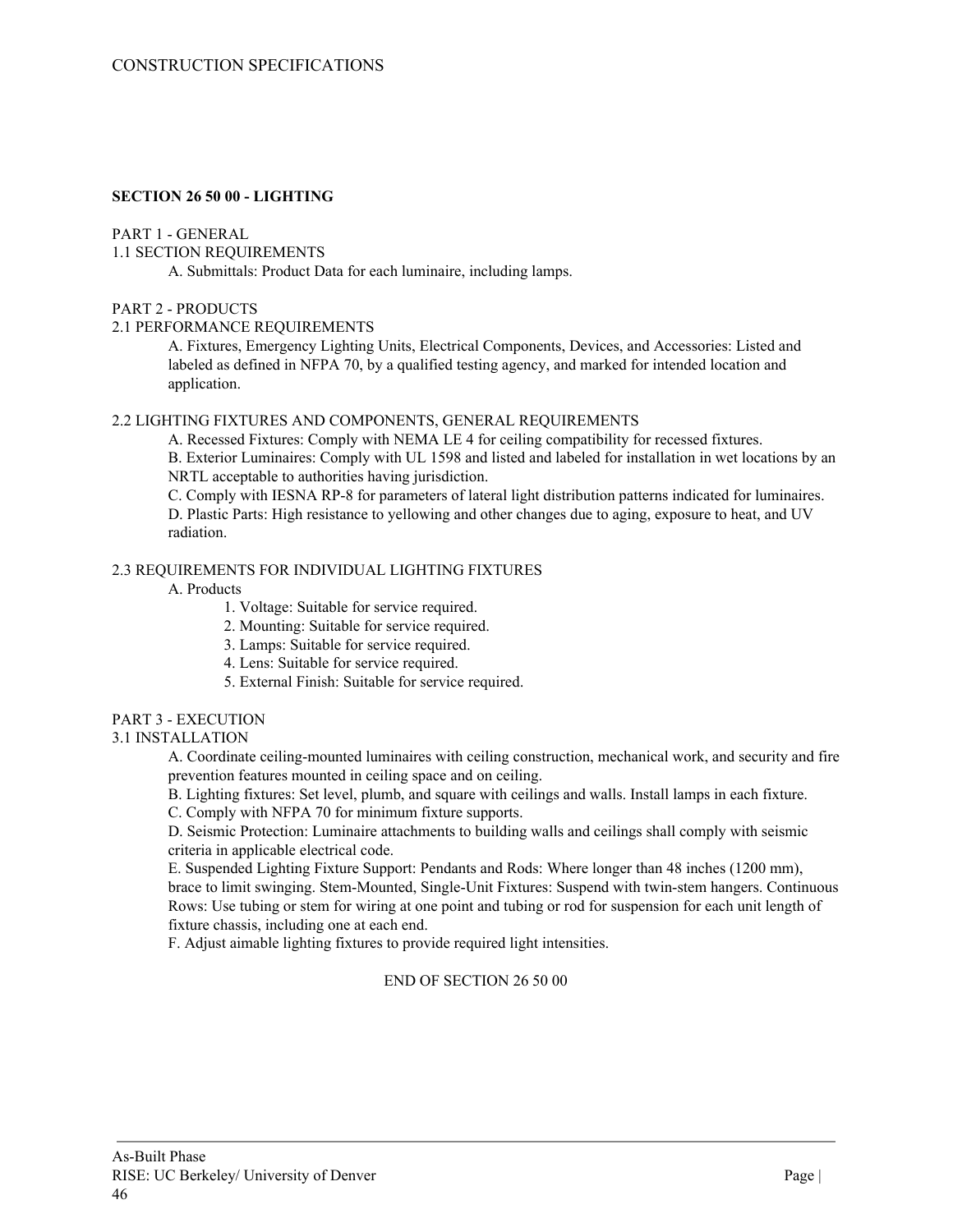# **DIVISION 28 – ELECTRONIC SAFETY AND SECURITY**

## **SECTION 28 31 00 - FIRE PROTECTION AND ALARM**

### PART 1 - GENERAL

-

## 1.1 DESCRIPTION

A. This specification addresses fire alarm systems installations.

## 1.2 SUBMITTALS

A. Product Data: Submit manufacturer's product submittal data and installation instructions, detailed wiring diagrams.

#### 1.3 COMPLIANCE

A. National Fire Protection Association (NFPA):

1. NFPA 70 National Electrical Code

2. NFPA 72 National Fire Alarm Code

3. NFPA 101 Life Safety Code

B. Underwriters Laboratories, Inc. (UL)

## PART 2 - PRODUCTS

#### 2.1 SMOKE DETECTORS

A. Combination smoke & carbon monoxide detectors suitable for use.

## PART 3 - EXECUTION

## 3.1 INSTALLATION

A. Install and test systems according to NFPA 72 and manufacturer's instructions.

END OF SECTION 28 31 00